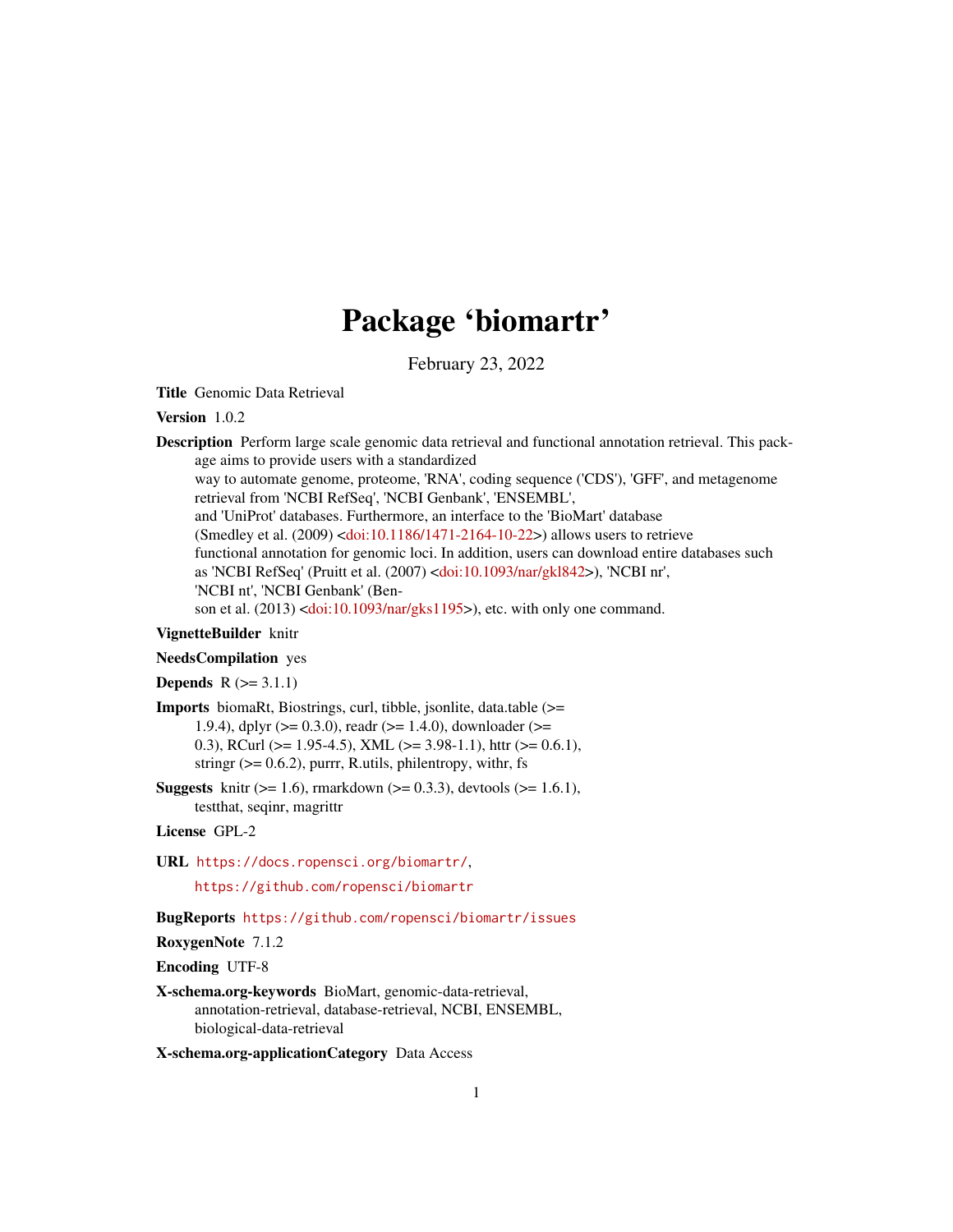X-schema.org-isPartof ``ropensci.org'' Author Hajk-Georg Drost [aut, cre] (<<https://orcid.org/0000-0002-1567-306X>>) Maintainer Hajk-Georg Drost <hajk-georg.drost@tuebingen.mpg.de> Repository CRAN Date/Publication 2022-02-23 13:50:09 UTC

# R topics documented:

| 3                                                                                                       |
|---------------------------------------------------------------------------------------------------------|
| $\overline{4}$                                                                                          |
| 5                                                                                                       |
| 6                                                                                                       |
| $\overline{7}$                                                                                          |
| 8                                                                                                       |
| 9                                                                                                       |
| 11                                                                                                      |
| 12                                                                                                      |
| 13                                                                                                      |
| 15                                                                                                      |
| 17                                                                                                      |
| 19                                                                                                      |
| 20                                                                                                      |
| 21                                                                                                      |
| 22                                                                                                      |
| 22.                                                                                                     |
| 23                                                                                                      |
| 24                                                                                                      |
| 26                                                                                                      |
| 26                                                                                                      |
| 28                                                                                                      |
| 30                                                                                                      |
|                                                                                                         |
|                                                                                                         |
| 34                                                                                                      |
| $getKingdomAssemblySummary \ldots \ldots \ldots \ldots \ldots \ldots \ldots \ldots \ldots \ldots$<br>36 |
| 36                                                                                                      |
| 37                                                                                                      |
| 38                                                                                                      |
| 39                                                                                                      |
| 40                                                                                                      |
| 40                                                                                                      |
| 42                                                                                                      |
| 44                                                                                                      |
| 45                                                                                                      |
| 46                                                                                                      |
| 48                                                                                                      |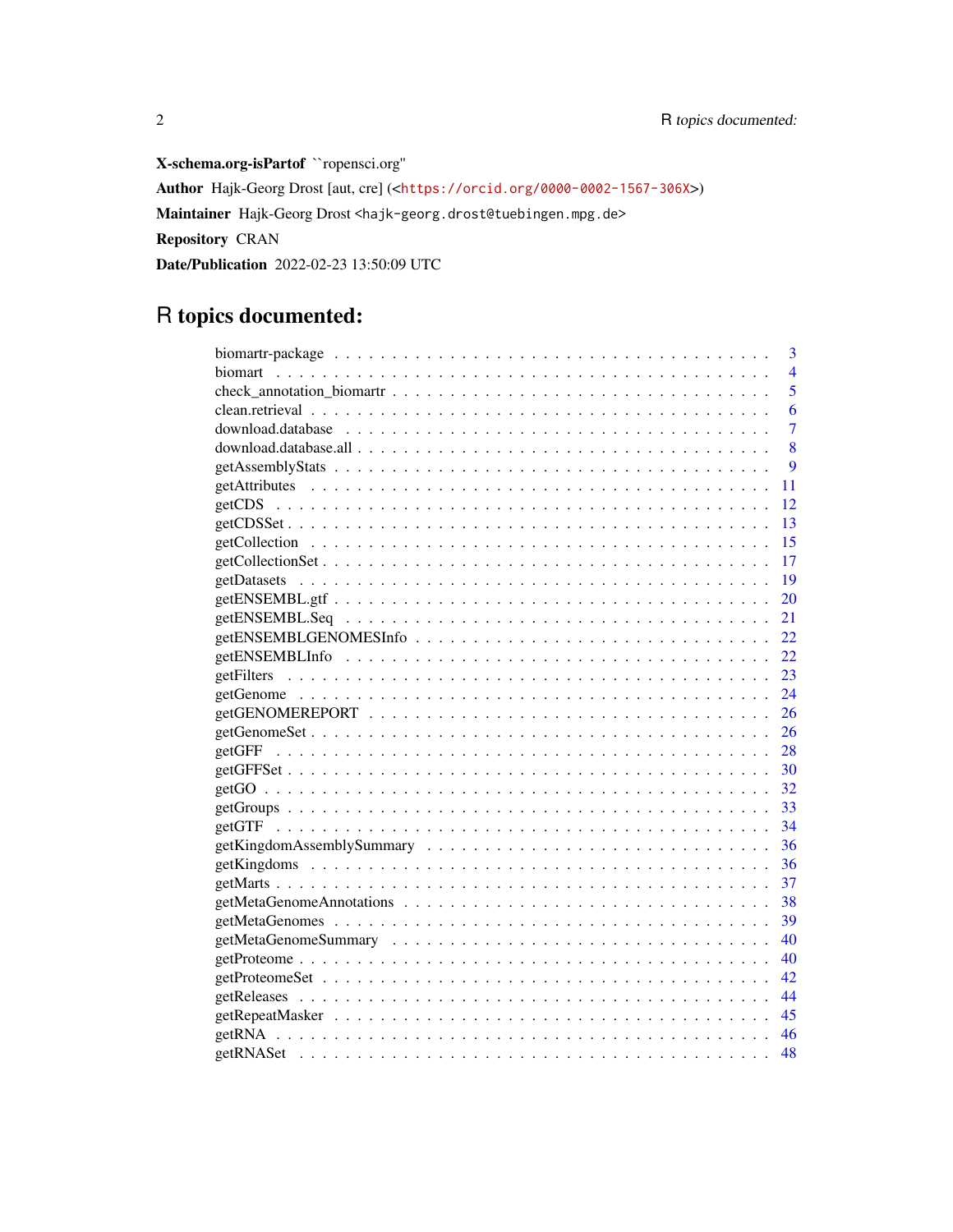<span id="page-2-0"></span>

|       | 54 |
|-------|----|
|       |    |
|       |    |
|       |    |
|       |    |
|       |    |
|       |    |
|       |    |
|       |    |
|       |    |
|       |    |
|       |    |
|       |    |
|       |    |
|       |    |
|       |    |
|       |    |
|       |    |
| Index | 74 |

biomartr-package *Genomic Data Retrieval*

#### Description

This package interacts with a suite of web Application Programming Interfaces and FTP sites to perform automated genomic data retieval and annotation information retrieval.

# About

To automate the retrieval process on a meta-genomic scale, this package provides useful interface functions for genomic sequence retrieval and functional annotation retrieval. The major aim of biomartr is to facilitate computational reproducibility and large-scale handling of genomic data for (meta-)genomic analyses.

In detail, biomartr aims to provide users with an easy to use framework to obtain genome, proteome, CDS, GFF (annotation), genome assembly quality, and metagenome project data. Furthermore, an interface to the Ensembl Biomart database allows users to retrieve functional annotation for genomic loci. Users can download entire databases such as

- NCBI RefSeq
- NCBI nr
- NCBI nt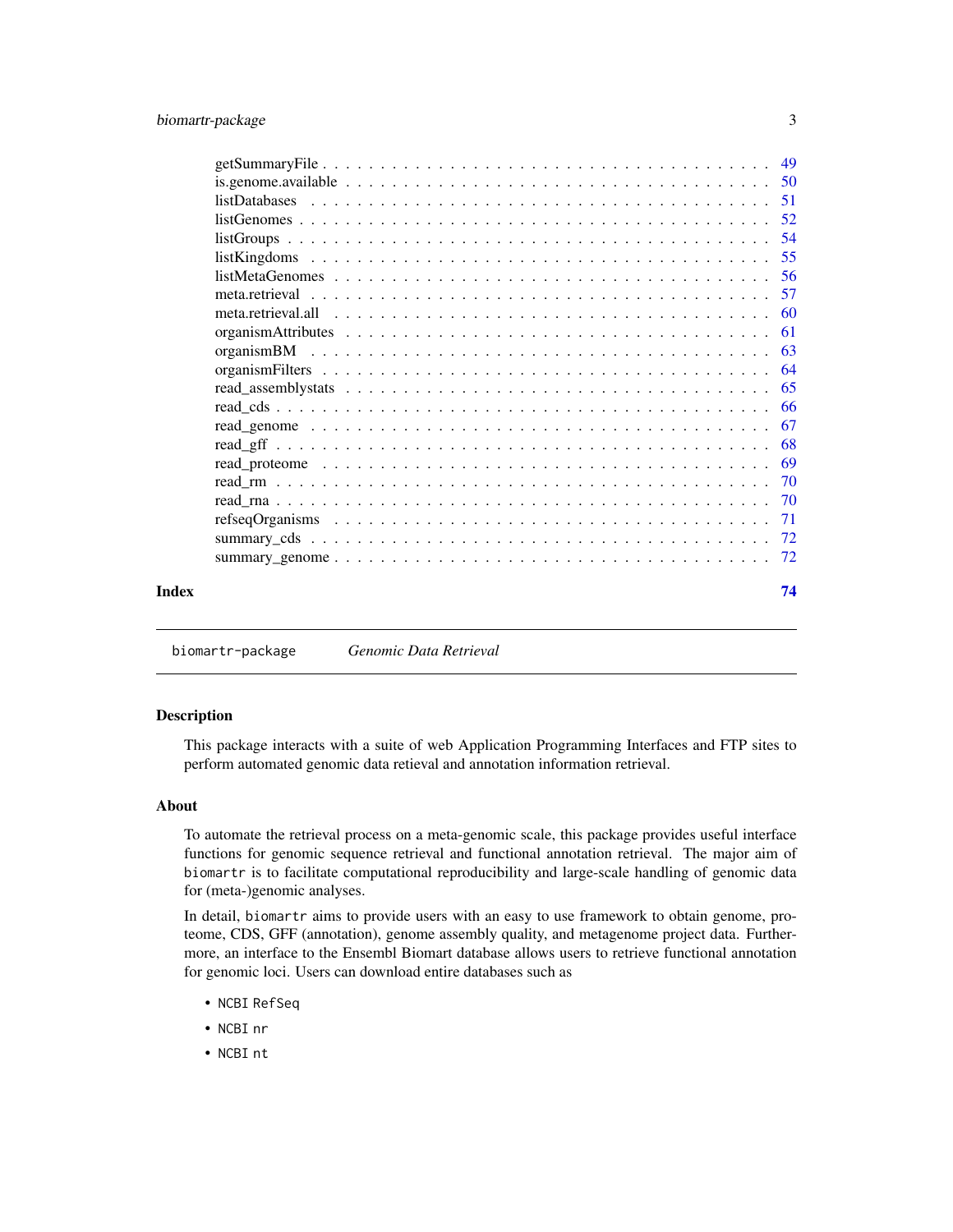#### 4 biomart

- NCBI Genbank
- NCBI nt
- Ensembl
- Ensembl Genomes
- UniProt

#### Author(s)

Hajk-Georg Drost <hajk-georg.drost@tuebingen.mpg.de>

<span id="page-3-1"></span>biomart *Main BioMart Query Function*

# Description

This function takes a set of gene ids and the biomart specifications and performs a biomart query for the given set of gene ids.

#### Usage

biomart(genes, mart, dataset, attributes, filters, ...)

#### Arguments

| genes      | a character vector storing the gene ids of a organisms of interest to be queried<br>against BioMart.                                                         |
|------------|--------------------------------------------------------------------------------------------------------------------------------------------------------------|
| mart       | a character string specifying the mart to be used. Users can obtain available<br>marts using getMarts.                                                       |
| dataset    | a character string specifying the dataset within the mart to be used, e.g. dataset<br>= "hsapiens_gene_ensembl".                                             |
| attributes | a character vector specifying the attributes that shall be used, e.g. attributes<br>$= c("start_{position", "end_{position", "description", "description").$ |
| filters    | a character vector specifying the filter (query key) for the BioMart query, e.g.<br>$filter = "ensemble\_gene_id".$                                          |
| .          | additional parameters for the getBM function.                                                                                                                |

# Details

This function is the main query function of the biomartr package.

It enables to fastly access annotations of a given gene set based on the biomaRt package implemented by Steffen Durinck et al.

#### Value

A data.table storing the initial query gene vector in the first column, the output gene vector in the second column, and all attributes in the following columns.

<span id="page-3-0"></span>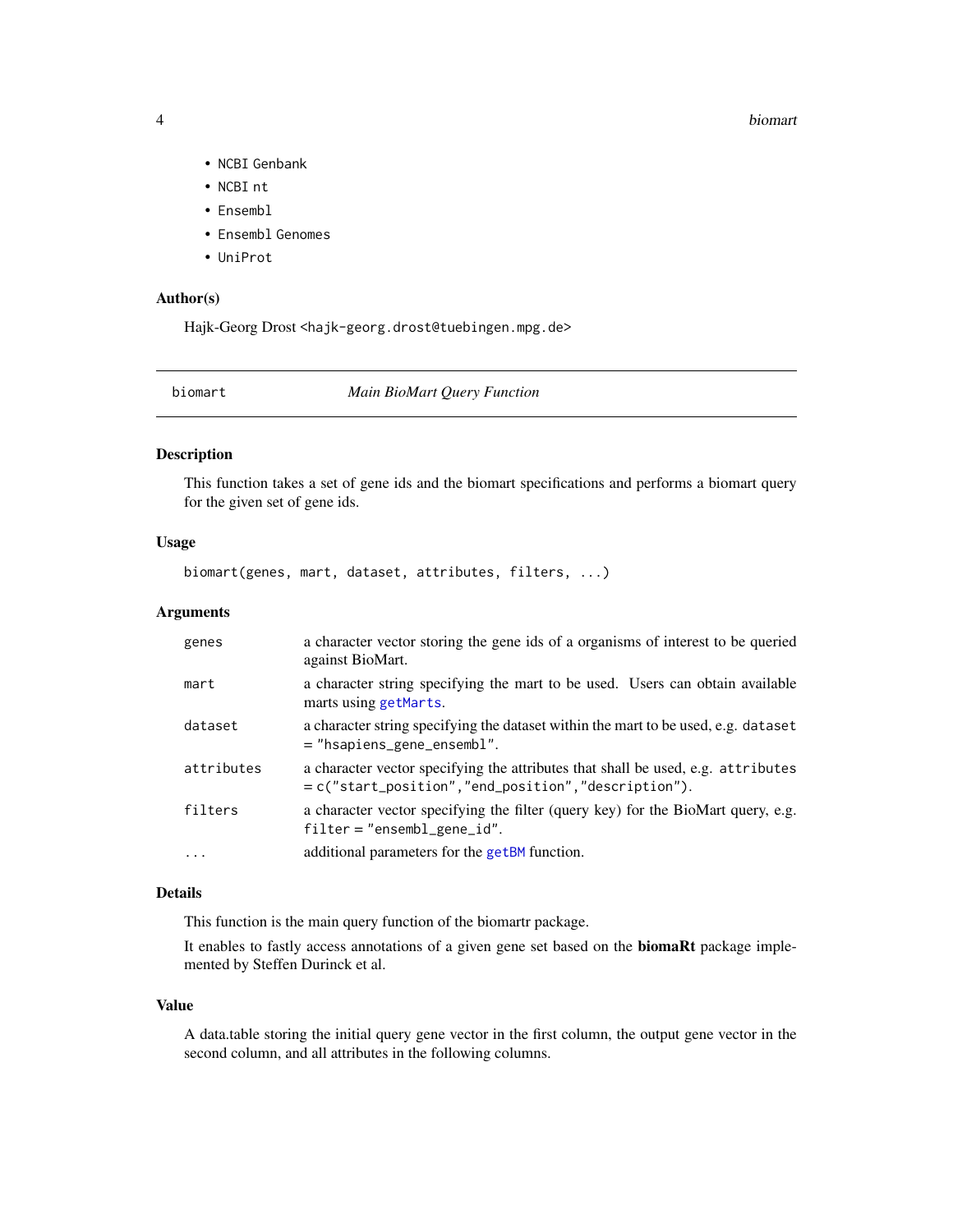#### <span id="page-4-0"></span>Author(s)

Hajk-Georg Drost

# See Also

[organismFilters](#page-63-1), [organismBM](#page-62-1), [listAttributes](#page-0-0), [getBM](#page-0-0)

# Examples

```
## Not run:
# 1) select a mart
getMarts()
# we will select mart 'plants_mart' and search for available datasets
getDatasets(mart = "plants_mart")
# we choose dataset 'athaliana_eg_gene' and run biomart()
# using mart: 'plants_mart', dataset: "athaliana_eg_gene"
# attributes: c("start_position","end_position","description")
# for an example gene set of Arabidopsis thaliana:
# c("AT1G06090", "AT1G06100", "AT1G06110", "AT1G06120",
# "AT1G06130", "AT1G06200")
biomart(genes = c("AT1G06090", "AT1G06100",
                       "AT1G06110", "AT1G06120",
                      "AT1G06130", "AT1G06200"),
       mart = "plants_matrix",dataset = "athaliana_eg_gene",
       attributes = c("start_position","end_position","description"),
       filters = "ensembl_gene_id")
## End(Not run)
```
check\_annotation\_biomartr

*Check whether an annotation file contains outlier lines*

#### Description

Some annotation files include lines with character lengths greater than 65000. This causes problems when trying to import such annotation files into R using import. To overcome this issue, this function screens for such lines in a given annotation file and removes these lines so that import can handle the file.

#### Usage

```
check_annotation_biomartr(annotation_file, remove_annotation_outliers = FALSE)
```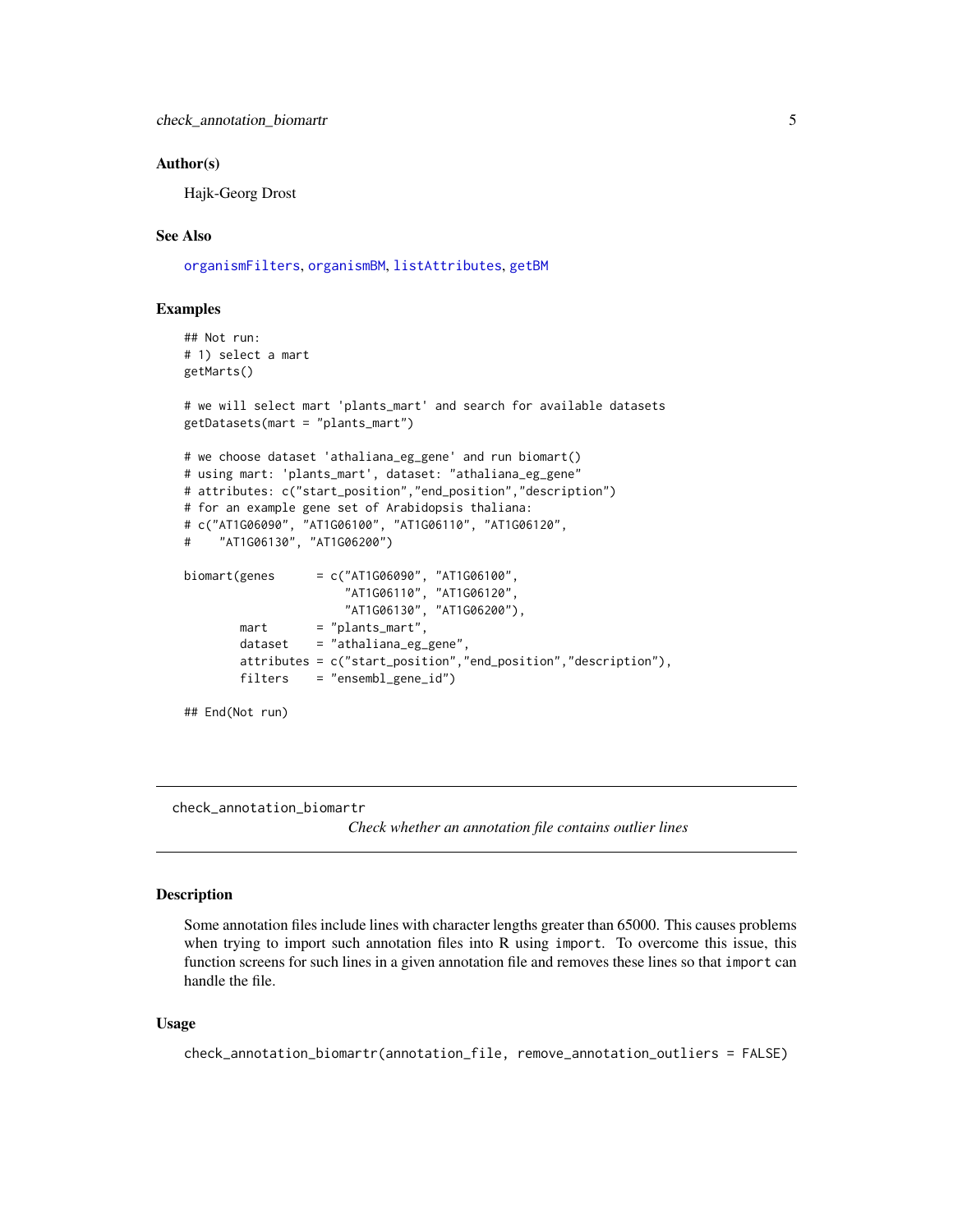#### <span id="page-5-0"></span>**Arguments**

annotation\_file

a file path to the annotation file.

remove\_annotation\_outliers

shall outlier lines be removed from the input annotation\_file? If yes, then the initial annotation\_file will be overwritten and the removed outlier lines will be stored at [tempdir](#page-0-0) for further exploration.

# Author(s)

Hajk-Georg Drost

#### Examples

```
## Not run:
# download an example annotation file from NCBI RefSeq
Ath_path <- biomartr::getGFF(organism = "Arabidopsis thaliana")
# run annotation file check on the downloaded file
biomartr::check_annotation_biomartr(Ath_path)
# several outlier lines were detected, thus we re-run the
# function using 'remove_annotation_outliers = TRUE'
# to remove the outliers and overwrite the file
biomartr::check_annotation_biomartr(Ath_path, remove_annotation_outliers = TRUE)
```
## End(Not run)

clean.retrieval *Format* [meta.retrieval](#page-56-1) *output*

# Description

Process the output of [meta.retrieval](#page-56-1) by first un-zipping downloaded files and renaming them for more convenient downstream data analysis.

#### Usage

```
clean.retrieval(x, gunzip = TRUE)
```

| $\mathsf{x}$ | a vector containing file paths to the output files generated by meta. retrieval.                                               |
|--------------|--------------------------------------------------------------------------------------------------------------------------------|
| gunzip       | a logical value indicating whether or not files should only be renamed (gunzip<br>$=$ FALSE) or renamed AND unzipped (gunzip). |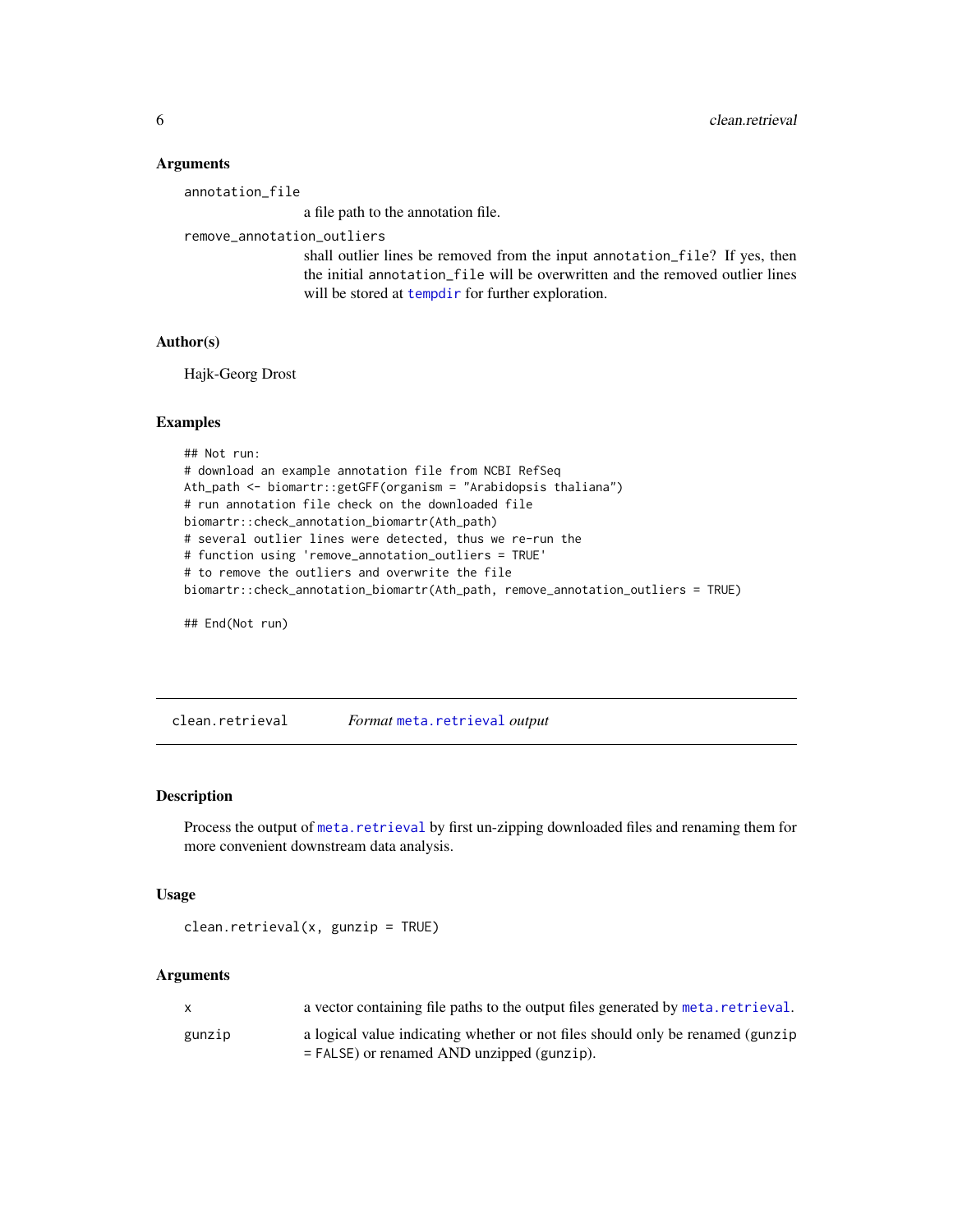# <span id="page-6-0"></span>download.database 7

# Details

The output of [meta.retrieval](#page-56-1) usually contains compressed sequence files and a naming convention based on the database the respective file was retrieved from (e.g. Saccharomyces\_cerevisiae\_cds\_from\_genomic\_ref This function helps to format the [meta.retrieval](#page-56-1) output files by

- 1) Automatically uncompress all sequence files in the meta.retrieval output folder
- 2) Automatically rename files from e.g. Saccharomyces\_cerevisiae\_cds\_from\_genomic\_refseq.fna.gz to Scerevisiae.fa. This allows more convenient downstream analyses and visualizations.

#### Author(s)

Hajk-Georg Drost

#### See Also

[meta.retrieval](#page-56-1)

# Examples

```
## Not run:
# The easiest way to use 'clean.retrieval()' in combination with
# 'meta.retrieval()' is to use the pipe operator from the 'magrittr' package
library(magrittr)
meta.retrieval(kingdom = "vertebrate_mammalian",
               db = "refseq",
               type = "genome") %>% clean.retrieval()
```
## End(Not run)

<span id="page-6-1"></span>download.database *Download a NCBI Database to Your Local Hard Drive*

#### Description

This function allows users to download a database selected by [listDatabases](#page-50-1) to their local hard drive.

#### Usage

```
download.database(db, path = "database")
```

| db   | a character string specifying the database that shall be downloaded (selected<br>from listDatabases).                                                                |
|------|----------------------------------------------------------------------------------------------------------------------------------------------------------------------|
| path | a character string specifying the location (a folder) in which the corresponding<br>database shall be stored. Default is path = "database". In case this folder does |
|      | not exist yet, it will be created.                                                                                                                                   |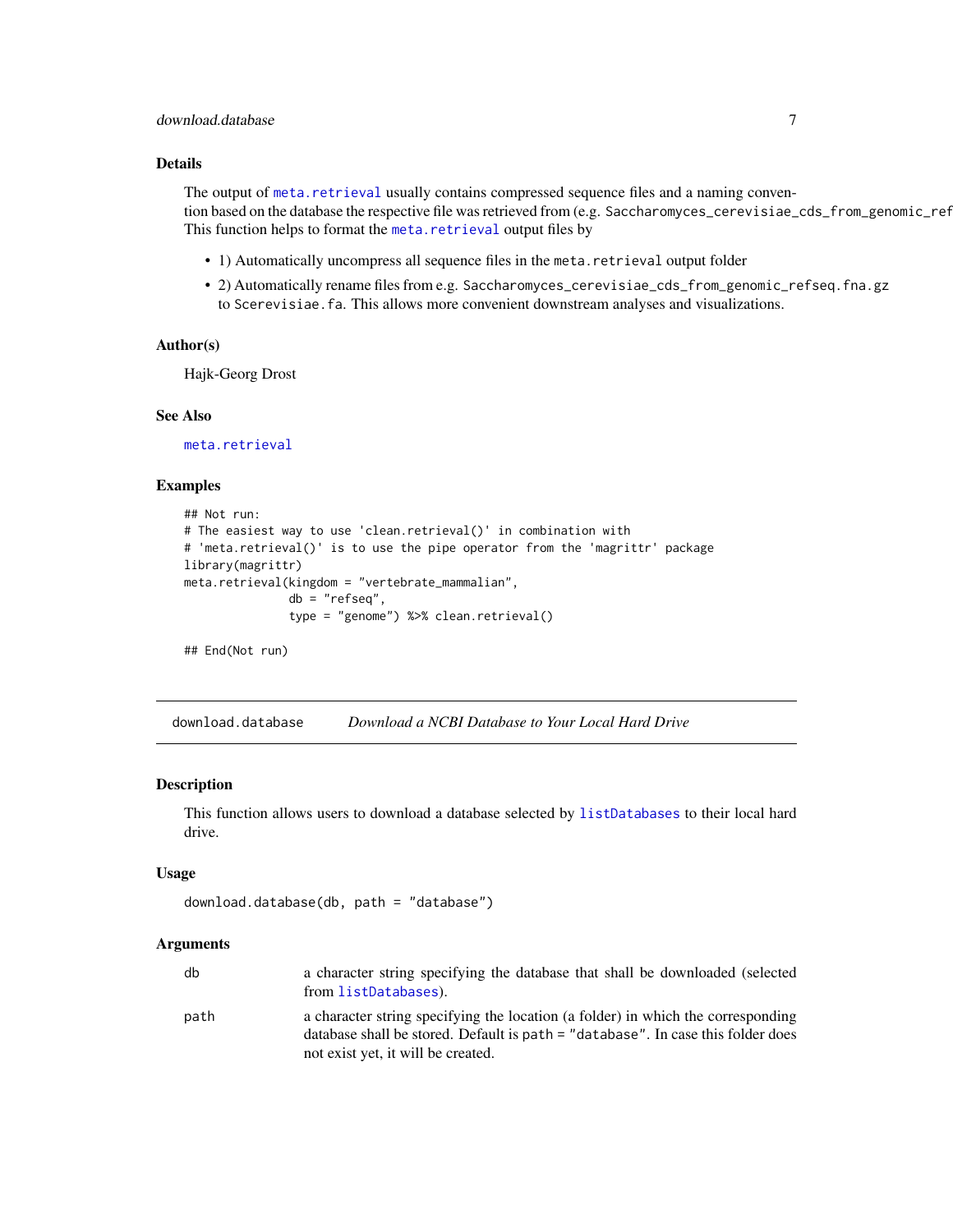# <span id="page-7-0"></span>Details

This function downloads large databases to your hard drive. For this purpose a folder named database (default) is created and the correspondning database then stored in this folder.

#### Value

File path to the downloaded database file.

# Author(s)

Hajk-Georg Drost

#### See Also

[download.database.all](#page-7-1), [listDatabases](#page-50-1)

# Examples

```
## Not run:
 # search for available NCBI nr databases
 listNCBIDatabases(db = "nr")
 # select NCBI nr version 27 = "nr.27.tar.gz"
 # and download it to your hard drive
 # -> please note that large databases take some time for download!
 download.database(db = "nr.27.tar.gz")
```

```
## End(Not run)
```
<span id="page-7-1"></span>download.database.all *Download all elements of an NCBI databse*

# Description

The [download.database](#page-6-1) functions allows users to retrieve individual packages of a NCBI database. This function is designed to retrieve the entire database selected by the users (hence all packages corresponding to this database).

#### Usage

```
download.database.all(db, path = NULL)
```

| db   | a character string specifying the database that shall be downloaded (selected<br>from listDatabases).                                                                     |
|------|---------------------------------------------------------------------------------------------------------------------------------------------------------------------------|
| path | a character string specifying the location (a folder) in which the corresponding<br>database shall be stored. In case this folder does not exist yet, it will be created. |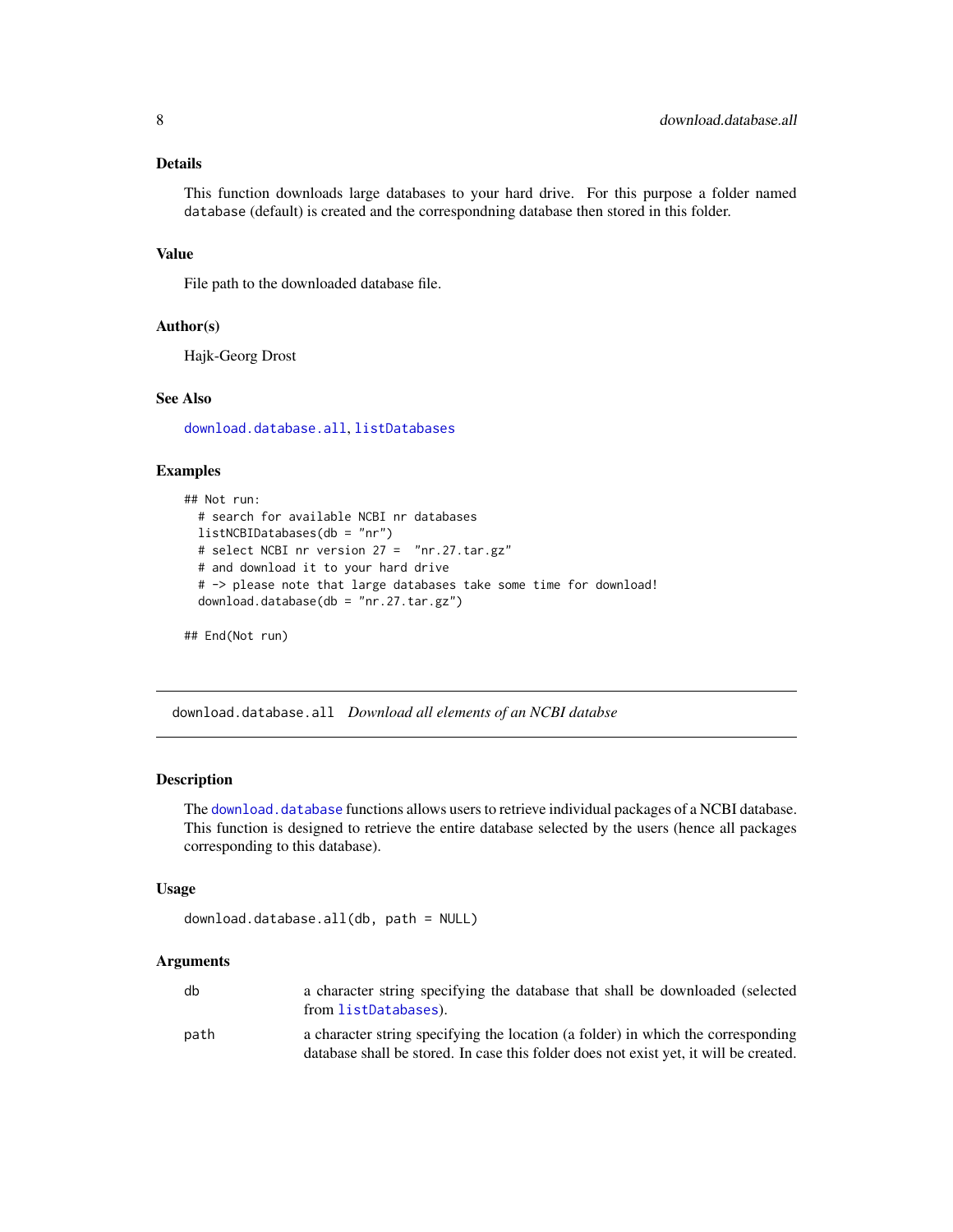```
getAssemblyStats 9
```
# Value

A character vector storing the file paths of the downloaded databases.

#### Author(s)

Hajk-Georg Drost

# See Also

[download.database](#page-6-1), [listNCBIDatabases](#page-50-2)

# Examples

```
## Not run:
# search for available NCBI databases
 listNCBIDatabases(db = "all")
# choose database NCBI nr and download compelete database
 download.database.all(db = "nr", path = "nr")
```
## End(Not run)

<span id="page-8-1"></span>getAssemblyStats *Genome Assembly Stats Retrieval*

#### Description

Main genome assembly stats retrieval function for an organism of interest. By specifying the scientific name of an organism of interest the corresponding genome assembly stats file storing the assembly statistics of the organism of interest can be downloaded and stored locally. Genome assembly stats files can be retrieved from several databases.

#### Usage

```
getAssemblyStats(
  db = "refseq",
 organism,
  reference = FALSE,
  type = "download",
 path = file.path("_ncbi_downloads", "genomeassembly_stats")
)
```
#### Arguments

db a character string specifying the database from which the genome shall be retrieved:

$$
\bullet \ db = "refseq"
$$

• db = "genbank"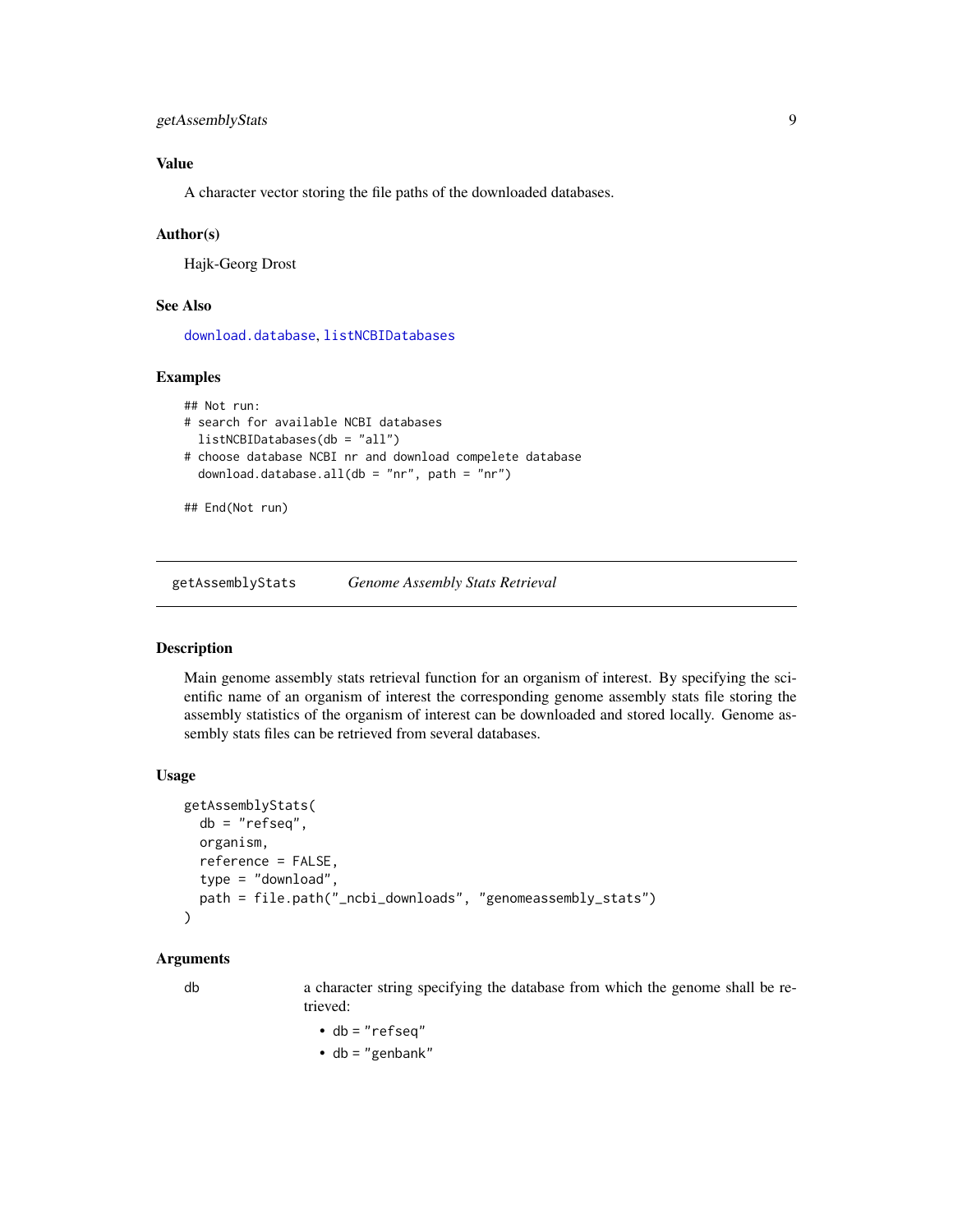|           | $\bullet$ db = "ensembl"                                                                                                                                                         |
|-----------|----------------------------------------------------------------------------------------------------------------------------------------------------------------------------------|
| organism  | a character string specifying the scientific name of the organism of interest, e.g.<br>organism = "Homo sapiens".                                                                |
| reference | a logical value indicating whether or not a genome shall be downloaded if it isn't<br>marked in the database as either a reference genome or a representative genome.            |
| type      | shall only the file be retrieved (default) type = "download" or should the corre-<br>sponding file be downloaded and subsequently be imported type = "import".                   |
| path      | a character string specifying the location (a folder) in which the corresponding<br>file shall be stored. Default is path = file.path("_ncbi_downloads","genomeassembly_stats"). |

### Details

Internally this function loads the the overview.txt file from NCBI:

refseq: ftp://ftp.ncbi.nlm.nih.gov/genomes/refseq/

genbank: ftp://ftp.ncbi.nlm.nih.gov/genomes/genbank/

to retrieve available scientific names of organisms and creates a directory '\_ncbi\_downloads/genomeassembly\_stats' to store the Genome Assembly Stats of interest as text file for future processing. In case the corresponding fasta file already exists within the '\_ncbi\_downloads/genomeassembly\_stats' folder and is accessible within the workspace, no download process will be performed.

An example genome assembly stats file can be found here: ftp://ftp.ncbi.nlm.nih.gov/genomes/all/GCF/000/001/405/ GCF\_000001405.36\_GRCh38.p10/GCF\_000001405.36\_GRCh38.p10\_assembly\_stats.txt.

# Value

File path to downloaded genome assembly stats file.

#### Author(s)

Hajk-Georg Drost

#### See Also

[getGenome](#page-23-1), [getProteome](#page-39-1), [getCDS](#page-11-1), [getGFF](#page-27-1), [getRNA](#page-45-1), [meta.retrieval](#page-56-1), [read\\_assemblystats](#page-64-1)

# Examples

```
## Not run:
# download the genome assembly stats file of Saccharomyces cerevisiae
# from NCBI RefSeq
# and store the corresponding genome file in
# '_ncbi_downloads/genomeassembly_stats'
file_path <- getAssemblyStats( db = "refseq",
                 organism = "Saccharomyces cerevisiae",
                 path = file.path("_ncbi_downloads","genomeassembly_stats"))
# import the raw file as it is downloaded
Scerevisiae.stats <- read_assemblystats(file_path, type = "raw")
```
# download the genome assembly stats file of Saccharomyces cerevisiae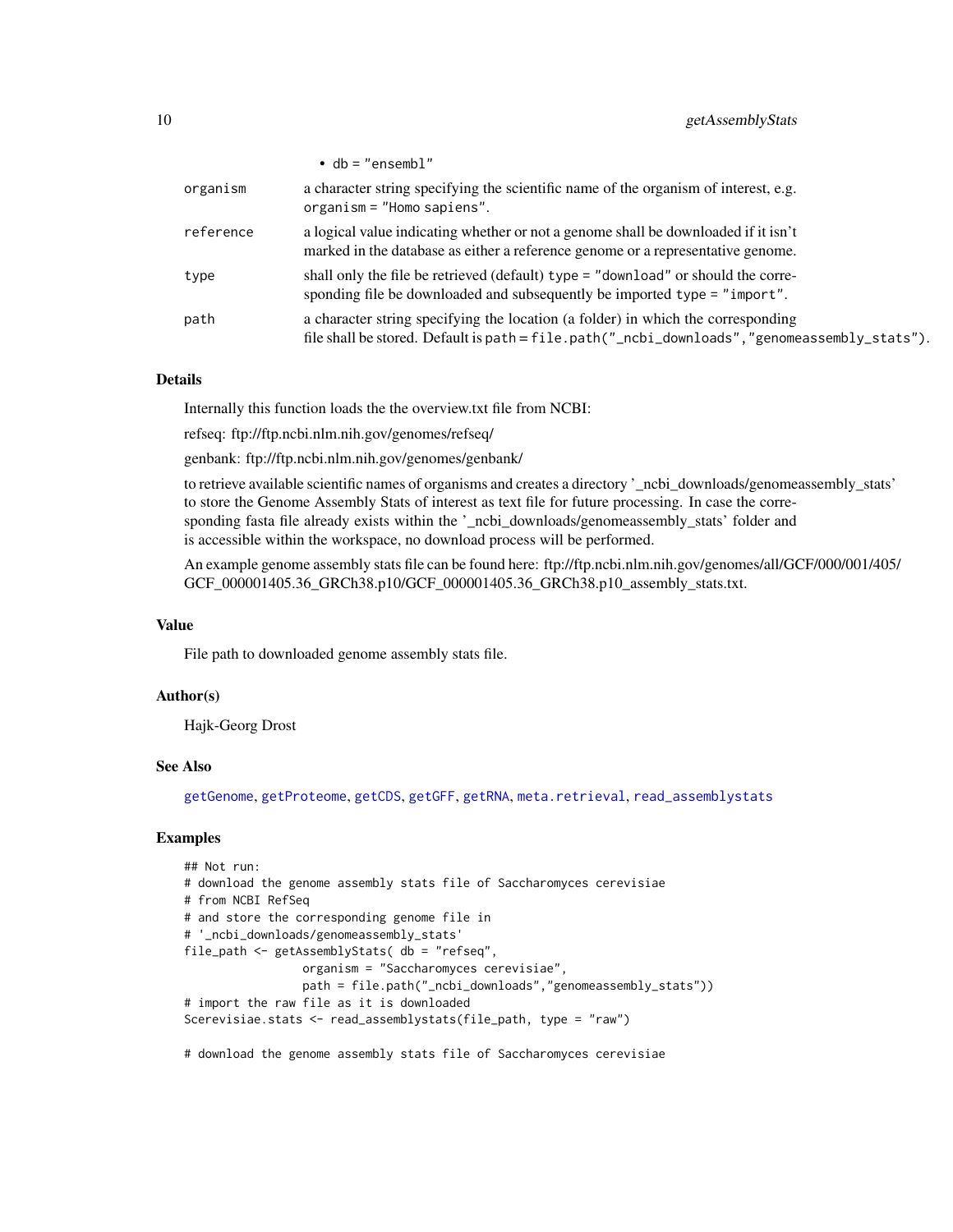# <span id="page-10-0"></span>getAttributes 11

```
# from NCBI RefSeq
# and import overall statistics of the genome assembly
Scerevisiae.stats.import <- getAssemblyStats( db = "refseq",
                 organism = "Saccharomyces cerevisiae",
                 type = "import",
                 path = file.path("_ncbi_downloads","genomeassembly_stats"))
```
## End(Not run)

<span id="page-10-1"></span>getAttributes *Retrieve All Available Attributes for a Specific Dataset*

#### Description

This function queries the BioMart Interface and returns a table storing all available attributes for a specific dataset.

#### Usage

```
getAttributes(mart, dataset)
```
# Arguments

| mart    | a character string specifying the database (mart) for which datasets shall be<br>listed. |
|---------|------------------------------------------------------------------------------------------|
| dataset | a character string specifying the dataset for which attributes shall be listed.          |

# Author(s)

Hajk-Georg Drost

#### See Also

[getMarts](#page-36-1), [getDatasets](#page-18-1), [getFilters](#page-22-1), [organismBM](#page-62-1), [organismFilters](#page-63-1), [organismAttributes](#page-60-1)

#### Examples

```
## Not run:
# search for available datasets
getMarts()
```

```
# choose database (mart): ENSEMBL_MART_ENSEMBL
# and get a table of all available datasets from this BioMart database
head(getDatasets(mart = "ENSEMBL_MART_ENSEMBL"), 10)
```

```
# choose dataset: "hsapiens_gene_ensembl"
head(getAttributes(mart = "ENSEMBL_MART_ENSEMBL",
                   dataset = "hsapiens_gene_ensembl") , 5)
```
## End(Not run)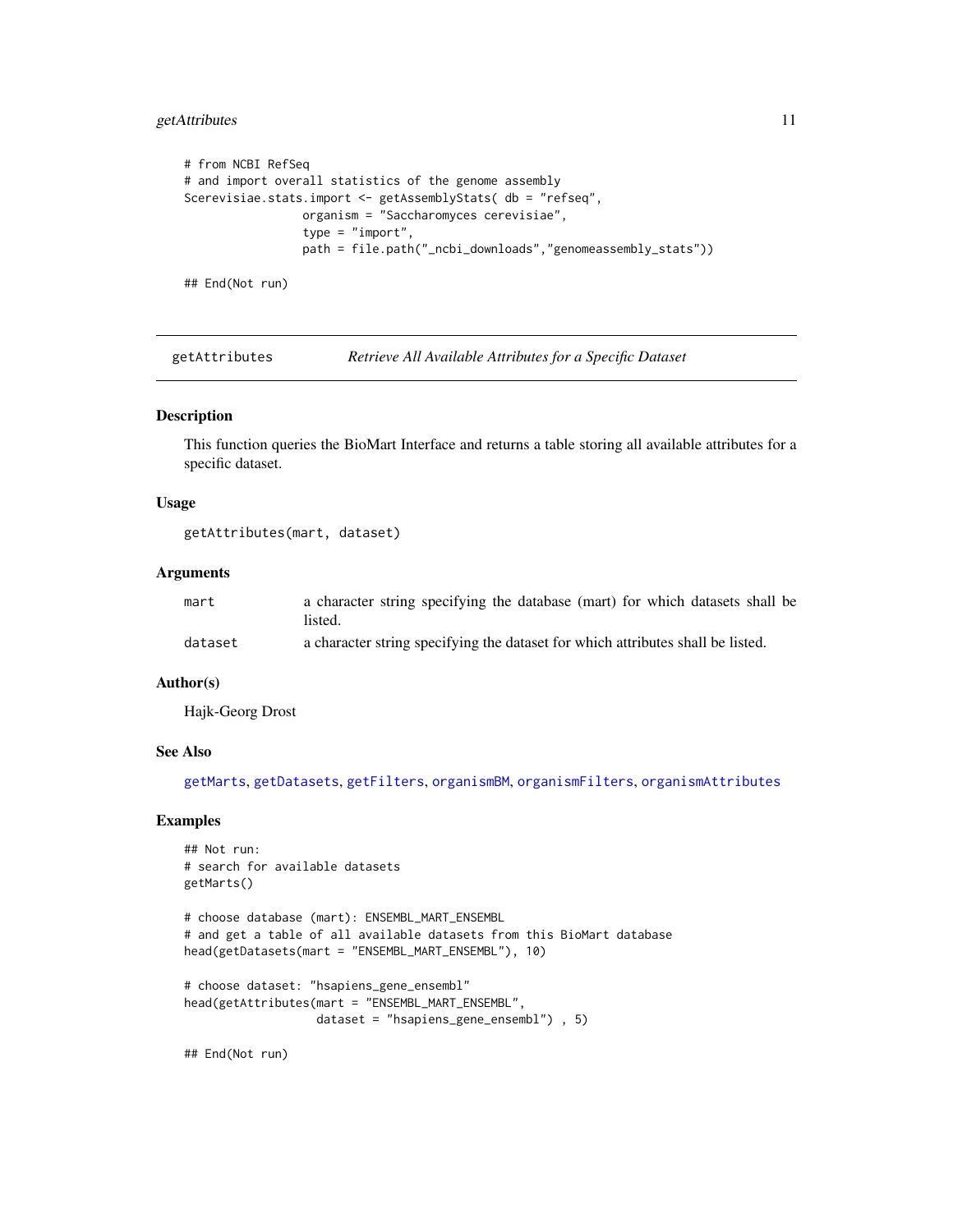#### <span id="page-11-1"></span><span id="page-11-0"></span>Description

Main retrieval function for coding sequences (CDS) of an organism of interest. By specifying the scientific name of an organism of interest the corresponding fasta-file storing the CDS information for the organism of interest can be downloaded and stored locally. CDS files can be retrieved from several databases.

### Usage

```
getCDS(
  db = "refseq",
  organism,
  reference = FALSE,
  release = NULL,
  gunzip = FALSE,
 path = file.path("_ncbi_downloads", "CDS")
)
```
# Arguments

| db        | a character string specifying the database from which the genome shall be re-<br>trieved:                                                                             |
|-----------|-----------------------------------------------------------------------------------------------------------------------------------------------------------------------|
|           | $\bullet$ db = "refseq"                                                                                                                                               |
|           | $\bullet$ db = "genbank"                                                                                                                                              |
|           | $\bullet$ db = "ensembl"                                                                                                                                              |
| organism  | there are three options to characterize an organism:                                                                                                                  |
|           | • by scientific name: e.g. organism = "Homo sapiens"                                                                                                                  |
|           | • by database specific accession identifier: e.g. organism = "GCF_000001405.37"<br>$(= NCBI RefSeq$ identifier for Homo sapiens)                                      |
|           | • by taxonomic identifier from NCBI Taxonomy: e.g. organism = "9606"<br>(= taxid of Homo sapiens)                                                                     |
| reference | a logical value indicating whether or not a genome shall be downloaded if it isn't<br>marked in the database as either a reference genome or a representative genome. |
| release   | the database release version of ENSEMBL ( $db =$ "ensembl"). Default is release<br>= NULL meaning that the most recent database version is used.                      |
| gunzip    | a logical value indicating whether or not files should be unzipped.                                                                                                   |
| path      | a character string specifying the location (a folder) in which the corresponding<br>CDS file shall be stored. Default is path = file.path("_ncbi_downloads","CDS").   |

#### Value

File path to downloaded CDS file.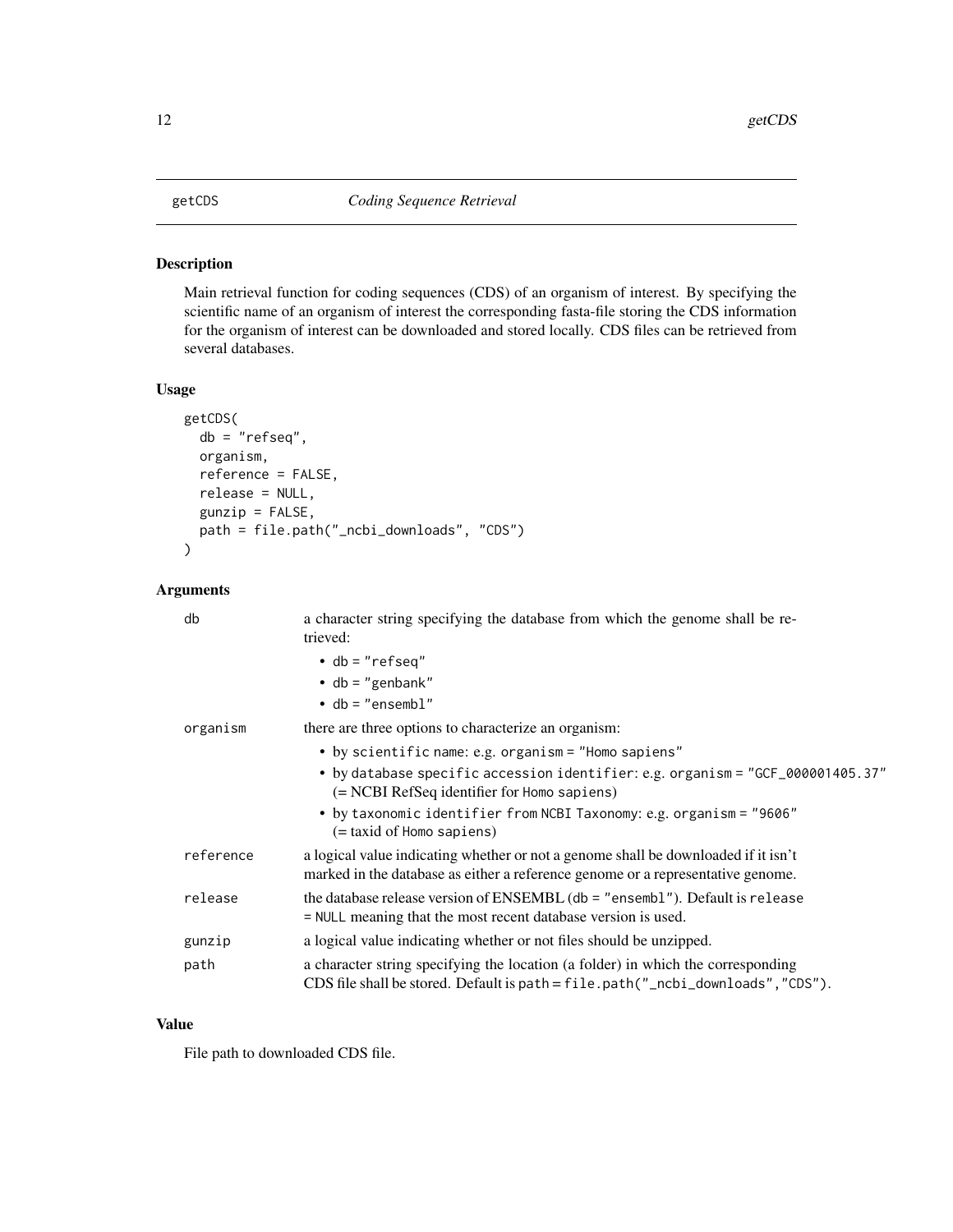# <span id="page-12-0"></span>getCDSSet 13

#### Author(s)

Hajk-Georg Drost

# See Also

[getGenome](#page-23-1), [getProteome](#page-39-1), [getGFF](#page-27-1), [getRNA](#page-45-1), [getRepeatMasker](#page-44-1), [getAssemblyStats](#page-8-1), [meta.retrieval](#page-56-1), [read\\_cds](#page-65-1)

#### Examples

```
## Not run:
# download the genome of Arabidopsis thaliana from refseq
# and store the corresponding genome CDS file in '_ncbi_downloads/CDS'
file_path <- getCDS (db = "refseq",
            organism = "Arabidopsis thaliana",
            path = file.path("_ncbi_downloads","CDS"))
Ath_CDS <- read_cds(file_path, format = "fasta")
## End(Not run)
```
<span id="page-12-1"></span>getCDSSet *CDS retrieval of multiple species*

# Description

Main CDS retrieval function for a set of organism of interest. By specifying the scientific names of the organisms of interest the corresponding fasta-files storing the CDS of the organisms of interest will be downloaded and stored locally. CDS files can be retrieved from several databases.

#### Usage

```
getCDSSet(
  db = "refseq",organisms,
  reference = FALSE,
  release = NULL,
  clean_retrieval = TRUE,
  gunzip = TRUE,
  update = FALSE,path = "set_CDS"
)
```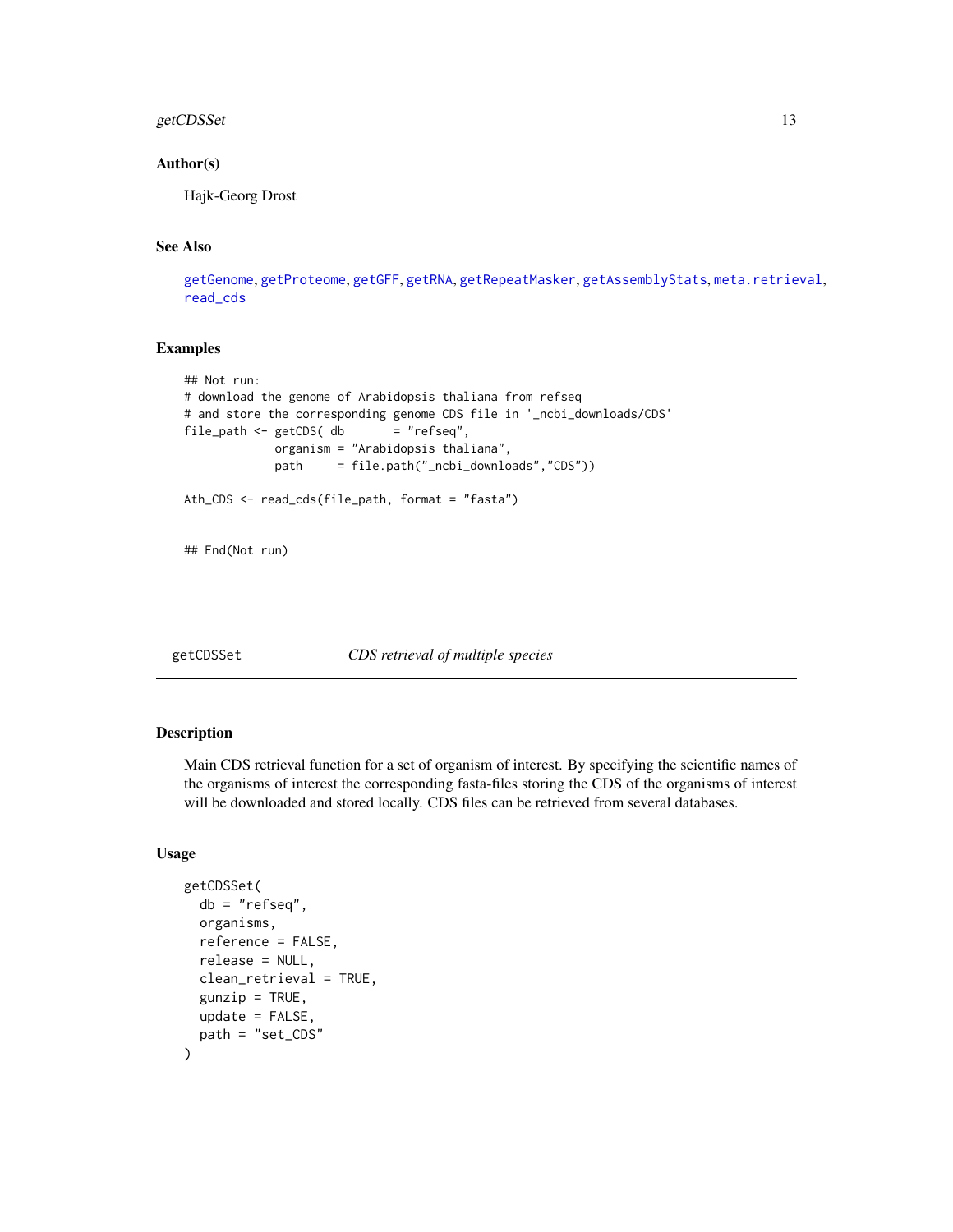# Arguments

| db              | a character string specifying the database from which the CDS shall be retrieved:                                                                                                                                                                       |
|-----------------|---------------------------------------------------------------------------------------------------------------------------------------------------------------------------------------------------------------------------------------------------------|
|                 | $\cdot$ db = "refseq"                                                                                                                                                                                                                                   |
|                 | $\bullet$ db = "genbank"                                                                                                                                                                                                                                |
|                 | $\bullet$ db = "ensembl"                                                                                                                                                                                                                                |
| organisms       | a character vector storing the names of the organisms than shall be retrieved.<br>There are three available options to characterize an organism:                                                                                                        |
|                 | • by scientific name: e.g. organism = "Homo sapiens"                                                                                                                                                                                                    |
|                 | • by database specific accession identifier: e.g. organism = "GCF_000001405.37"<br>(= NCBI RefSeq identifier for Homo sapiens)                                                                                                                          |
|                 | • by taxonomic identifier from NCBI Taxonomy: e.g. organism = "9606"<br>$(=$ taxid of Homo sapiens)                                                                                                                                                     |
| reference       | a logical value indicating whether or not a CDS shall be downloaded if it isn't<br>marked in the database as either a reference CDS or a representative CDS.                                                                                            |
| release         | the database release version of ENSEMBL (db = "ensembl"). Default is release<br>= NULL meaning that the most recent database version is used.                                                                                                           |
| clean_retrieval |                                                                                                                                                                                                                                                         |
|                 | logical value indicating whether or not downloaded files shall be renamed for<br>more convenient downstream data analysis.                                                                                                                              |
| gunzip          | a logical value indicating whether or not files should be unzipped.                                                                                                                                                                                     |
| update          | a logical value indicating whether or not files that were already downloaded and<br>are still present in the output folder shall be updated and re-loaded (update =<br>TRUE or whether the existing file shall be retained update $=$ FALSE (Default)). |
| path            | a character string specifying the location (a folder) in which the corresponding<br>CDSs shall be stored. Default is path = "set_CDS".                                                                                                                  |

#### Details

Internally this function loads the the overview.txt file from NCBI:

refseq: ftp://ftp.ncbi.nlm.nih.gov/genomes/refseq/

genbank: ftp://ftp.ncbi.nlm.nih.gov/genomes/genbank/

and creates a directory 'set\_CDSs' to store the CDSs of interest as fasta files for future processing. In case the corresponding fasta file already exists within the 'set\_CDSs' folder and is accessible within the workspace, no download process will be performed.

# Value

File path to downloaded CDSs.

# Author(s)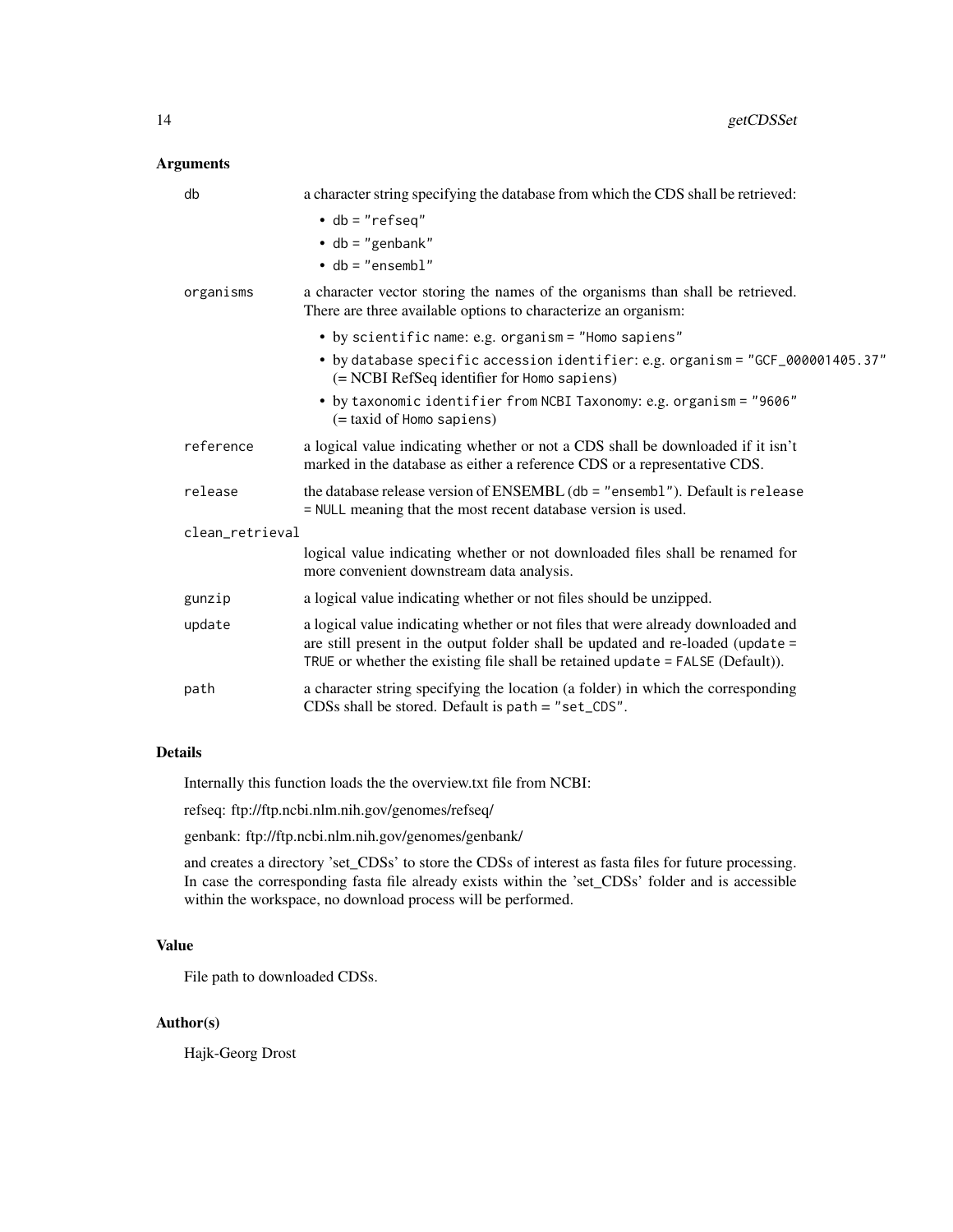# <span id="page-14-0"></span>getCollection 15

#### See Also

[getGenomeSet](#page-25-1), [getProteomeSet](#page-41-1), [getRNASet](#page-47-1), [getGFFSet](#page-29-1), [getCDS](#page-11-1), [getGFF](#page-27-1), [getRNA](#page-45-1), [meta.retrieval](#page-56-1), [read\\_cds](#page-65-1)

#### Examples

```
## Not run:
getCDSSet("refseq", organisms = c("Arabidopsis thaliana",
                                  "Arabidopsis lyrata",
                                   "Capsella rubella"))
```
## End(Not run)

<span id="page-14-1"></span>getCollection *Retrieve a Collection: Genome, Proteome, CDS, RNA, GFF, Repeat Masker, AssemblyStats*

#### **Description**

Main collection retrieval function for an organism of interest. By specifying the scientific name of an organism of interest a collection consisting of the genome file, proteome file, CDS file, RNA file, GFF file, Repeat Masker file, AssemblyStats file of the organism of interest can be downloaded and stored locally. Collections can be retrieved from several databases.

#### Usage

```
getCollection(
  db = "refseq",
 organism,
  reference = TRUE,
  release = NULL,
  gunzip = FALSE,
  remove_annotation_outliers = FALSE,
 path = file.path("_db_downloads", "collections")
)
```
#### Arguments

db a character string specifying the database from which the collection shall be retrieved:

• db = "refseq"

- $\cdot$  db = "genbank"
- db = "ensembl"

organism there are three options to characterize an organism:

• by scientific name: e.g. organism = "Homo sapiens"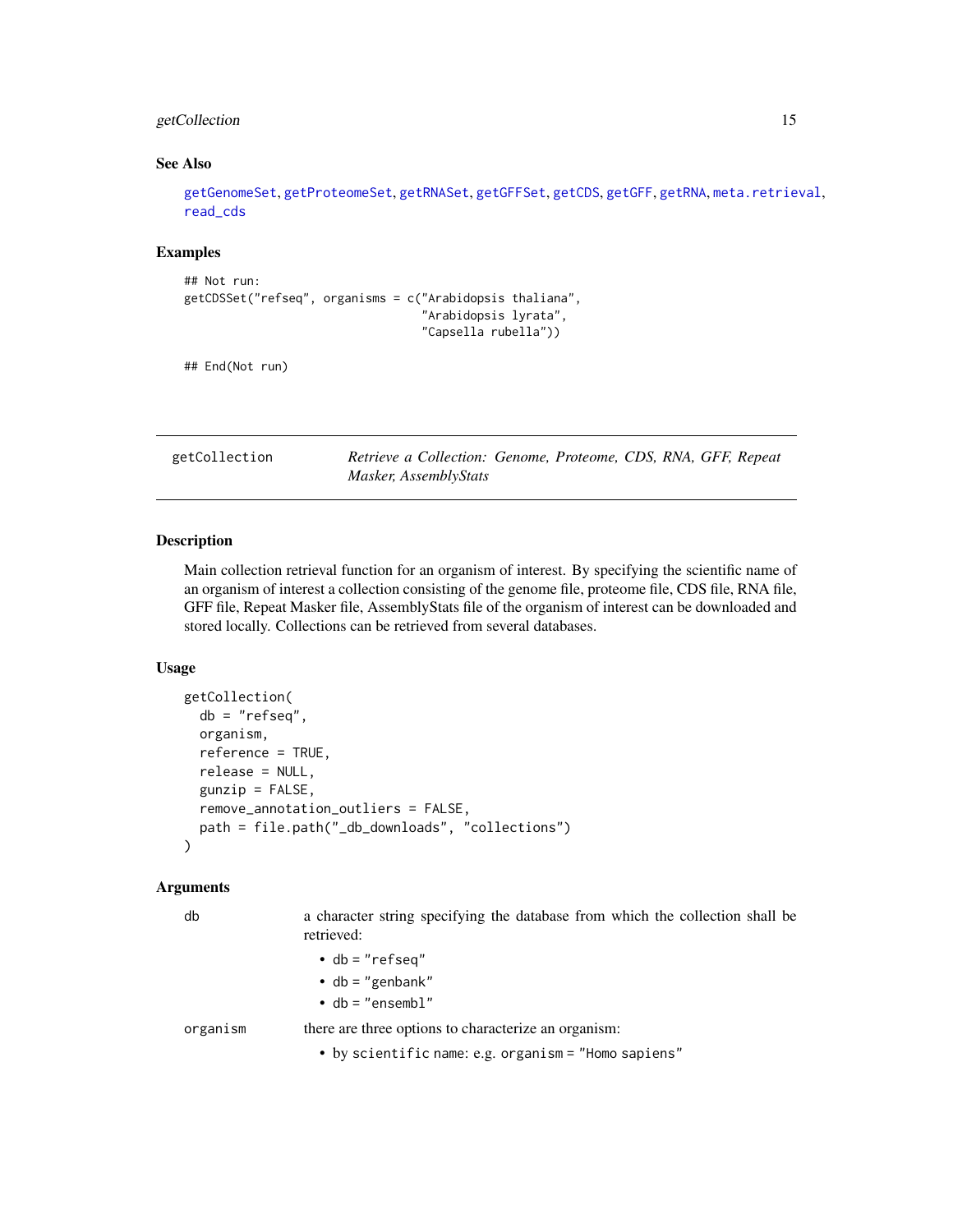|                            | • by database specific accession identifier: e.g. organism = "GCF_000001405.37"<br>(= NCBI RefSeq identifier for Homo sapiens)                                                                                      |
|----------------------------|---------------------------------------------------------------------------------------------------------------------------------------------------------------------------------------------------------------------|
|                            | • by taxonomic identifier from NCBI Taxonomy: e.g. organism = "9606"<br>(= taxid of Homo sapiens)                                                                                                                   |
| reference                  | a logical value indicating whether or not a collection shall be downloaded if it<br>isn't marked in the database as either a reference genome or a representative<br>genome.                                        |
| release                    | the database release version of ENSEMBL ( $db = "ensemble$ ). Default is release<br>= NULL meaning that the most recent database version is used.                                                                   |
| gunzip                     | a logical value indicating whether or not files should be unzipped.                                                                                                                                                 |
| remove_annotation_outliers |                                                                                                                                                                                                                     |
|                            | shall outlier lines be removed from the input annotation_file? If yes, then the<br>initial annotation file will be overwritten and the removed outlier lines will be<br>stored at templair for further exploration. |
| path                       | a character string specifying the location (a folder) in which the corresponding<br>collection shall be stored. Default is path = file.path("_db_downloads","collections").                                         |

#### Details

Internally this function loads the the overview.txt file from NCBI:

refseq: ftp://ftp.ncbi.nlm.nih.gov/genomes/refseq/

genbank: ftp://ftp.ncbi.nlm.nih.gov/genomes/genbank/

and creates a directory '\_ncbi\_downloads/collection' to store the genome of interest as fasta file for future processing. In case the corresponding fasta file already exists within the '\_ncbi\_downloads/collection' folder and is accessible within the workspace, no download process will be performed.

# Value

File path to downloaded genome.

# Author(s)

Hajk-Georg Drost

# See Also

```
getGenomeSet, getProteomeSet, getCDSSet, getGenome, getProteome, getCDS, getGFF, getRNA,
meta.retrieval, read_genome
```
# Examples

## Not run:

```
# download the collection of Arabidopsis thaliana from refseq
# and store the corresponding genome file in '_ncbi_downloads/collection'
getCollection( db = "refseq",organism = "Arabidopsis thaliana",
            path = file.path("_db_downloads","collections"))
```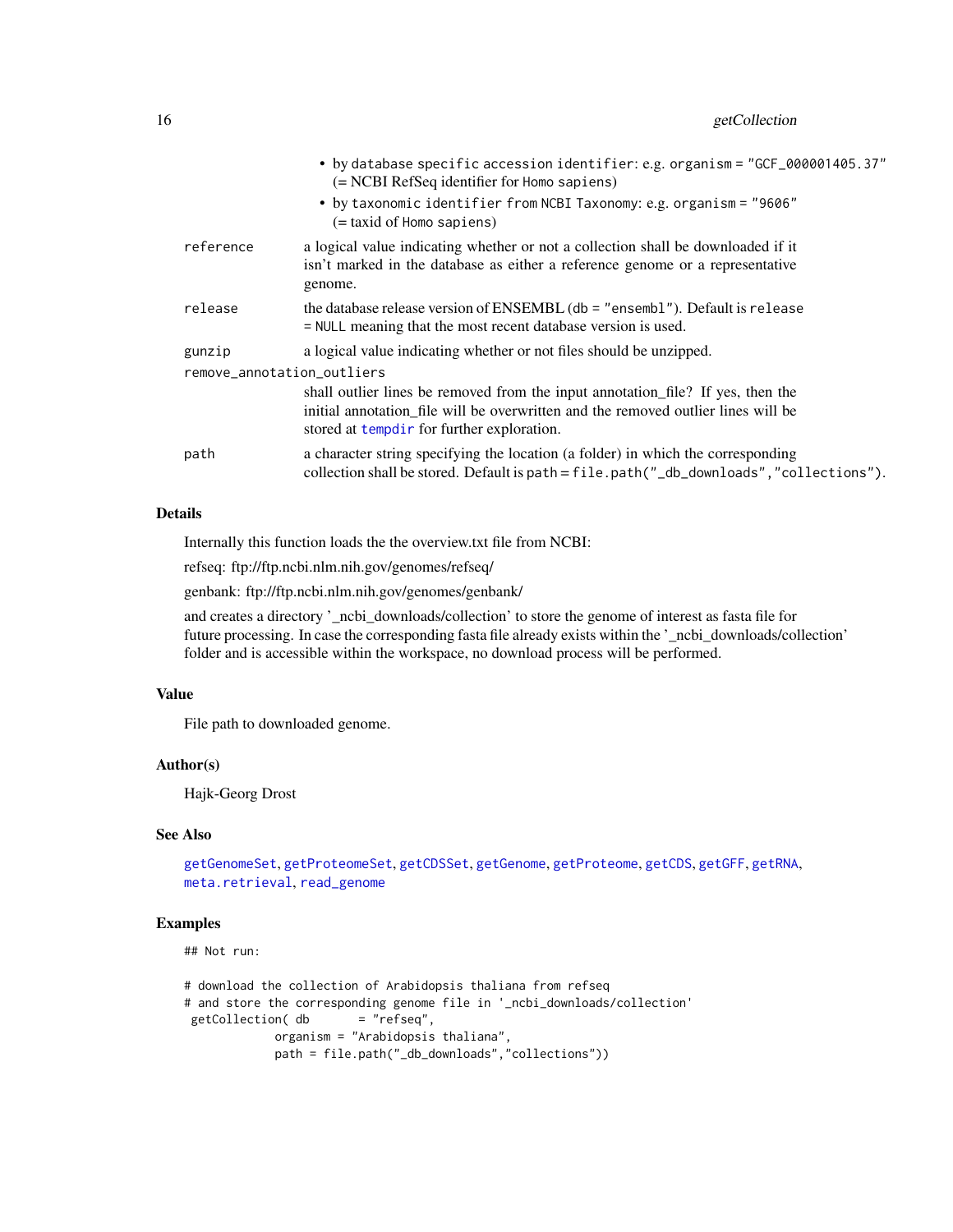<span id="page-16-0"></span>## End(Not run)

getCollectionSet *Retrieve a Collection: Genome, Proteome, CDS, RNA, GFF, Repeat Masker, AssemblyStats of multiple species*

#### Description

Main collection retrieval function for an organism of interest. By specifying the scientific name of an organism of interest a collection consisting of the genome file, proteome file, CDS file, RNA file, GFF file, Repeat Masker file, AssemblyStats file of the organism of interest can be downloaded and stored locally. Collections can be retrieved from several databases.

# Usage

```
getCollectionSet(
  db = "refseq",
  organisms,
  reference = FALSE,
  release = NULL,
  clean_retrieval = FALSE,
  gunzip = TRUE,
  update = FALSE,remove_annotation_outliers = TRUE,
 path = "set_collections"
)
```

| db        | a character string specifying the database from which the collection shall be<br>retrieved:                                                                                            |
|-----------|----------------------------------------------------------------------------------------------------------------------------------------------------------------------------------------|
|           | $\bullet$ db = "refseq"<br>• db = "genbank"<br>$\bullet$ db = "ensembl"                                                                                                                |
| organisms | a character vector storing the scientific names of the organisms for which col-<br>lections shall be retrieved. There are three options to characterize an organism:                   |
|           | • by scientific name: e.g. organism = "Homo sapiens"<br>• by database specific accession identifier: e.g. organism = "GCF_000001405.37"<br>(= NCBI RefSeq identifier for Homo sapiens) |
|           | • by taxonomic identifier from NCBI Taxonomy: e.g. organism = "9606"<br>(= taxid of Homo sapiens)                                                                                      |
| reference | a logical value indicating whether or not a collection shall be downloaded if it<br>isn't marked in the database as either a reference genome or a representative<br>genome.           |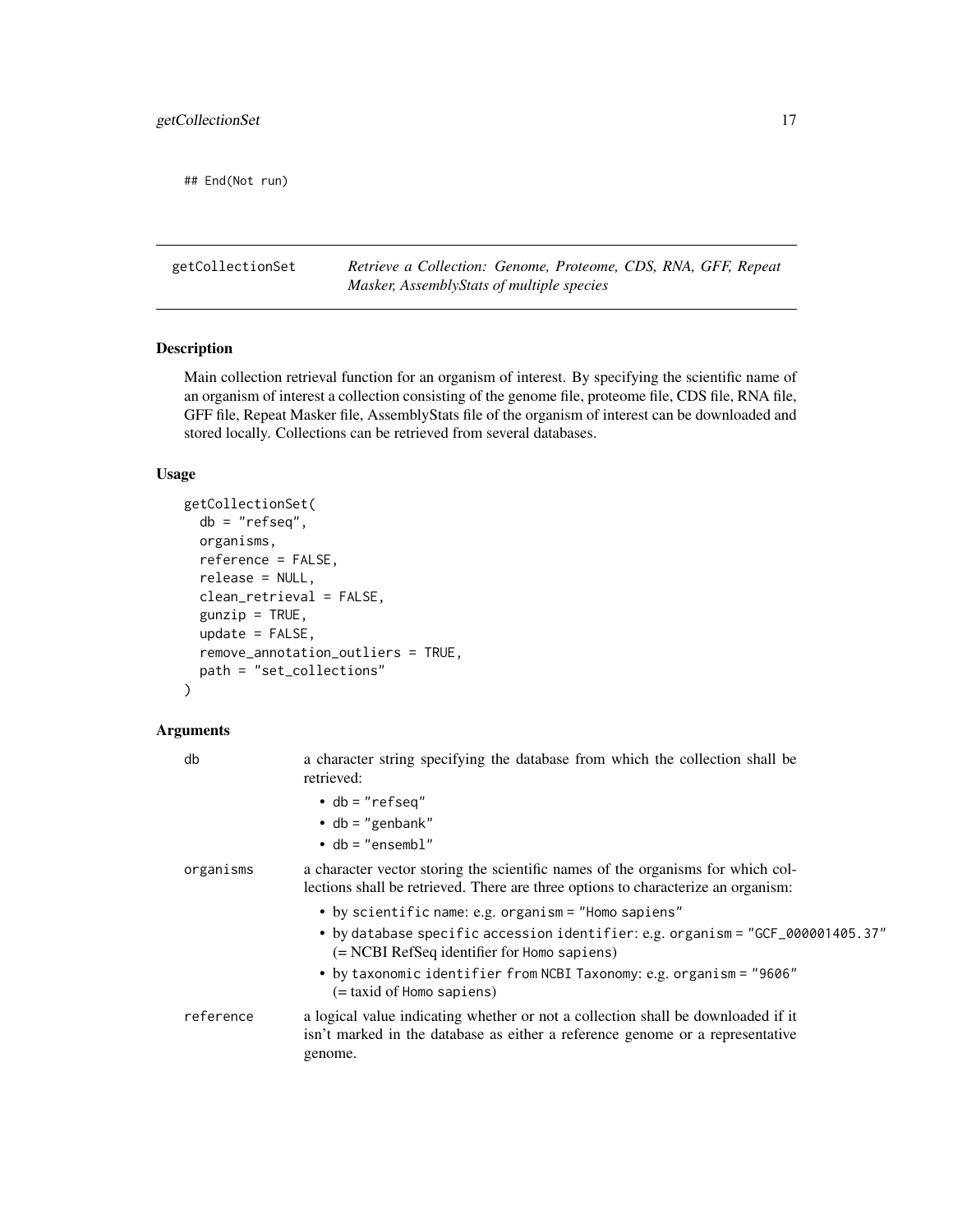| release                    | the database release version of ENSEMBL (db = "ensembl"). Default is release                                                                                                                                       |
|----------------------------|--------------------------------------------------------------------------------------------------------------------------------------------------------------------------------------------------------------------|
|                            | = NULL meaning that the most recent database version is used.                                                                                                                                                      |
| clean_retrieval,           |                                                                                                                                                                                                                    |
|                            | a logical, default FALSE. Cleaning file names for more convenient downstream<br>processing.                                                                                                                        |
| gunzip                     | a logical value indicating whether or not files should be unzipped.                                                                                                                                                |
| update                     | a logical, default FALSE. The existing file will be retained if existing. If TRUE,<br>will download and overwrite the file.                                                                                        |
| remove_annotation_outliers |                                                                                                                                                                                                                    |
|                            | shall outlier lines be removed from the input annotation file? If yes, then the<br>initial annotation file will be overwritten and the removed outlier lines will be<br>stored at tempdir for further exploration. |
| path                       | a character string specifying the location (a folder) in which the corresponding<br>collection shall be stored. Default is path = file.path("_db_downloads","collections").                                        |
|                            |                                                                                                                                                                                                                    |

# Details

Internally this function loads the the overview.txt file from NCBI:

refseq: ftp://ftp.ncbi.nlm.nih.gov/genomes/refseq/

genbank: ftp://ftp.ncbi.nlm.nih.gov/genomes/genbank/

and creates a directory '\_ncbi\_downloads/collection' to store the genome of interest as fasta file for future processing. In case the corresponding fasta file already exists within the '\_ncbi\_downloads/collection' folder and is accessible within the workspace, no download process will be performed.

#### Value

File path to downloaded genome.

# Author(s)

Hajk-Georg Drost

# See Also

```
getCollection, getGenomeSet, getProteomeSet, getCDSSet, getGenome, getProteome, getCDS,
getGFF, getRNA, meta.retrieval, read_genome
```
# Examples

```
## Not run:
# define scientific names of species for which
# collections shall be retrieved
organism_list <- c("Arabidopsis thaliana",
                  "Arabidopsis lyrata",
                  "Capsella rubella")
# download the collection of Arabidopsis thaliana from refseq
# and store the corresponding genome file in '_ncbi_downloads/collection'
getCollectionSet( db = "refseq",
```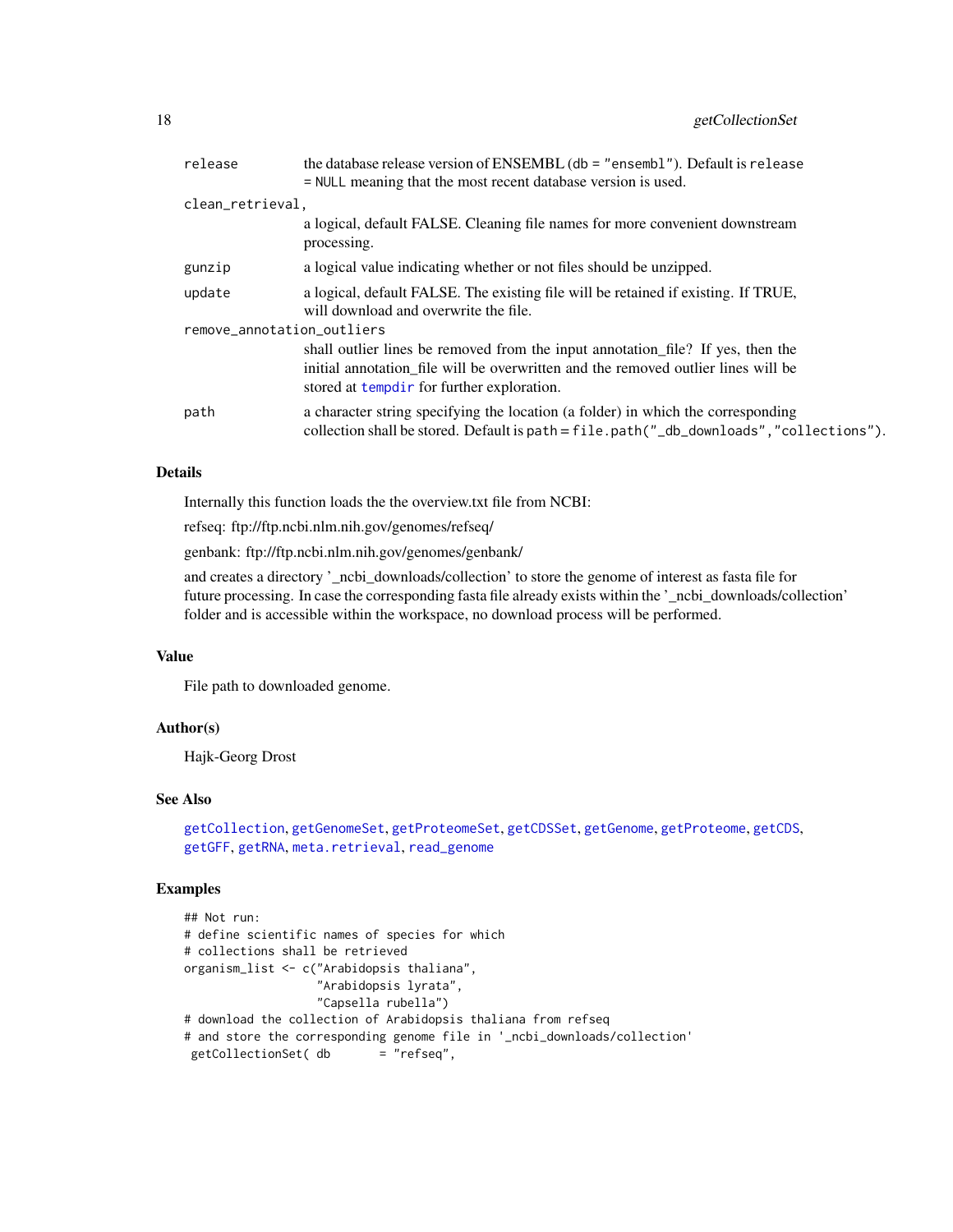# <span id="page-18-0"></span>getDatasets 19

```
organism = organism_list,
path = "set_collections")
```
## End(Not run)

<span id="page-18-1"></span>getDatasets *Retrieve All Available Datasets for a BioMart Database*

# Description

This funcion queries the BioMart API and returns a table storing all available datasets for a selected BioMart databases.

#### Usage

getDatasets(mart)

### Arguments

mart a character string specifying the database (mart) for which datasets shall be listed.

#### Author(s)

Hajk-Georg Drost

# See Also

[getMarts](#page-36-1), [getAttributes](#page-10-1), [getFilters](#page-22-1), [organismBM](#page-62-1), [organismFilters](#page-63-1), [organismAttributes](#page-60-1)

# Examples

```
## Not run:
# search for available datasets
# getMarts()
# choose database: "ENSEMBL_MART_ENSEMBL"
head(getDatasets("ENSEMBL_MART_ENSEMBL"), 10)
```
## End(Not run)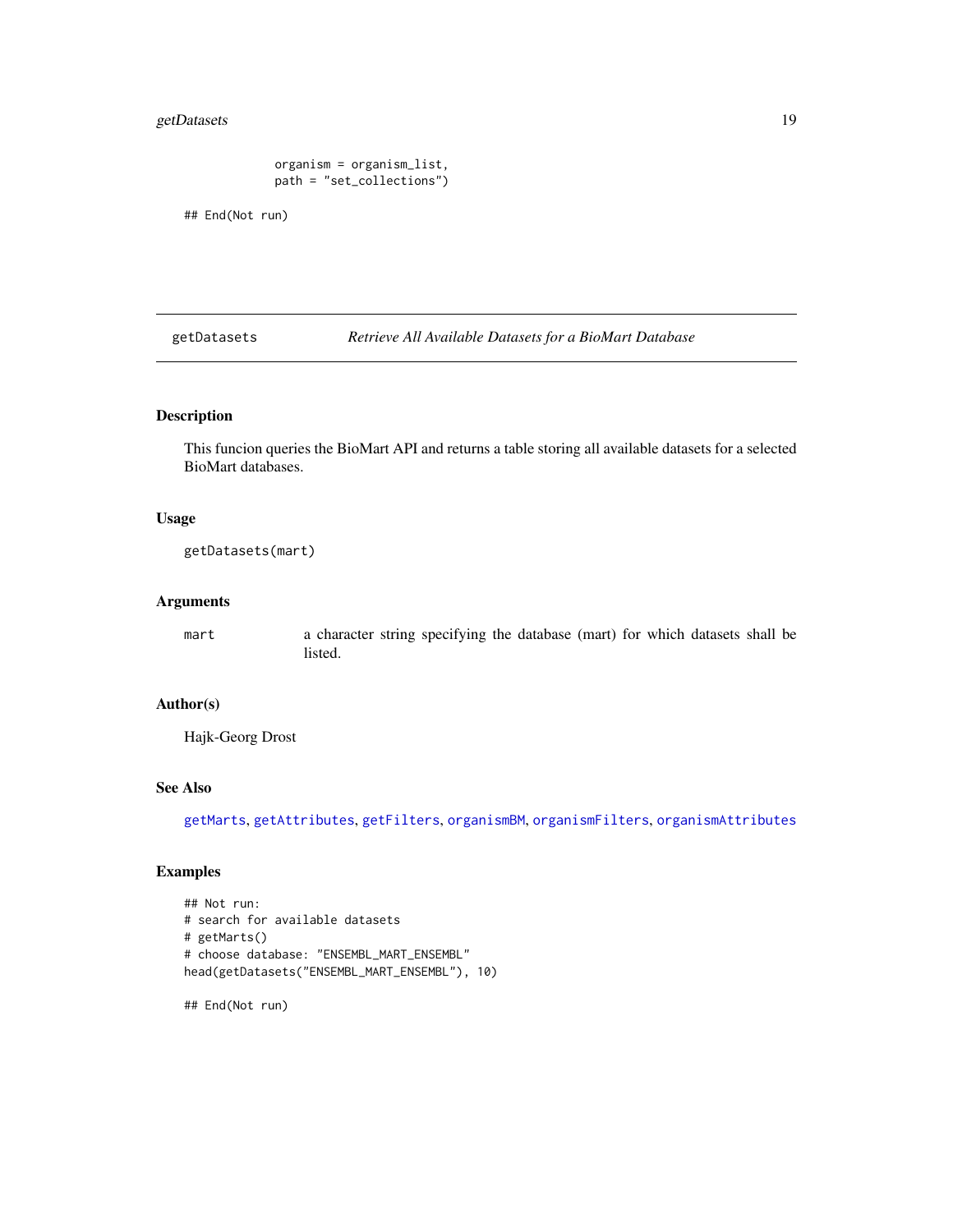<span id="page-19-0"></span>

# Description

This function downloads gff files of query organisms from ENSEMBL.

# Usage

```
getENSEMBL.gtf(
 organism,
  type = "dna",id.type = "toplevel",
 path,
 release = NULL
)
```
# Arguments

| organism | scientific name of the organism of interest.                                                                                                                                                                                                                                                                                                              |
|----------|-----------------------------------------------------------------------------------------------------------------------------------------------------------------------------------------------------------------------------------------------------------------------------------------------------------------------------------------------------------|
| type     | biological sequence type.                                                                                                                                                                                                                                                                                                                                 |
| id.type  | a character, default "toplevel". id type of assembly, either toplevel or primary_assembly<br>usually.                                                                                                                                                                                                                                                     |
| path     | location where file shall be stored.                                                                                                                                                                                                                                                                                                                      |
| release  | a numeric, the database release version of ENSEMBL (db = "ensembl"). De-<br>fault is release = NULL meaning that the most recent database version is used.<br>release = 75 would for human would give the stable GRCh37 release in en-<br>sembl. Value must be $> 46$ , since ensembl did not structure their data if the<br>standard format before that. |

# Value

character filepath to download file, returns FALSE if failed.

# Author(s)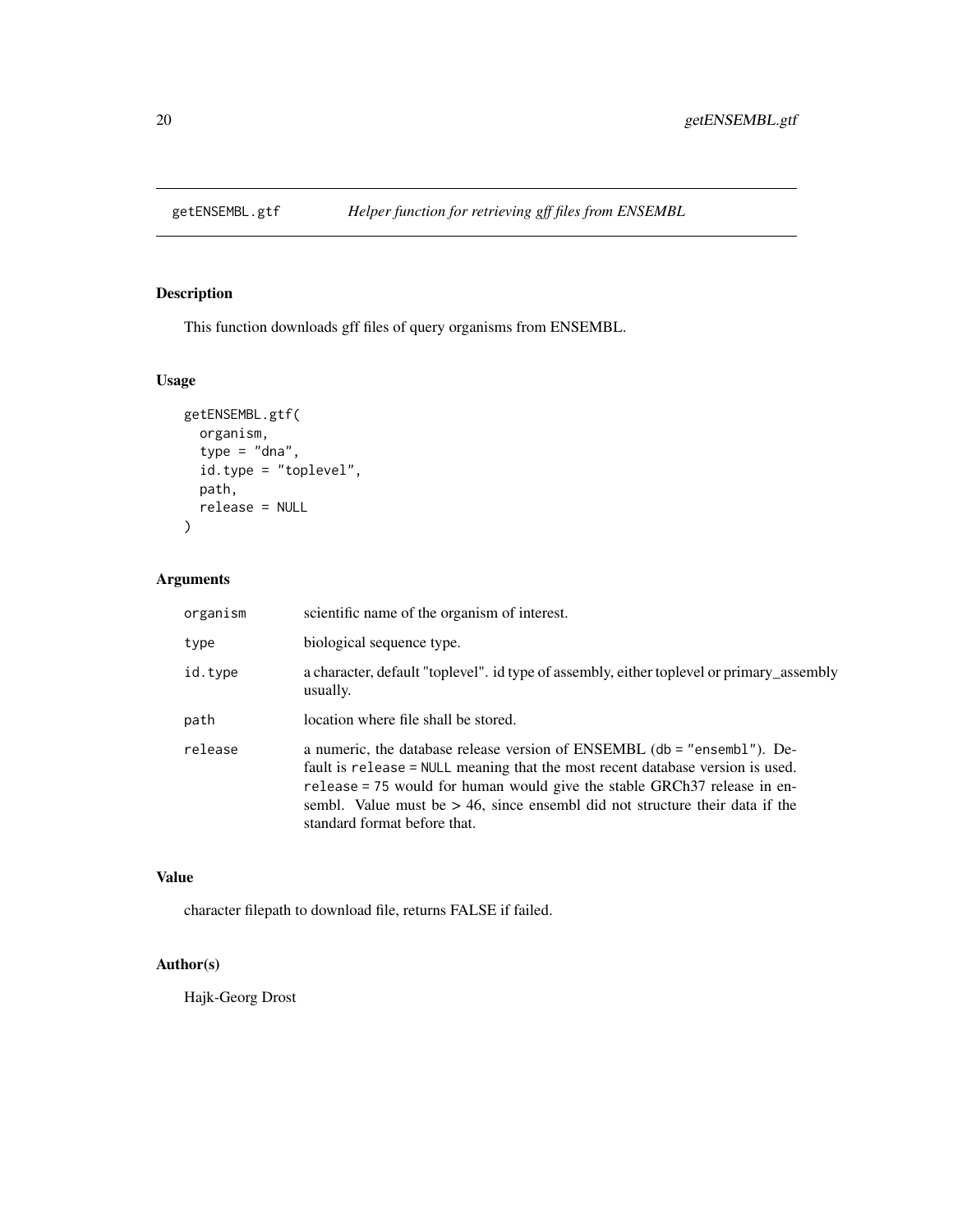<span id="page-20-0"></span>

# Description

This function downloads gff files of query organisms from ENSEMBL.

# Usage

```
getENSEMBL.Seq(
  organism,
  type = "dna",
  id.type = "toplevel",
  release = NULL,
  path
)
```
# Arguments

| organism | scientific name of the organism of interest.                                                                                                                                                                                                                                                                                                              |
|----------|-----------------------------------------------------------------------------------------------------------------------------------------------------------------------------------------------------------------------------------------------------------------------------------------------------------------------------------------------------------|
| type     | biological sequence type.                                                                                                                                                                                                                                                                                                                                 |
| id.type  | a character, default "toplevel". id type of assembly, either toplevel or primary_assembly<br>usually.                                                                                                                                                                                                                                                     |
| release  | a numeric, the database release version of ENSEMBL (db = "ensembl"). De-<br>fault is release = NULL meaning that the most recent database version is used.<br>release = 75 would for human would give the stable GRCh37 release in en-<br>sembl. Value must be $> 46$ , since ensembl did not structure their data if the<br>standard format before that. |
| path     | location where file shall be stored.                                                                                                                                                                                                                                                                                                                      |

# Value

either a character path to downloaded file, or a logical FALSE, specifying failure.

# Author(s)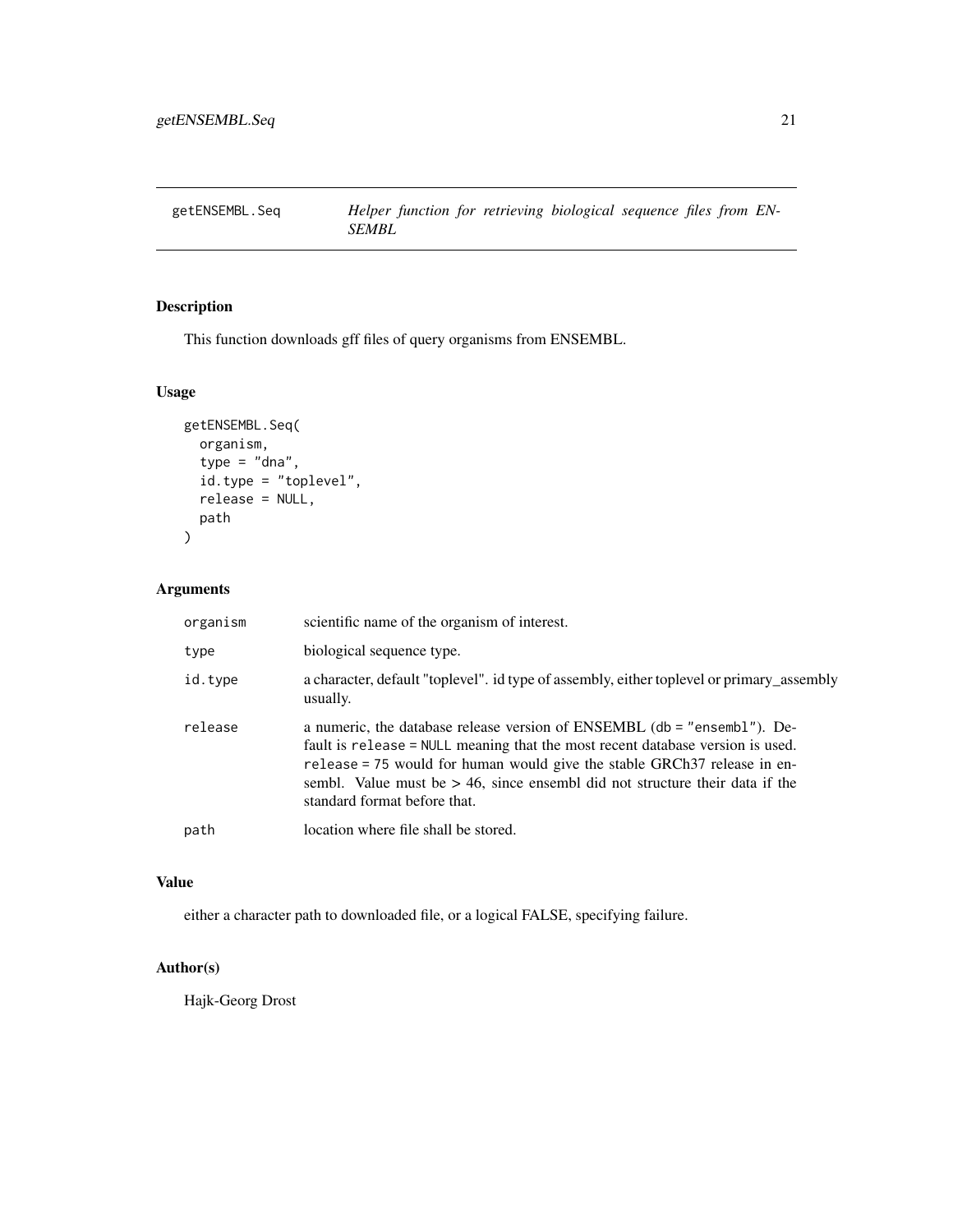<span id="page-21-0"></span>getENSEMBLGENOMESInfo *Retrieve ENSEMBLGENOMES info file*

# Description

Retrieve species and genome information from http://rest.ensemblgenomes.org/info/species?contenttype=application/json/.

#### Usage

getENSEMBLGENOMESInfo()

#### Author(s)

Hajk-Georg Drost

# Examples

```
## Not run:
info.file <- getENSEMBLGENOMESInfo()
info.file
```
## End(Not run)

getENSEMBLInfo *Retrieve ENSEMBL info file*

# Description

Retrieve species and genome information from http://rest.ensembl.org/info/species?content-type=application/json/.

# Usage

```
getENSEMBLInfo()
```
# Author(s)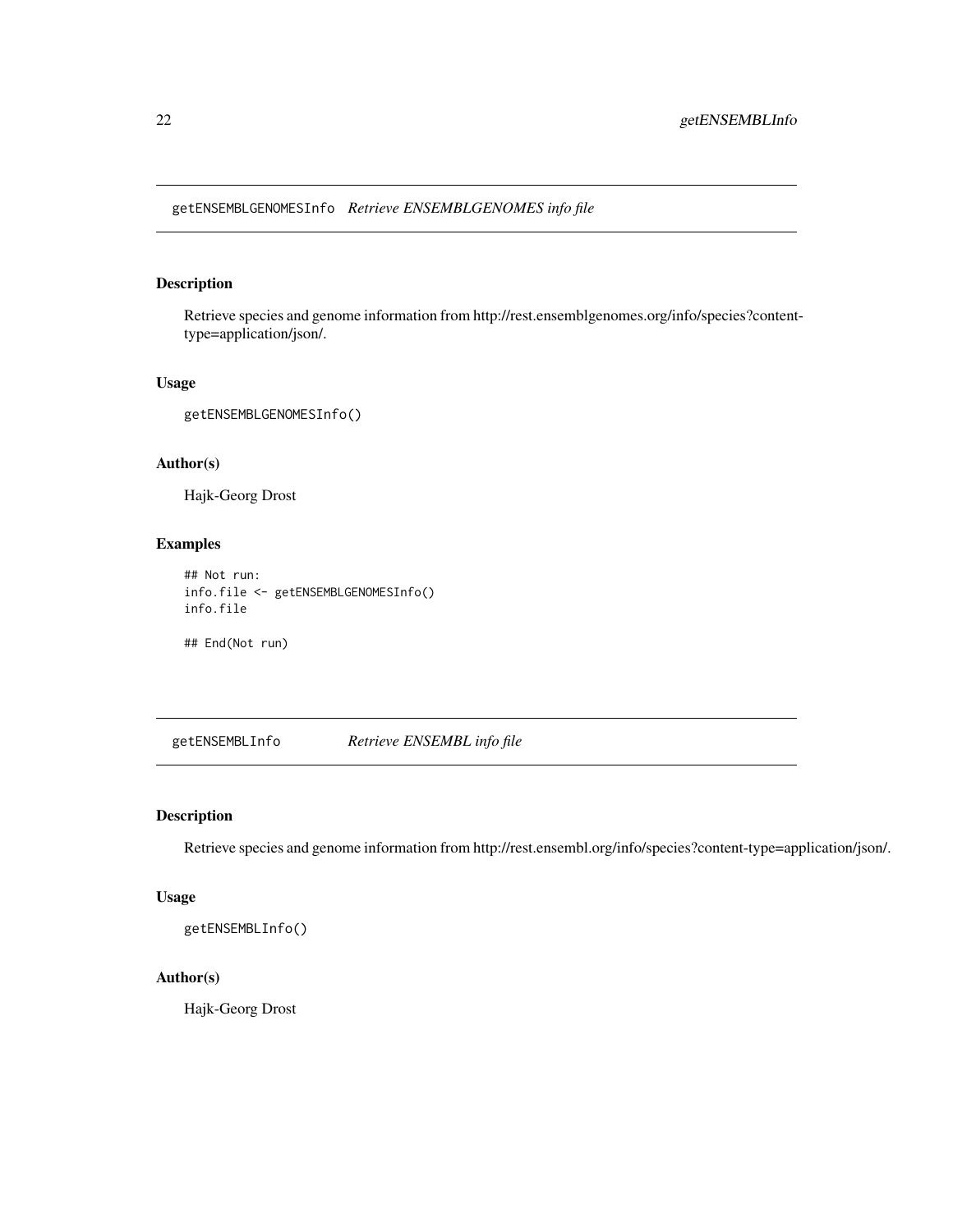<span id="page-22-1"></span><span id="page-22-0"></span>

# Description

This funcion queries the BioMart API and returns a table storing all available filters for a specific dataset.

#### Usage

getFilters(mart, dataset)

# Arguments

| mart    | a character string specifying the database (mart) for which datasets shall be<br>listed. |
|---------|------------------------------------------------------------------------------------------|
| dataset | a character string specifying the dataset for which filters shall be listed.             |

#### Author(s)

Hajk-Georg Drost

# See Also

[getMarts](#page-36-1), [getDatasets](#page-18-1), [getAttributes](#page-10-1), [organismBM](#page-62-1), [organismFilters](#page-63-1), [organismAttributes](#page-60-1)

#### Examples

```
## Not run:
# search for available datasets
# getMarts()
# choose database (mart): "ENSEMBL_MART_ENSEMBL"
# head(getDatasets(mart = "ENSEMBL_MART_ENSEMBL"), 10)
# choose dataset: "hsapiens_gene_ensembl"
head(getFilters(mart = "ENSEMBL_MART_ENSEMBL",
                dataset = "hsapiens_gene_ensembl") , 5)
```
## End(Not run)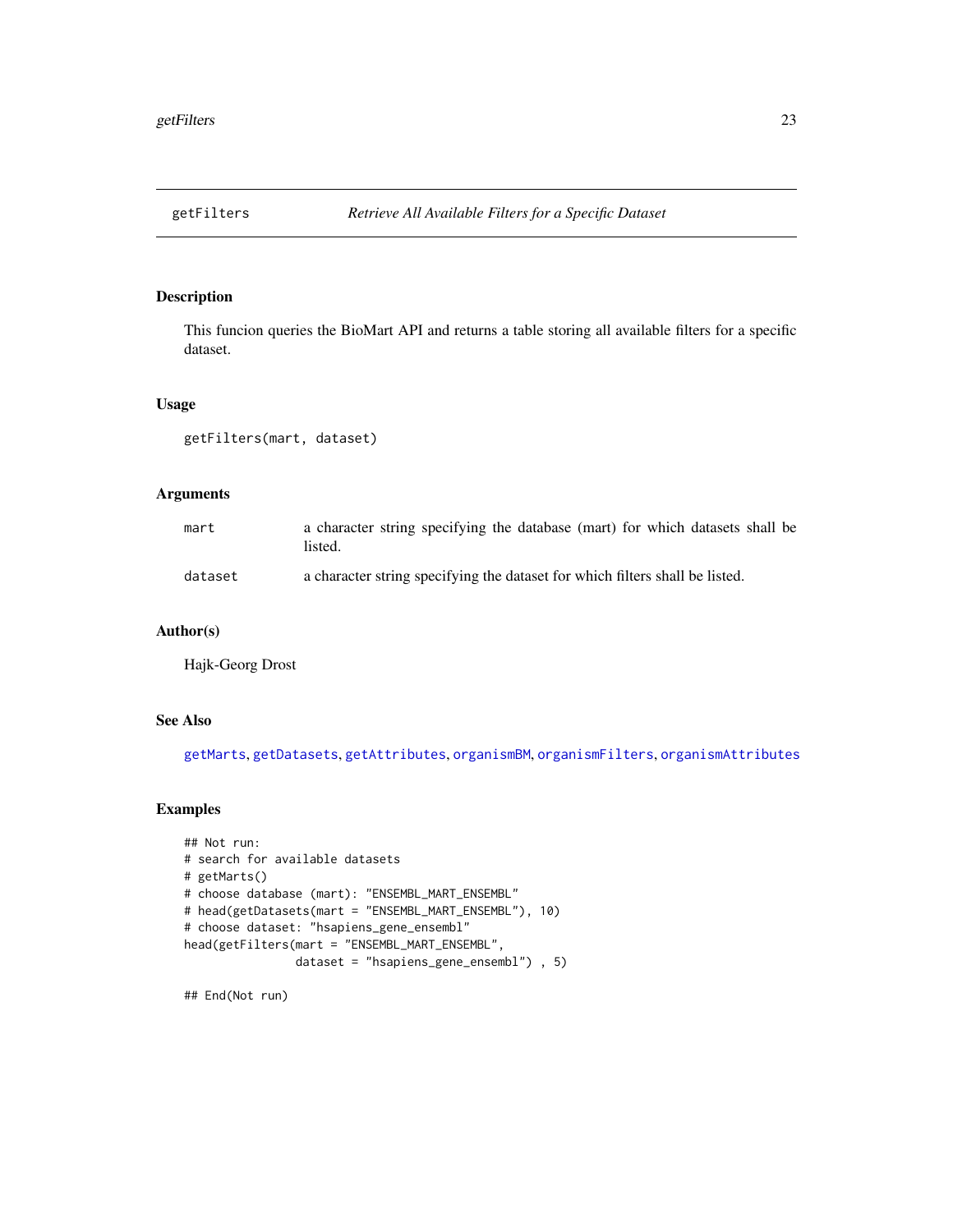<span id="page-23-1"></span><span id="page-23-0"></span>

#### Description

Main genome retrieval function for an organism of interest. By specifying the scientific name of an organism of interest the corresponding fasta-file storing the genome of the organism of interest can be downloaded and stored locally. Genome files can be retrieved from several databases. In addition, the genome summary statistics for the retrieved species is stored locally to provide users with insights regarding the genome assembly quality (see [summary\\_genome](#page-71-1) for details). This is useful when comparing genomes with large difference in genome assembly qualities.

#### Usage

```
getGenome(
  db = "refseq",
  organism,
  reference = FALSE,
  release = NULL,
  gunzip = FALSE,
  path = file.path("_ncbi_downloads", "genomes"),
  assembly_type = "toplevel"
)
```

| db        | a character string specifying the database from which the genome shall be re-<br>trieved:                                                                                                                                                                                                                                                                 |
|-----------|-----------------------------------------------------------------------------------------------------------------------------------------------------------------------------------------------------------------------------------------------------------------------------------------------------------------------------------------------------------|
|           | $\bullet$ db = "refseq"                                                                                                                                                                                                                                                                                                                                   |
|           | • db = "genbank"                                                                                                                                                                                                                                                                                                                                          |
|           | $\bullet$ db = "ensembl"                                                                                                                                                                                                                                                                                                                                  |
| organism  | there are three options to characterize an organism:                                                                                                                                                                                                                                                                                                      |
|           | • by scientific name: e.g. organism = "Homo sapiens"                                                                                                                                                                                                                                                                                                      |
|           | • by database specific accession identifier: e.g. organism = "GCF_000001405.37"<br>(= NCBI RefSeq identifier for Homo sapiens)                                                                                                                                                                                                                            |
|           | • by taxonomic identifier from NCBI Taxonomy: e.g. organism = "9606"<br>(= taxid of Homo sapiens)                                                                                                                                                                                                                                                         |
| reference | a logical value indicating whether or not a genome shall be downloaded if it isn't<br>marked in the database as either a reference genome or a representative genome.                                                                                                                                                                                     |
| release   | a numeric, the database release version of ENSEMBL (db = "ensembl"). De-<br>fault is release = NULL meaning that the most recent database version is used.<br>release = 75 would for human would give the stable GRCh37 release in en-<br>sembl. Value must be $> 46$ , since ensembl did not structure their data if the<br>standard format before that. |
| gunzip    | a logical value indicating whether or not files should be unzipped.                                                                                                                                                                                                                                                                                       |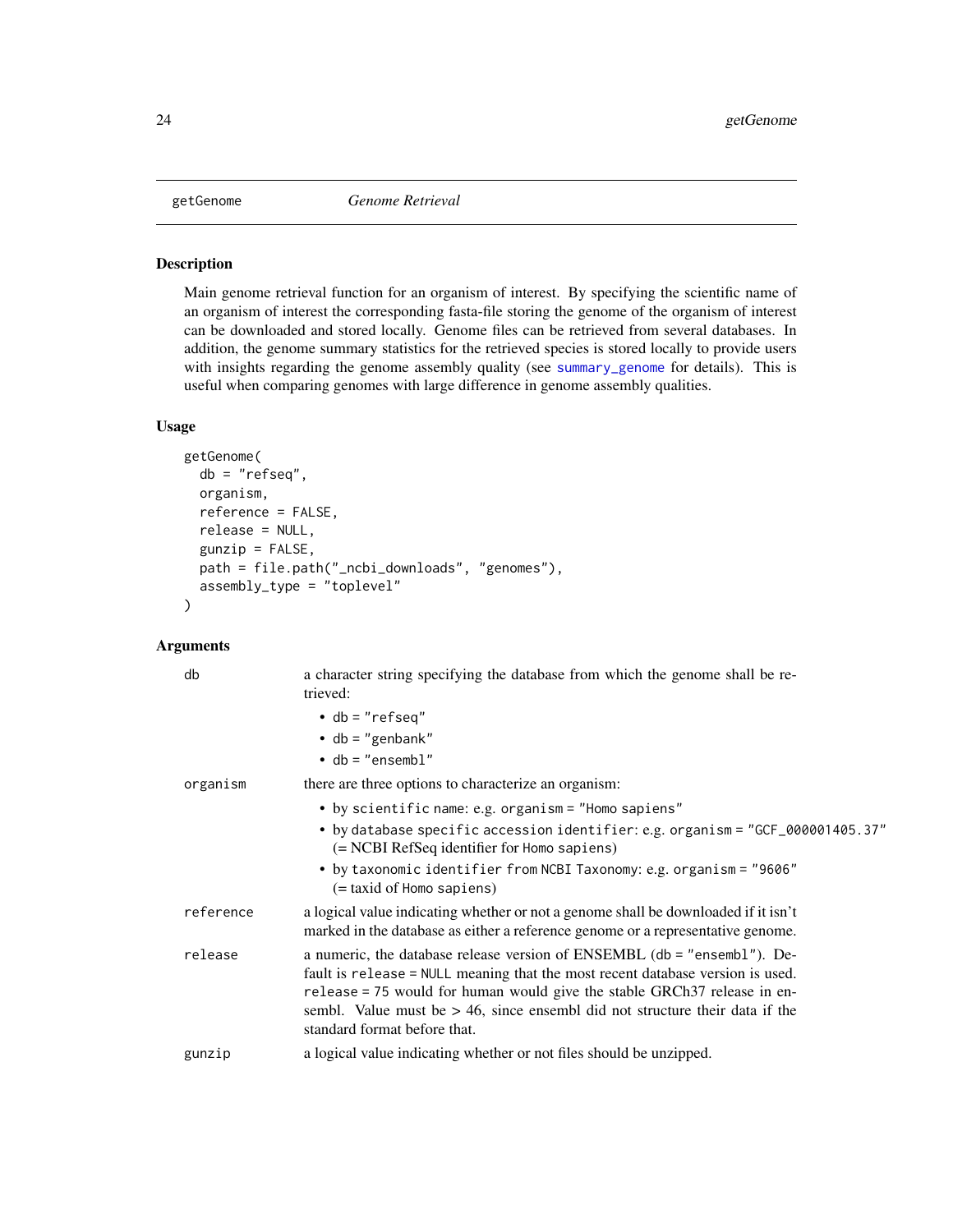# getGenome 25

| path          | a character string specifying the location (a folder) in which the corresponding<br>genome shall be stored. Default is path = file.path("_ncbi_downloads", "genomes").                                                                                                                                                                                                                                                                                                                                                                                                                 |
|---------------|----------------------------------------------------------------------------------------------------------------------------------------------------------------------------------------------------------------------------------------------------------------------------------------------------------------------------------------------------------------------------------------------------------------------------------------------------------------------------------------------------------------------------------------------------------------------------------------|
| assembly_type | a character string specifying from which assembly type the genome shall be re-<br>trieved from (ensembl only, else this argument is ignored): Default is assembly_type<br>= "toplevel"). This will give you all multi-chromosomes (copies of the same<br>chromosome with small variations). As an example the toplevel fasta genome in<br>human is over 70 GB uncompressed. To get primary assembly with 1 chromo-<br>some variant per chromosome: assembly_type = "primary_assembly"). As<br>an example, the primary_assembly fasta genome in human is only a few GB<br>uncompressed: |

# Details

Internally this function loads the the overview.txt file from NCBI:

refseq: ftp://ftp.ncbi.nlm.nih.gov/genomes/refseq/

genbank: ftp://ftp.ncbi.nlm.nih.gov/genomes/genbank/

and creates a directory '\_ncbi\_downloads/genomes' to store the genome of interest as fasta file for future processing. In case the corresponding fasta file already exists within the '\_ncbi\_downloads/genomes' folder and is accessible within the workspace, no download process will be performed.

#### Value

File path to downloaded genome.

#### Author(s)

Hajk-Georg Drost

#### See Also

```
getGenomeSet, getProteome, getCDS, getGFF, getRNA, getRepeatMasker, getAssemblyStats,
summary_genome, meta.retrieval, meta.retrieval.all, read_genome
```
#### Examples

## Not run:

```
# download the genome of Arabidopsis thaliana from refseq
# and store the corresponding genome file in '_ncbi_downloads/genomes'
file_path <- getGenome( db = "refseq",organism = "Arabidopsis thaliana",
            path = file.path("_ncbi_downloads","genomes"))
Ath_genome <- read_genome(file_path, format = "fasta")
# download the genome of Arabidopsis thaliana from genbank
# and store the corresponding genome file in '_ncbi_downloads/genomes'
file_path \leq getGenome( db
            organism = "Arabidopsis thaliana",
```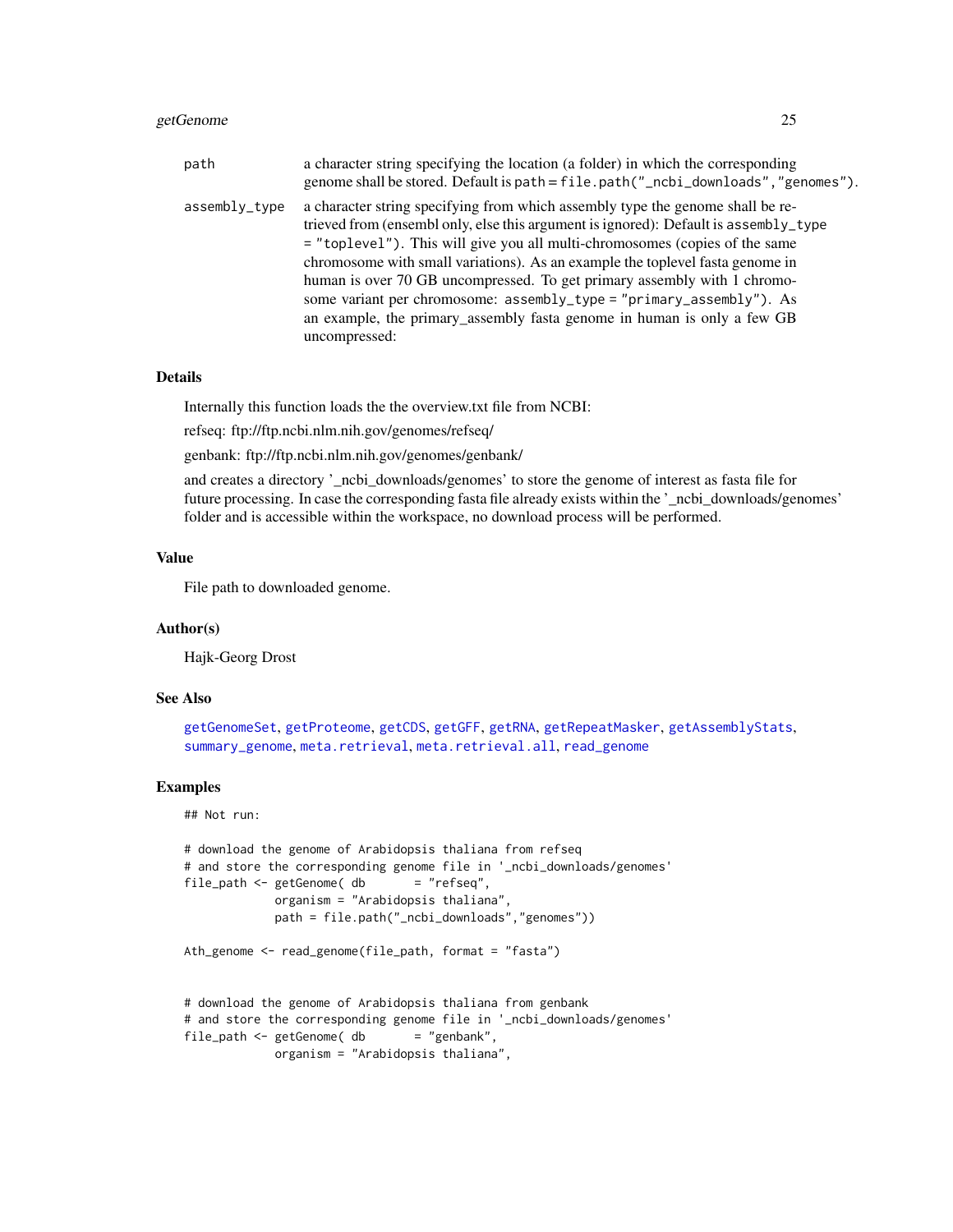# <span id="page-25-0"></span>26 getGenomeSet

```
path = file.path("_ncbi_downloads","genomes"))
Ath_genome <- read_genome(file_path, format = "fasta")
```
## End(Not run)

getGENOMEREPORT *Retrieve NCBI GENOME\_REPORTS file*

# Description

Retrieves NCBI GENOME\_REPORTS file from ftp://ftp.ncbi.nlm.nih.gov/genomes/GENOME\_REPORTS/overview.txt.

# Usage

getGENOMEREPORT()

# Author(s)

Hajk-Georg Drost

# Examples

```
## Not run:
report <- getGENOMEREPORT()
report
## End(Not run)
```
<span id="page-25-1"></span>getGenomeSet *Genome Retrieval of multiple species*

# Description

Main genome retrieval function for a set of organism of interest. By specifying the scientific names of the organisms of interest the corresponding fasta-files storing the genome of the organisms of interest will be downloaded and stored locally. Genome files can be retrieved from several databases.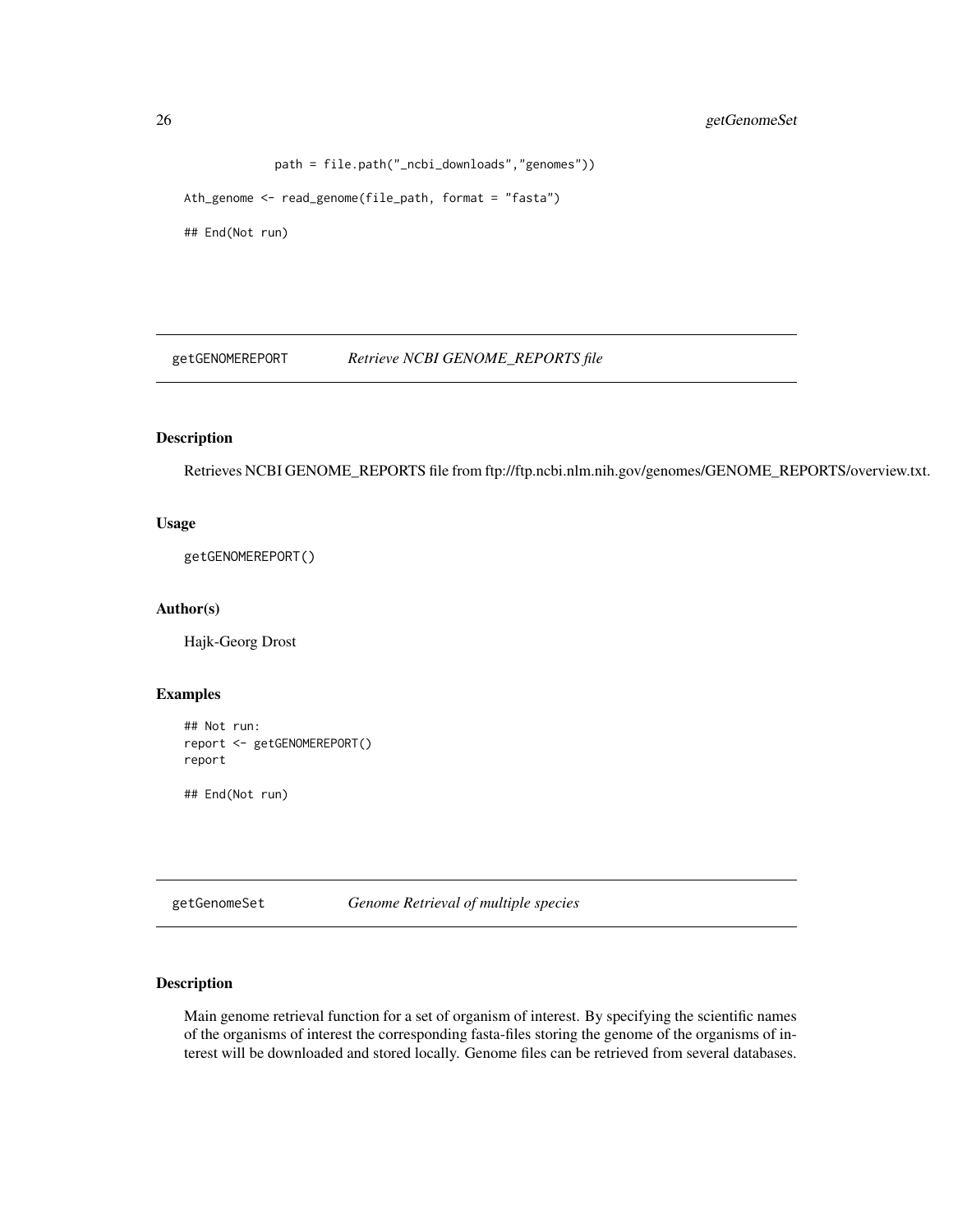# getGenomeSet 27

# Usage

```
getGenomeSet(
  db = "refseq",
  organisms,
  reference = FALSE,
  release = NULL,
  clean_retrieval = TRUE,
  gunzip = TRUE,
  update = FALSE,
  path = "set_genomes",
 assembly_type = "toplevel"
\mathcal{L}
```

| db              |               | a character string specifying the database from which the genome shall be re-<br>trieved:                                                                                                                                                                                                                                              |
|-----------------|---------------|----------------------------------------------------------------------------------------------------------------------------------------------------------------------------------------------------------------------------------------------------------------------------------------------------------------------------------------|
|                 |               | $\cdot$ db = "refseq"                                                                                                                                                                                                                                                                                                                  |
|                 |               | $\bullet$ db = "genbank"                                                                                                                                                                                                                                                                                                               |
|                 |               | $\cdot$ db = "ensembl"                                                                                                                                                                                                                                                                                                                 |
|                 | organisms     | a character vector storing the names of the organisms than shall be retrieved.<br>There are three available options to characterize an organism:                                                                                                                                                                                       |
|                 |               | • by scientific name: e.g. organism = "Homo sapiens"                                                                                                                                                                                                                                                                                   |
|                 |               | • by database specific accession identifier: e.g. organism = "GCF_000001405.37"<br>(= NCBI RefSeq identifier for Homo sapiens)                                                                                                                                                                                                         |
|                 |               | • by taxonomic identifier from NCBI Taxonomy: e.g. organism = "9606"<br>(= taxid of Homo sapiens)                                                                                                                                                                                                                                      |
|                 | reference     | a logical value indicating whether or not a genome shall be downloaded if it isn't<br>marked in the database as either a reference genome or a representative genome.                                                                                                                                                                  |
| release         |               | the database release version of ENSEMBL (db = "ensembl"). Default is release<br>= NULL meaning that the most recent database version is used.                                                                                                                                                                                          |
| clean_retrieval |               |                                                                                                                                                                                                                                                                                                                                        |
|                 |               | logical value indicating whether or not downloaded files shall be renamed for<br>more convenient downstream data analysis.                                                                                                                                                                                                             |
| gunzip          |               | a logical value indicating whether or not files should be unzipped.                                                                                                                                                                                                                                                                    |
| update          |               | a logical value indicating whether or not files that were already downloaded and<br>are still present in the output folder shall be updated and re-loaded (update =<br>TRUE or whether the existing file shall be retained update $=$ FALSE (Default)).                                                                                |
| path            |               | a character string specifying the location (a folder) in which the corresponding<br>genomes shall be stored. Default is path = "set_genomes".                                                                                                                                                                                          |
|                 | assembly_type | a character string specifying from which assembly type the genome shall be re-<br>trieved from (ensembl only, else this argument is ignored): Default is assembly_type<br>= "toplevel"). This will give you all multi-chromosomes (copies of the same<br>chromosome with small variations). As an example the toplevel fasta genome in |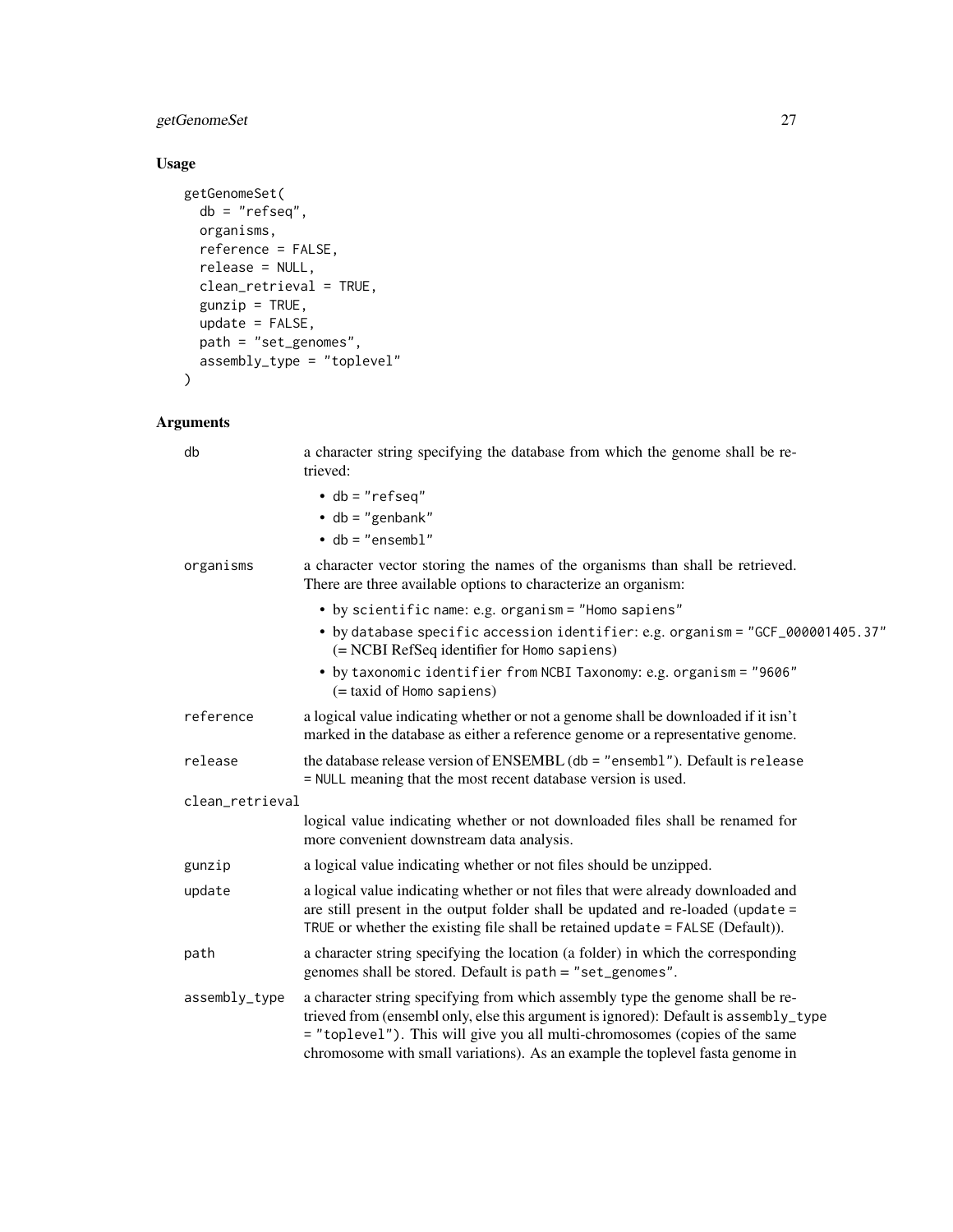human is over 70 GB uncompressed. To get primary assembly with 1 chromosome variant per chromosome: assembly\_type = "primary\_assembly"). As an example, the primary\_assembly fasta genome in human is only a few GB uncompressed:

# <span id="page-27-0"></span>Details

Internally this function loads the the overview.txt file from NCBI:

refseq: ftp://ftp.ncbi.nlm.nih.gov/genomes/refseq/

genbank: ftp://ftp.ncbi.nlm.nih.gov/genomes/genbank/

and creates a directory 'set\_genomes' to store the genomes of interest as fasta files for future processing. In case the corresponding fasta file already exists within the 'set\_genomes' folder and is accessible within the workspace, no download process will be performed.

# Value

File path to downloaded genomes.

# Author(s)

Hajk-Georg Drost

#### See Also

```
getProteomeSet, getCDSSet, getRNASet, getGFFSet, getCDS, getGFF, getGTF, getRNA, meta.retrieval,
read_genome
```
#### Examples

```
## Not run:
getGenomeSet("refseq", organisms = c("Arabidopsis thaliana",
                                      "Arabidopsis lyrata",
                                      "Capsella rubella"))
```
## End(Not run)

<span id="page-27-1"></span>getGFF *Genome Annotation Retrieval (GFF3)*

#### Description

Main retrieval function for GFF files of an organism of interest. By specifying the scientific name of an organism of interest the corresponding gff file storing the annotation for the organism of interest can be downloaded and stored locally. GFF files can be retrieved from several databases.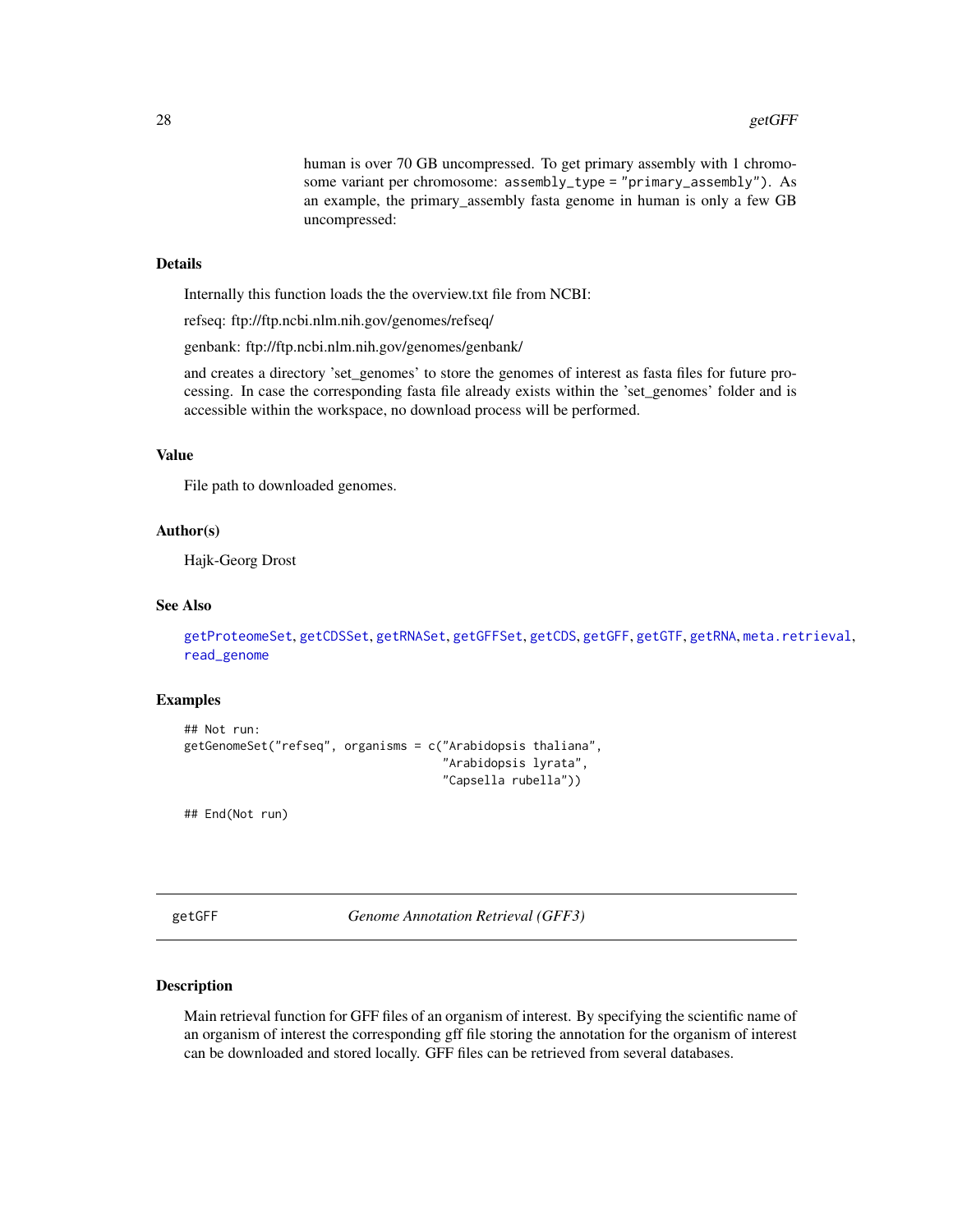#### getGFF 29

# Usage

```
getGFF(
  db = "refseq",
  organism,
  reference = FALSE,
  release = NULL,
  gunzip = FALSE,
  remove_annotation_outliers = FALSE,
  path = file.path("_ncbi_downloads", "annotation")
\mathcal{L}
```
# Arguments

| db                         | a character string specifying the database from which the genome shall be re-<br>trieved:                                                                                                                          |  |
|----------------------------|--------------------------------------------------------------------------------------------------------------------------------------------------------------------------------------------------------------------|--|
|                            | $\cdot$ db = "refseq"                                                                                                                                                                                              |  |
|                            | $\bullet$ db = "genbank"                                                                                                                                                                                           |  |
|                            | $\bullet$ db = "ensembl"                                                                                                                                                                                           |  |
| organism                   | a character string specifying the scientific name of the organism of interest, e.g.<br>$organism = "Homes"$ .                                                                                                      |  |
| reference                  | a logical value indicating whether or not a genome shall be downloaded if it isn't<br>marked in the database as either a reference genome or a representative genome.                                              |  |
| release                    | the database release version of ENSEMBL ( $db =$ "ensembl"). Default is release<br>= NULL meaning that the most recent database version is used.                                                                   |  |
| gunzip                     | a logical value indicating whether or not files should be unzipped.                                                                                                                                                |  |
| remove_annotation_outliers |                                                                                                                                                                                                                    |  |
|                            | shall outlier lines be removed from the input annotation_file? If yes, then<br>the initial annotation file will be overwritten and the removed outlier lines<br>will be stored at tempdir for further exploration. |  |
| path                       | a character string specifying the location (a folder) in which the corresponding<br>annotation file shall be stored. Default is path = file.path("_ncbi_downloads","genomes").                                     |  |

# Details

Internally this function loads the the overview.txt file from NCBI:

refseq: ftp://ftp.ncbi.nlm.nih.gov/genomes/refseq/

genbank: ftp://ftp.ncbi.nlm.nih.gov/genomes/genbank/

and creates a directory '\_ncbi\_downloads/annotation' to store the genome of interest as fasta file for future processing. In case the corresponding fasta file already exists within the '\_ncbi\_downloads/annotation' folder and is accessible within the workspace, no download process will be performed.

#### Value

File path to downloaded annotation file.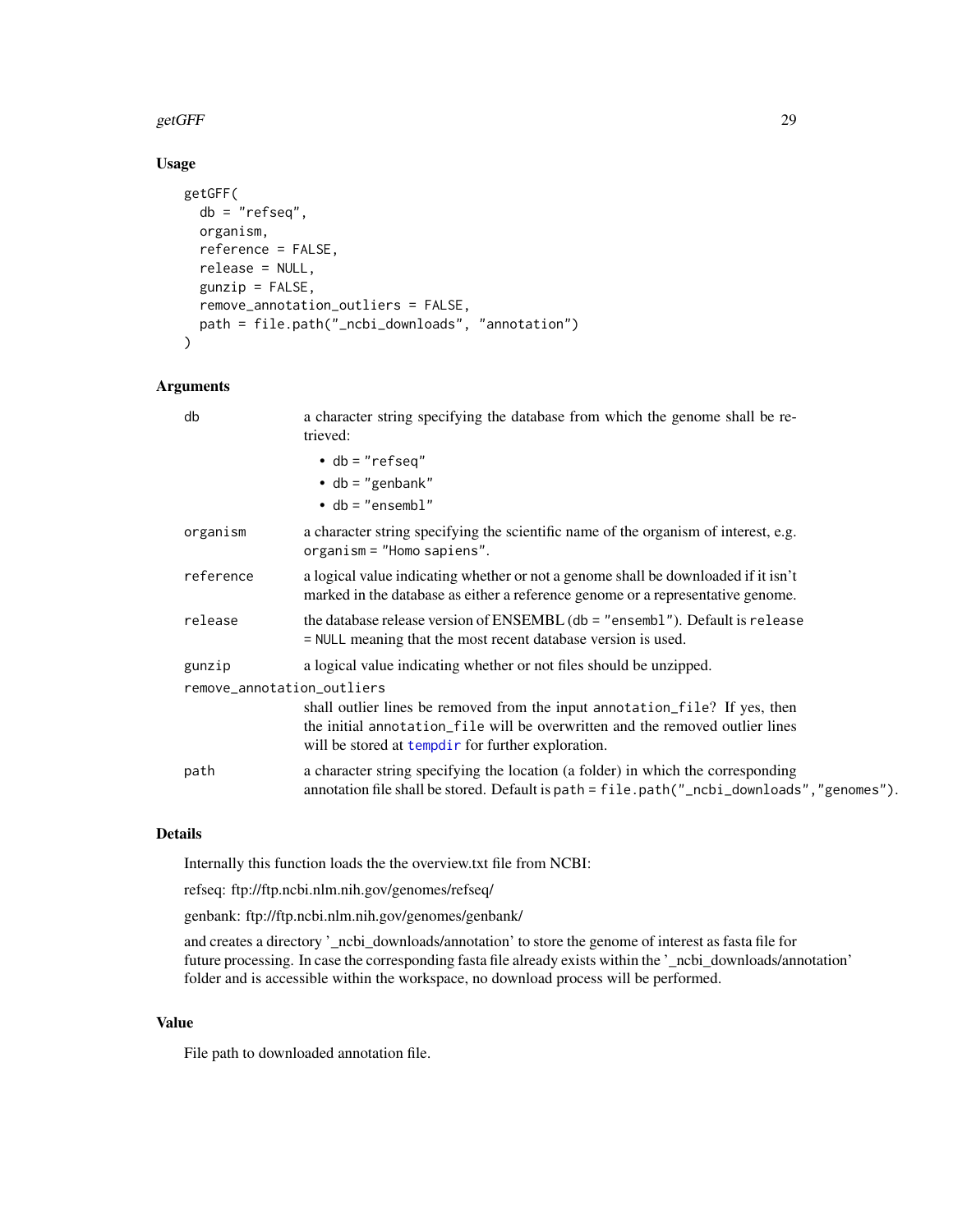#### <span id="page-29-0"></span>Author(s)

Hajk-Georg Drost

#### See Also

[getProteome](#page-39-1), [getCDS](#page-11-1), [getGenome](#page-23-1), [getRNA](#page-45-1), [getRepeatMasker](#page-44-1), [getAssemblyStats](#page-8-1), [meta.retrieval](#page-56-1)

### Examples

```
## Not run:
# download the annotation of Arabidopsis thaliana from refseq
# and store the corresponding genome file in '_ncbi_downloads/annotation'
getGFF( db = "refseq",
              organism = "Arabidopsis thaliana",
              path = file.path("_ncbi_downloads","annotation"))
# download the genome of Arabidopsis thaliana from genbank
# and store the corresponding genome file in '_ncbi_downloads/annotation'
getGFF( db = "genbank",
              organism = "Arabidopsis thaliana",
              path = file.path("_ncbi_downloads","annotation"))
```
## End(Not run)

<span id="page-29-1"></span>getGFFSet *GFF retrieval of multiple species*

#### Description

Main GFF retrieval function for a set of organism of interest. By specifying the scientific names of the organisms of interest the corresponding fasta-files storing the GFF of the organisms of interest will be downloaded and stored locally. GFF files can be retrieved from several databases.

#### Usage

```
getGFFSet(
  db = "refseq",
  organisms,
  reference = FALSE,
  release = NULL,
  clean_retrieval = TRUE,
  gunzip = TRUE,
  remove_annotation_outliers = FALSE,
  update = FALSE,path = "set_GFF"
)
```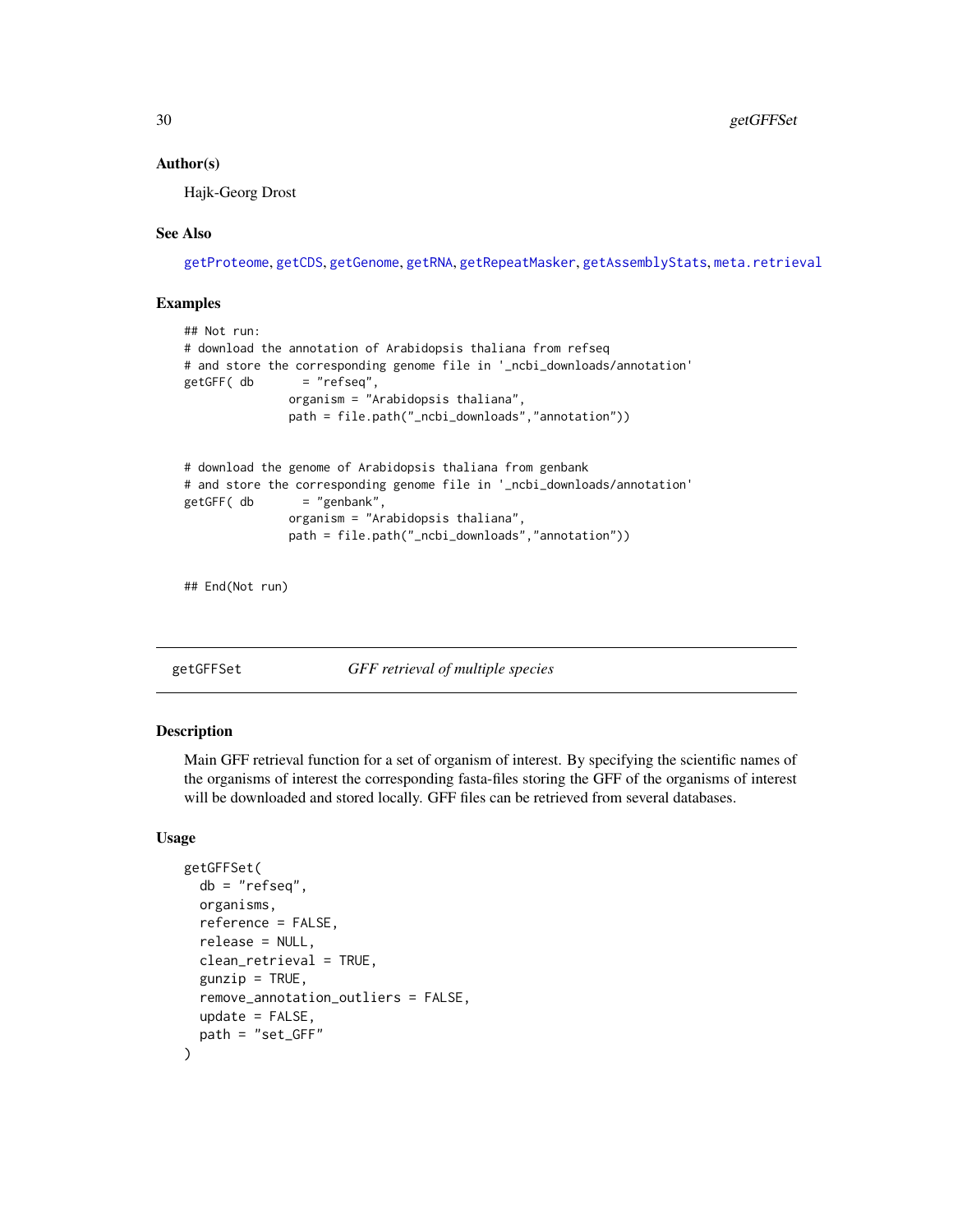# getGFFSet 31

| <b>Arguments</b>           |                                                                                                                                                                                                                                                                                                |  |
|----------------------------|------------------------------------------------------------------------------------------------------------------------------------------------------------------------------------------------------------------------------------------------------------------------------------------------|--|
| db                         | a character string specifying the database from which the GFF shall be retrieved:<br>$\cdot$ db = "refseq"<br>$\bullet$ db = "genbank"<br>$\bullet$ db = "ensembl"                                                                                                                             |  |
| organisms                  | a character vector storing the names of the organisms than shall be retrieved.<br>There are three available options to characterize an organism:                                                                                                                                               |  |
|                            | • by scientific name: e.g. organism = "Homo sapiens"<br>• by database specific accession identifier: e.g. organism = "GCF_000001405.37"<br>(= NCBI RefSeq identifier for Homo sapiens)<br>• by taxonomic identifier from NCBI Taxonomy: e.g. organism = "9606"<br>$($ = taxid of Homo sapiens) |  |
| reference                  | a logical value indicating whether or not a GFF shall be downloaded if it isn't<br>marked in the database as either a reference GFF or a representative GFF                                                                                                                                    |  |
| release                    | the database release version of ENSEMBL (db = "ensembl"). Default is release<br>= NULL meaning that the most recent database version is used.                                                                                                                                                  |  |
| clean_retrieval            |                                                                                                                                                                                                                                                                                                |  |
|                            | logical value indicating whether or not downloaded files shall be renamed for<br>more convenient downstream data analysis.                                                                                                                                                                     |  |
| gunzip                     | a logical value indicating whether or not files should be unzipped.                                                                                                                                                                                                                            |  |
| remove_annotation_outliers |                                                                                                                                                                                                                                                                                                |  |
|                            | shall outlier lines be removed from the input annotation_file? If yes, then<br>the initial annotation_file will be overwritten and the removed outlier lines<br>will be stored at tempdir for further exploration.                                                                             |  |
| update                     | a logical value indicating whether or not files that were already downloaded and<br>are still present in the output folder shall be updated and re-loaded (update =<br>TRUE or whether the existing file shall be retained update = FALSE (Default)).                                          |  |
| path                       | a character string specifying the location (a folder) in which the corresponding<br>CDSs shall be stored. Default is $path = "set_CDS".$                                                                                                                                                       |  |
|                            |                                                                                                                                                                                                                                                                                                |  |

# Details

Internally this function loads the the overview.txt file from NCBI:

refseq: ftp://ftp.ncbi.nlm.nih.gov/genomes/refseq/

genbank: ftp://ftp.ncbi.nlm.nih.gov/genomes/genbank/

and creates a directory 'set\_CDSs' to store the CDSs of interest as fasta files for future processing. In case the corresponding fasta file already exists within the 'set\_CDSs' folder and is accessible within the workspace, no download process will be performed.

# Value

File path to downloaded CDSs.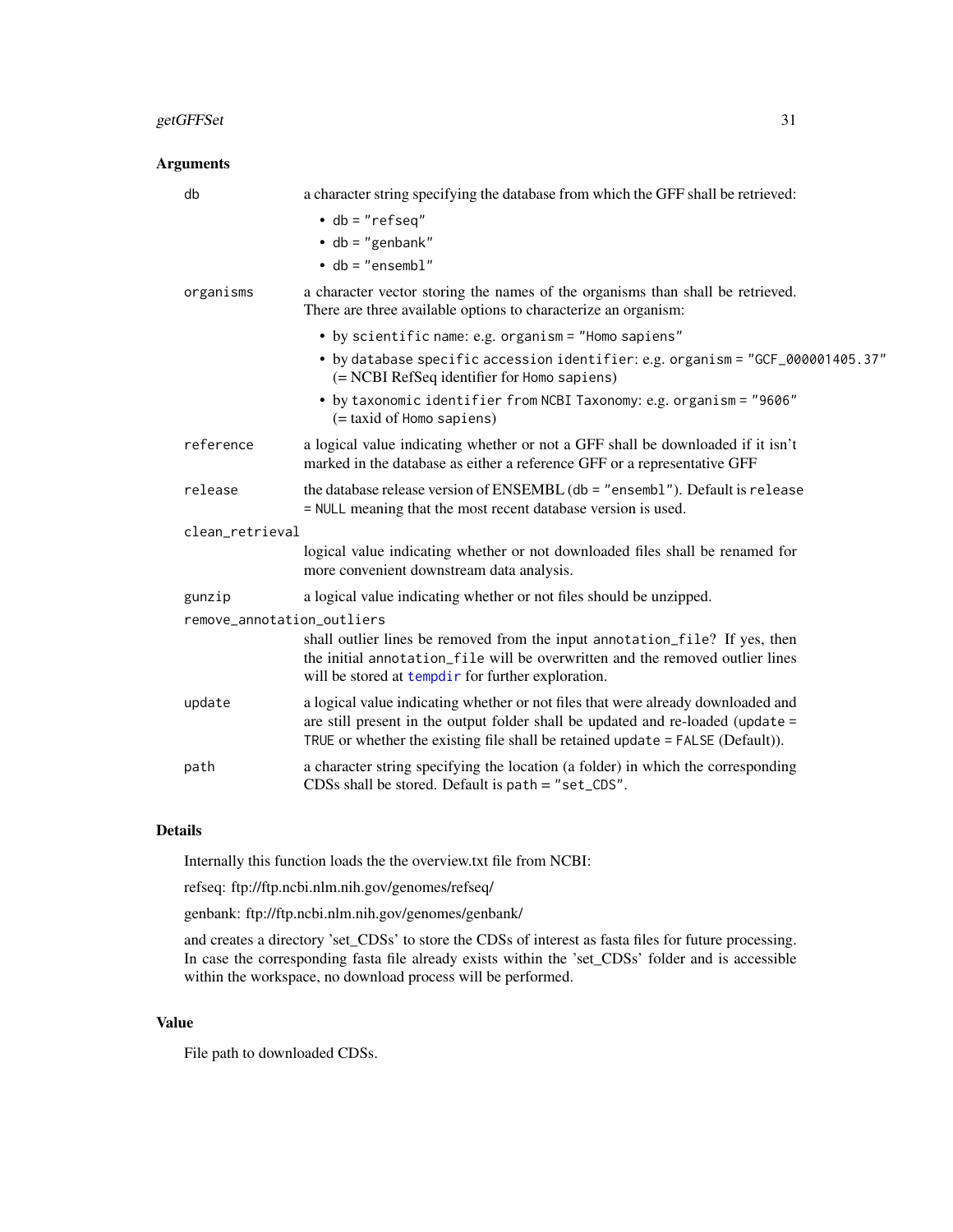#### <span id="page-31-0"></span>Author(s)

Hajk-Georg Drost

#### See Also

```
getGenomeSet, getProteomeSet, getCDSSet, getRNASet, getGFF, getRNA, meta.retrieval,
read_cds
```
# Examples

```
## Not run:
getGFFSet("refseq", organisms = c("Arabidopsis thaliana",
                                  "Arabidopsis lyrata",
                                  "Capsella rubella"))
```
## End(Not run)

getGO *Gene Ontology Query*

# Description

This function takes a gene id as character vector from a given query organism and returns the corresponding GO terms and additional GO information.

#### Usage

```
getGO(organism, genes, filters, ...)
```
#### Arguments

| organism | a character string specifying the scientific name of a query organism.                                                      |
|----------|-----------------------------------------------------------------------------------------------------------------------------|
| genes    | a character vector storing the gene ids of a organisms of interest to be queried<br>against Ensembl Biomart.                |
| filters  | a character vector specifying the filter (query key) for the Ensembl Biomart<br>query, e.g. $filter = "ensemble\_gene_id".$ |
| .        | additional parameters that can be passed to the biomart function.                                                           |

# Details

This function takes the scientific name of a query organism, a set of genes for which GO terms and additional information shall be retrieved, and a filter argument that specifies the attribute for the query genes.

#### Author(s)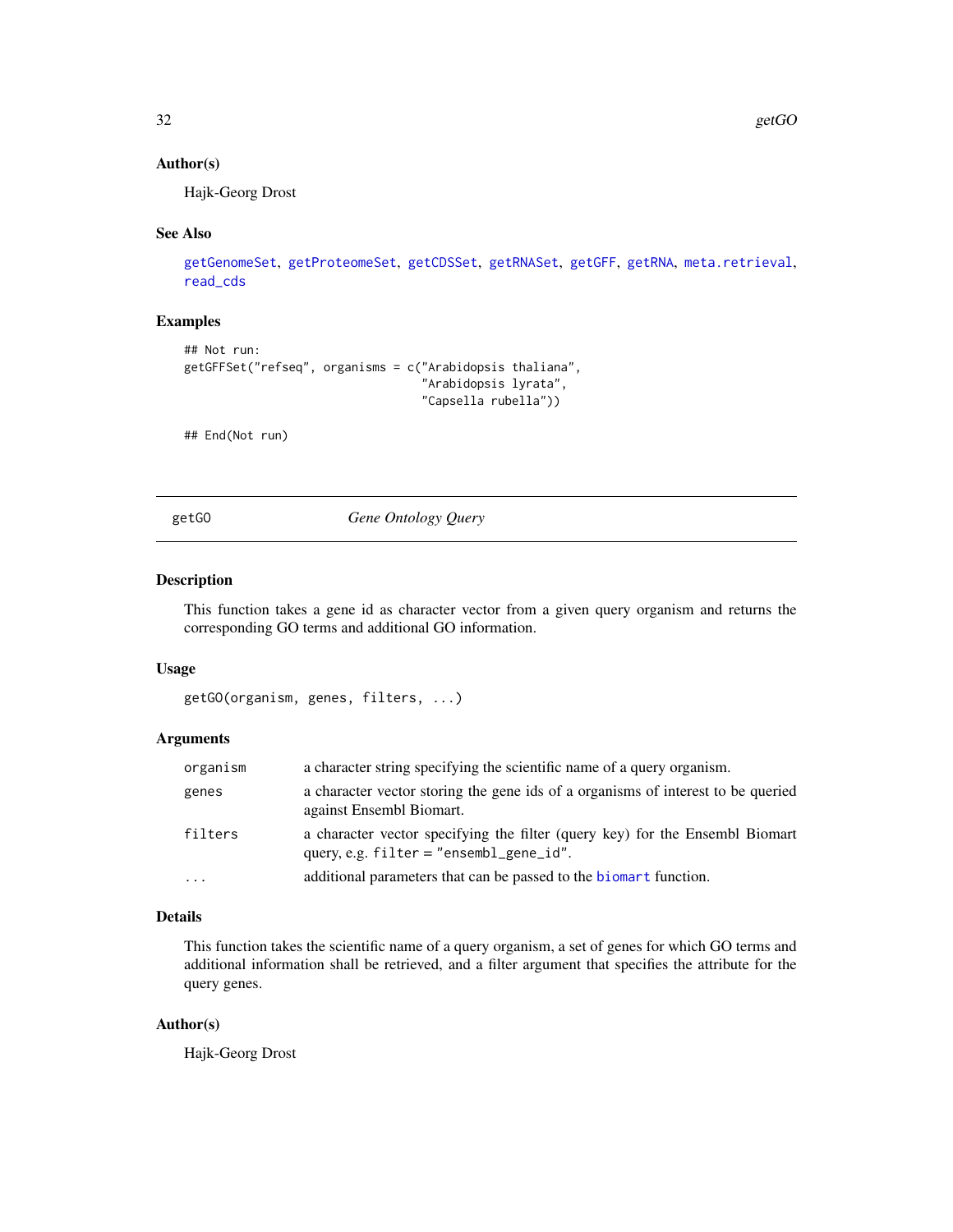# <span id="page-32-0"></span>getGroups 33

# See Also

[biomart](#page-3-1), [organismFilters](#page-63-1), [organismBM](#page-62-1), [getBM](#page-0-0), [getMarts](#page-36-1), [getDatasets](#page-18-1), [getFilters](#page-22-1)

# Examples

```
## Not run:
GO_tbl <- getGO(organism = "Arabidopsis thaliana",
                genes = c("AT1G06090", "AT1G06100"),
                filters = "ensembl_gene_id")
# look at the result
head(GO_tbl)
## End(Not run)
```
getGroups *Retrieve available groups for a kingdom of life (only available for NCBI RefSeq and NCBI Genbank)*

# Description

A short list of available groups for a kingdom of life.

#### Usage

getGroups(db = "refseq", kingdom)

# Arguments

| db      | a character string specifying the database from which the genome shall be re-<br>trieved:                          |
|---------|--------------------------------------------------------------------------------------------------------------------|
|         | $\bullet$ db = "refseq"                                                                                            |
|         | • $db = "genbank"$                                                                                                 |
|         | Default is $db = "refseq".$                                                                                        |
| kingdom | a character string specifying for which kingdom of life groups shall be retrieved.<br>See getKingdoms for details. |

#### Author(s)

Hajk-Georg Drost

#### See Also

[meta.retrieval](#page-56-1), [getGenome](#page-23-1), [getProteome](#page-39-1), [getCDS](#page-11-1), [getKingdoms](#page-35-1)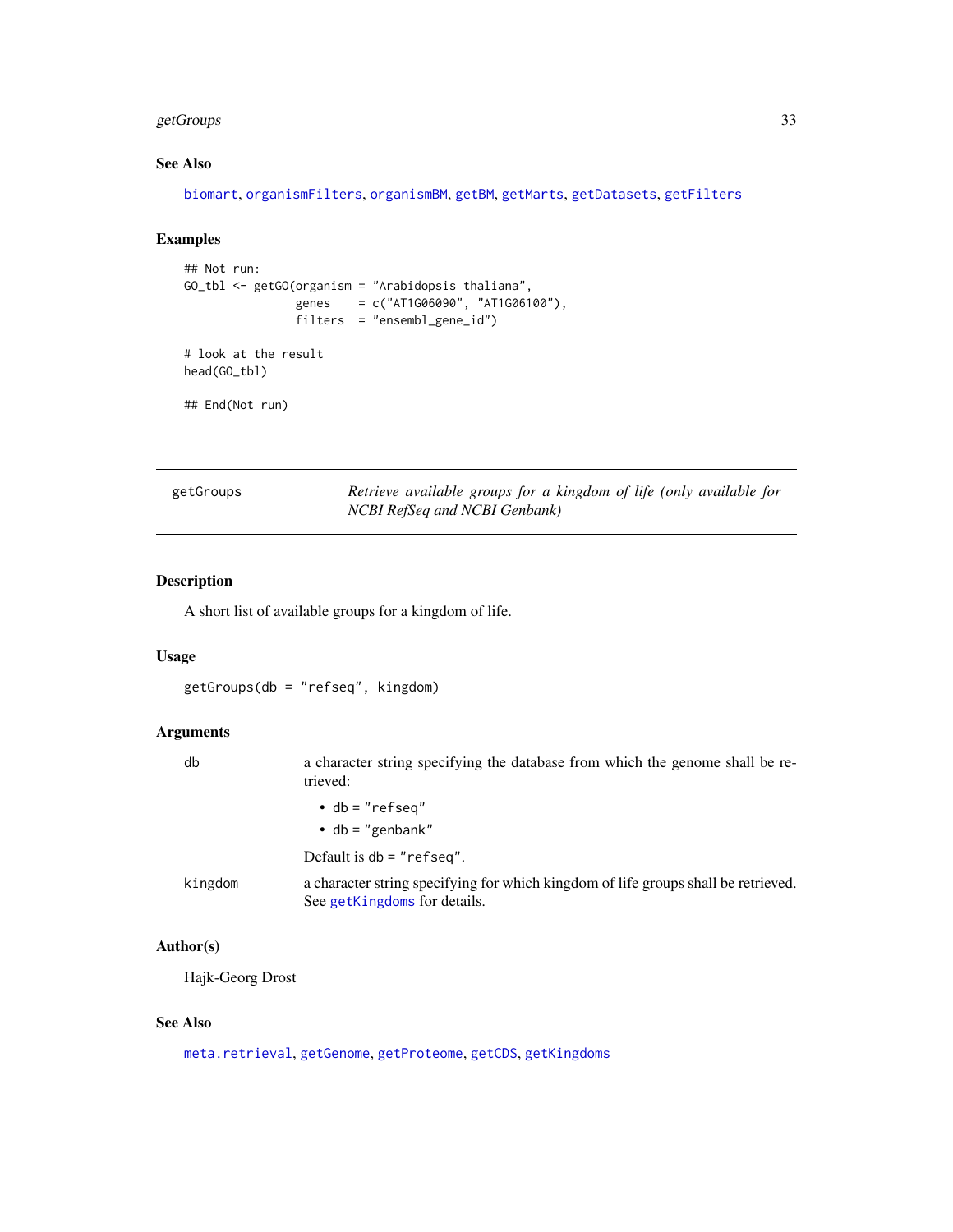# Examples

```
# get possible kigdom names
getKingdoms(db = "refseq")
## Not run:
# retrieve subgroups for vertebrate_mammalian available from refseq
getGroups(db = "refseq", kingdom = "vertebrate_mammalian")
# get possible kigdom names
getKingdoms(db = "genbank")
# retrieve subgroups for vertebrate_mammalian available from genbank
getGroups(db = "genbank", kingdom = "vertebrate_mammalian")
## End(Not run)
```
<span id="page-33-1"></span>getGTF *Genome Annotation Retrieval (GTF)*

#### Description

Main retrieval function for GTF files of an organism of interest. By specifying the scientific name of an organism of interest the corresponding GTF file storing the annotation for the organism of interest can be downloaded and stored locally. GTF files can be retrieved from several databases.

#### Usage

```
getGTF(
 db = "ensembl",
 organism,
  remove_annotation_outliers = FALSE,
  path = file.path("ensembl", "annotation"),
  assembly_type = "toplevel",
  release = NULL
)
```

| db                         | a character string specifying the database from which the genome shall be re-<br>trieved:                                                                                                                           |  |
|----------------------------|---------------------------------------------------------------------------------------------------------------------------------------------------------------------------------------------------------------------|--|
|                            | $\bullet$ db = "ensembl"                                                                                                                                                                                            |  |
| organism                   | a character string specifying the scientific name of the organism of interest, e.g.<br>$organism = "Homes"$ .                                                                                                       |  |
| remove_annotation_outliers |                                                                                                                                                                                                                     |  |
|                            | shall outlier lines be removed from the input annotation file? If yes, then<br>the initial annotation_file will be overwritten and the removed outlier lines<br>will be stored at templair for further exploration. |  |
| path                       | a character string specifying the location (a folder) in which the corresponding<br>annotation file shall be stored. Default is path = file.path("ensembl","annotation").                                           |  |

<span id="page-33-0"></span>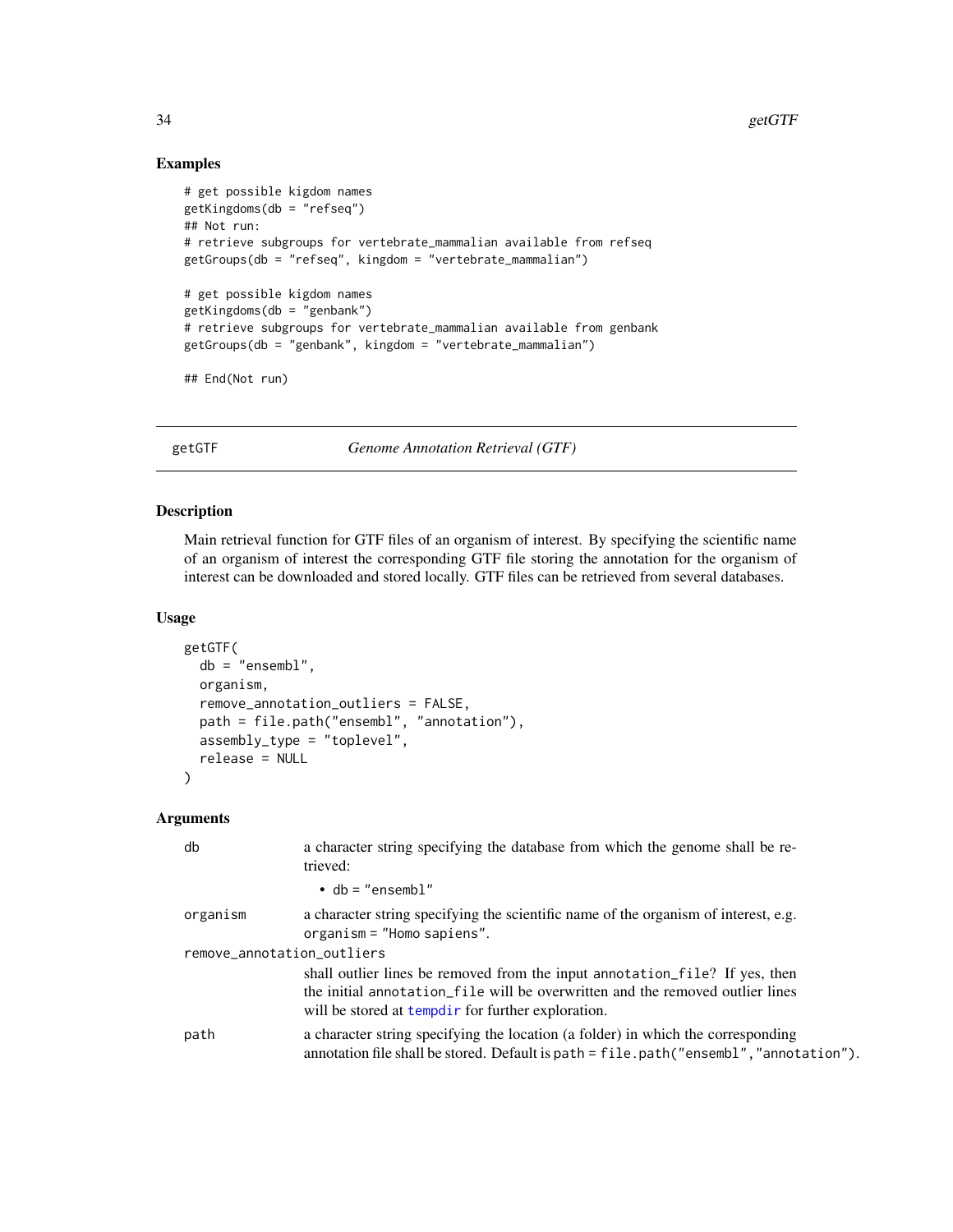#### getGTF  $\sim$  35

| assembly_type | a character string specifying from which assembly type the genome shall be re-                                                                                                                                                                                                                                                                            |
|---------------|-----------------------------------------------------------------------------------------------------------------------------------------------------------------------------------------------------------------------------------------------------------------------------------------------------------------------------------------------------------|
|               | trieved from (ensembl only, else this argument is ignored): Default is assembly_type                                                                                                                                                                                                                                                                      |
|               | = "toplevel"). This will give you all multi-chromosomes (copies of the same                                                                                                                                                                                                                                                                               |
|               | chromosome with small variations). As an example the toplevel fasta genome in                                                                                                                                                                                                                                                                             |
|               | human is over 70 GB uncompressed. To get primary assembly with 1 chromo-                                                                                                                                                                                                                                                                                  |
|               | some variant per chromosome: assembly_type = "primary_assembly"). As                                                                                                                                                                                                                                                                                      |
|               | an example, the primary_assembly fasta genome in human is only a few GB<br>uncompressed:                                                                                                                                                                                                                                                                  |
| release       | a numeric, the database release version of ENSEMBL (db = "ensembl"). De-<br>fault is release = NULL meaning that the most recent database version is used.<br>release = 75 would for human would give the stable GRCh37 release in en-<br>sembl. Value must be $> 46$ , since ensembl did not structure their data if the<br>standard format before that. |
|               |                                                                                                                                                                                                                                                                                                                                                           |

# Details

Internally this function loads the the overview.txt file from ENSEMBL: and creates a directory 'ensembl/annotation' to store the genome of interest as fasta file for future processing. In case the corresponding fasta file already exists within the 'ensembl/annotation' folder and is accessible within the workspace, no download process will be performed.

#### Value

File path to downloaded annotation file.

#### Author(s)

Hajk-Georg Drost

#### See Also

[getProteome](#page-39-1), [getCDS](#page-11-1), [getGenome](#page-23-1), [getRNA](#page-45-1), [getRepeatMasker](#page-44-1), [getAssemblyStats](#page-8-1), [meta.retrieval](#page-56-1), [getGFF](#page-27-1)

# Examples

```
## Not run:
# download the annotation of Homo sapiens from ensembl
# and store the corresponding genome file in 'ensembl/annotation'
getGTF(db = "ensemble",organism = "Homo sapiens",
      path = file.path("ensembl","annotation"))
getGTF(db = "ensemble",organism = "Homo sapiens",
      path = file.path("ensembl","annotation"),
      assembly_type = "primary_assembly")
```
## End(Not run)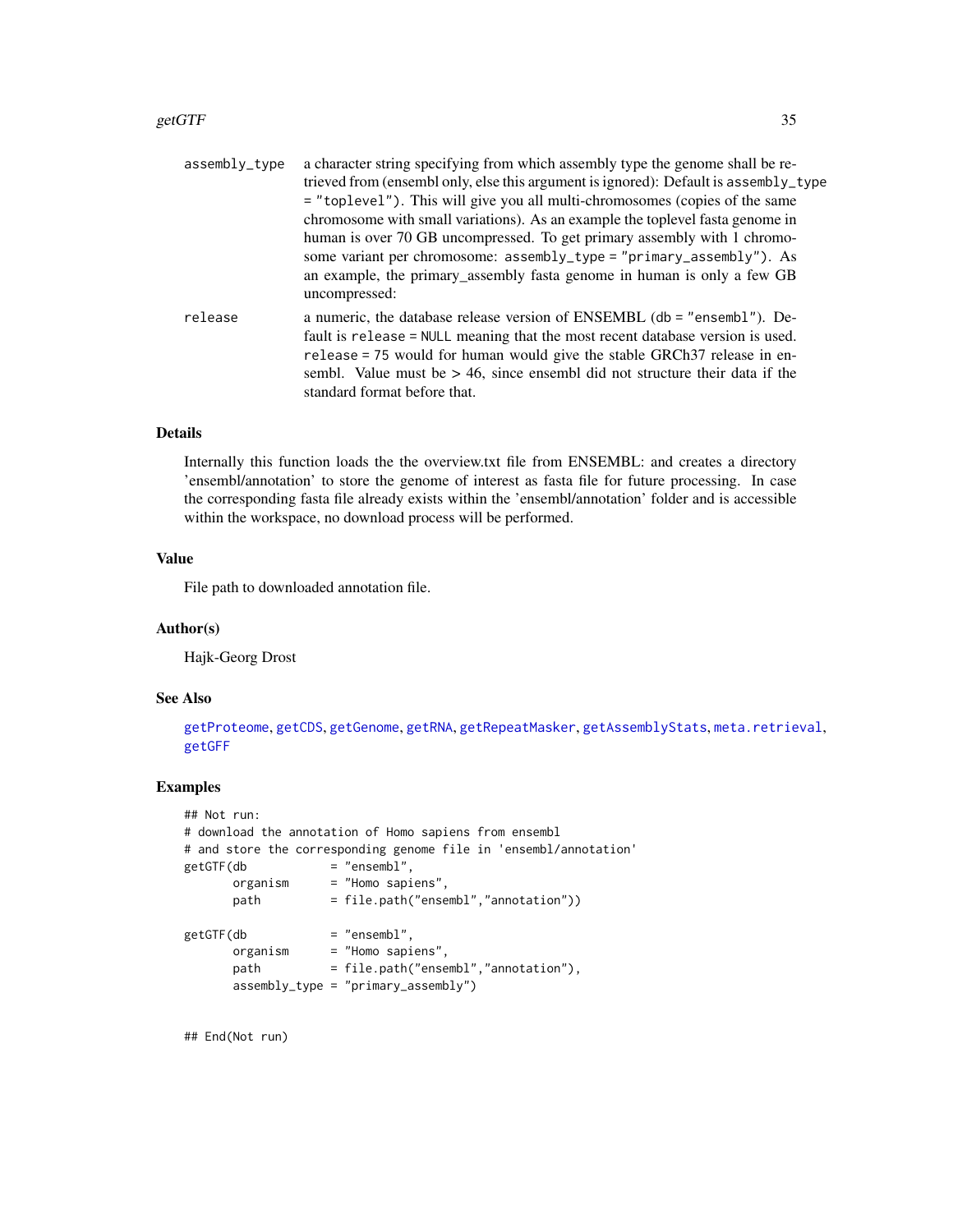```
getKingdomAssemblySummary
```
*Retrieve and summarise the assembly\_summary.txt files from NCBI for all kingdoms*

# Description

Retrieval function of the assembly\_summary.txt file from NCBI for all kingdoms. The assembly\_summary.txt files store available species on NCBI.

# Usage

```
getKingdomAssemblySummary(db)
```
# Arguments

db database name. E.g. refseq or genbank.

#### Author(s)

Hajk-Georg Drost

# See Also

[getSummaryFile](#page-48-1), [getMetaGenomeSummary](#page-39-2)

# Examples

```
## Not run:
test <- getKingdomAssemblySummary(db = "refseq")
test
```
## End(Not run)

<span id="page-35-1"></span>getKingdoms *Retrieve available kingdoms of life*

# Description

A short list of available kingdoms of life

#### Usage

getKingdoms(db = "refseq")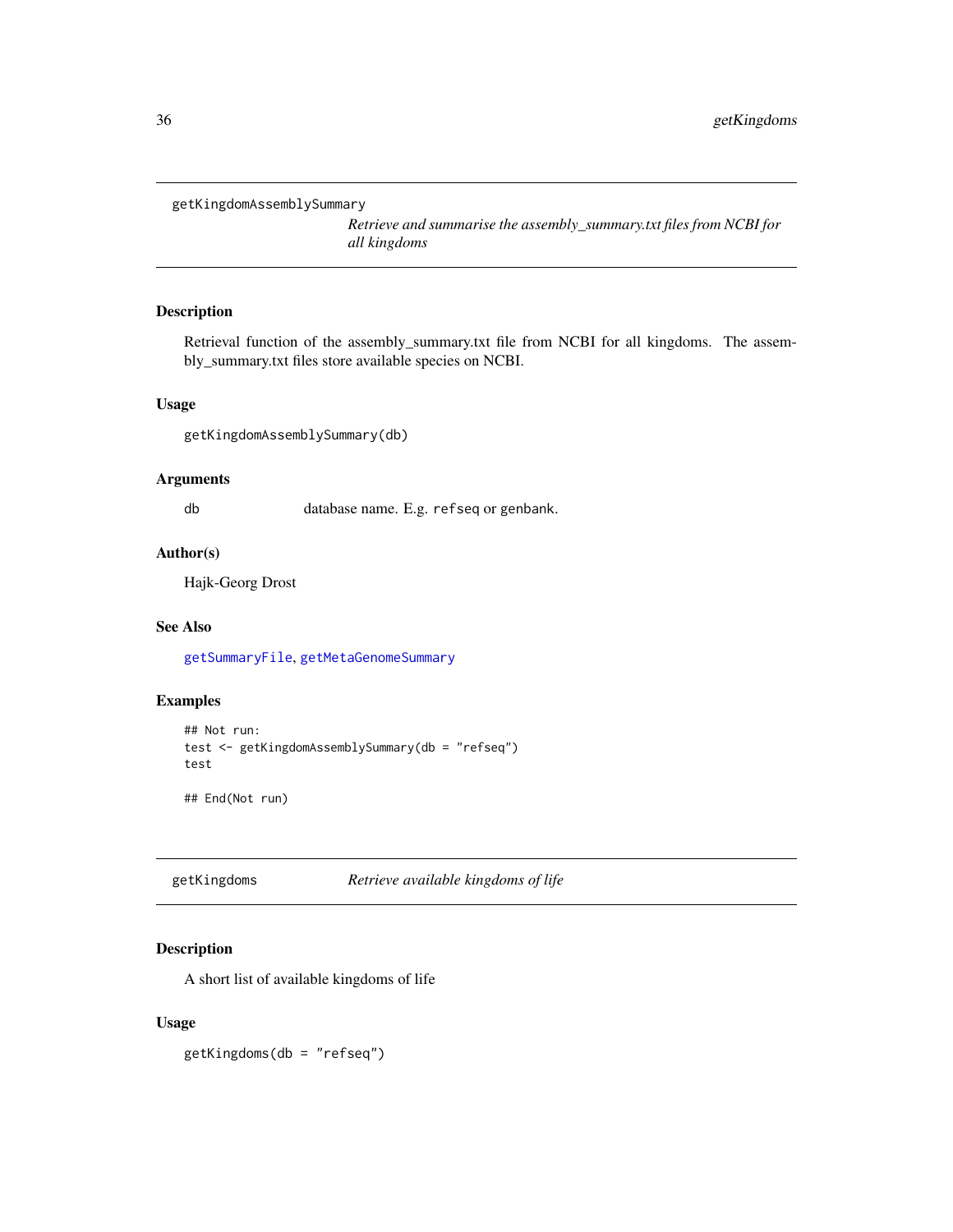#### getMarts 37

#### Arguments

db a character string specifying the database from which the genome shall be retrieved: db = "refseq", db = "genbank", db = "ensembl", db = "ensemblgenomes". Default is db = "refseq".

#### Author(s)

Hajk-Georg Drost

## See Also

[meta.retrieval](#page-56-0), [getGenome](#page-23-0), [getProteome](#page-39-0), [getCDS](#page-11-0), [getGroups](#page-32-0)

### Examples

```
# retrieve kingdoms available from refseq
getKingdoms(db = "refseq")
```
# retrieve kingdoms available from genbank getKingdoms(db = "genbank")

<span id="page-36-0"></span>getMarts *Retrieve information about available Ensembl Biomart databases*

### Description

This funcion queries the Ensembl Biomart API and returns a table storing information about all available Ensembl Biomart databases.

#### Usage

getMarts()

#### Author(s)

Hajk-Georg Drost

#### See Also

[getDatasets](#page-18-0), [getAttributes](#page-10-0), [getFilters](#page-22-0), [organismBM](#page-62-0), [organismFilters](#page-63-0), [organismAttributes](#page-60-0)

### Examples

```
## Not run:
# get a table of all available databases from Ensembl Biomart
getMarts()
```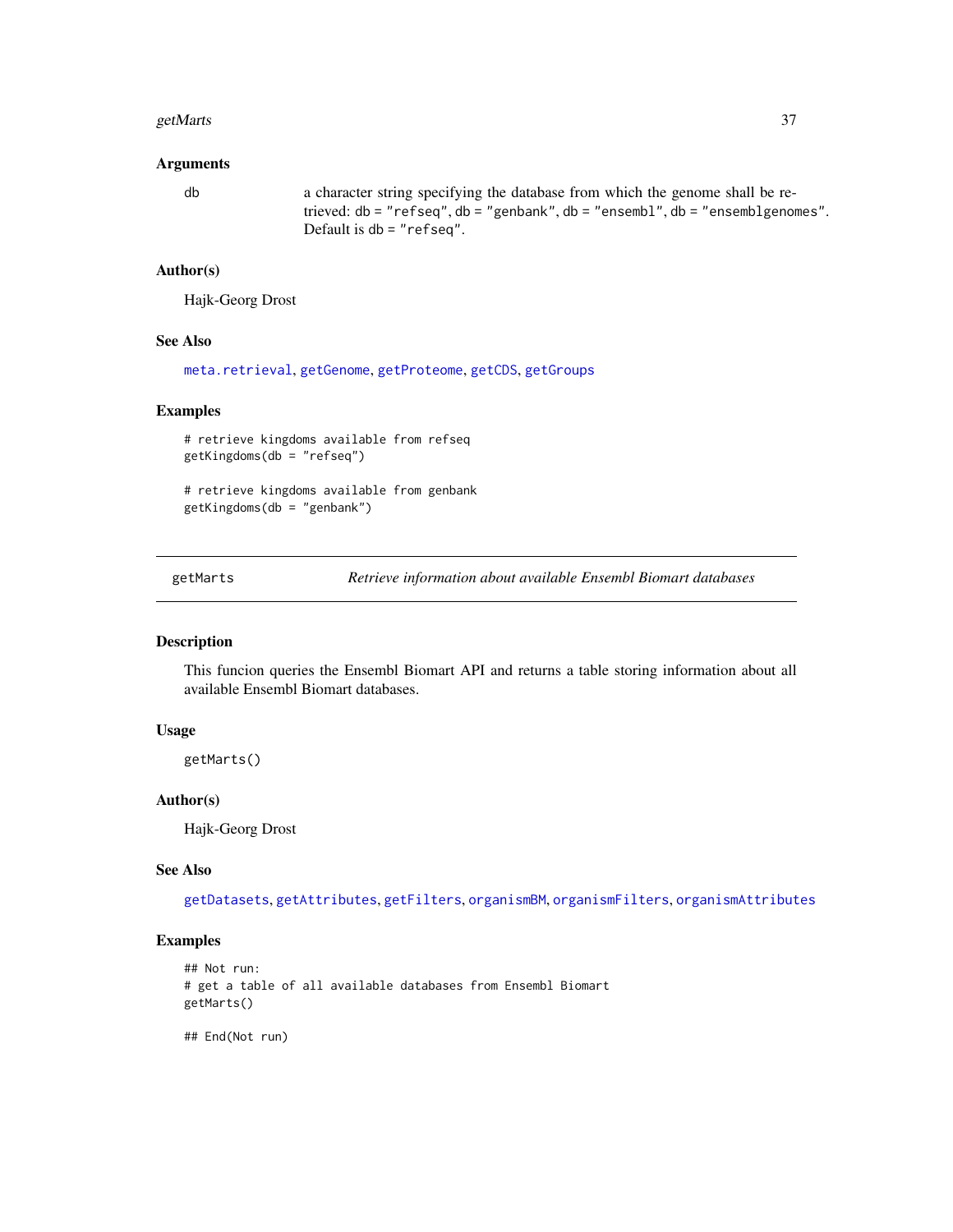```
getMetaGenomeAnnotations
```
*Retrieve annotation \*.gff files for metagenomes from NCBI Genbank*

## Description

Retrieve available annotation \*.gff files for metagenomes from NCBI Genbank. NCBI Genbank allows users to download entire metagenomes and their annotations of several metagenome projects. This function downloads available metagenomes that can then be downloaded via [getMetaGenomes](#page-38-0).

#### Usage

```
getMetaGenomeAnnotations(
  name,
  path = file.path("_ncbi_downloads", "metagenome", "annotations")
\mathcal{L}
```
# Arguments

| name | metagenome name retrieved by listMetaGenomes.                                                    |
|------|--------------------------------------------------------------------------------------------------|
| path | a character string specifying the location (a folder) in which the corresponding                 |
|      | metagenome annotations shall be stored. Default is path = file.path("_ncbi_downloads", "metageno |

## Author(s)

Hajk-Georg Drost

#### See Also

[getMetaGenomes](#page-38-0), [listMetaGenomes](#page-55-0), [getGFF](#page-27-0)

## Examples

```
## Not run:
# Frist, retrieve a list of available metagenomes
listMetaGenomes()
```
# Now, retrieve the 'human gut metagenome' getMetaGenomeAnnotations(name = "human gut metagenome")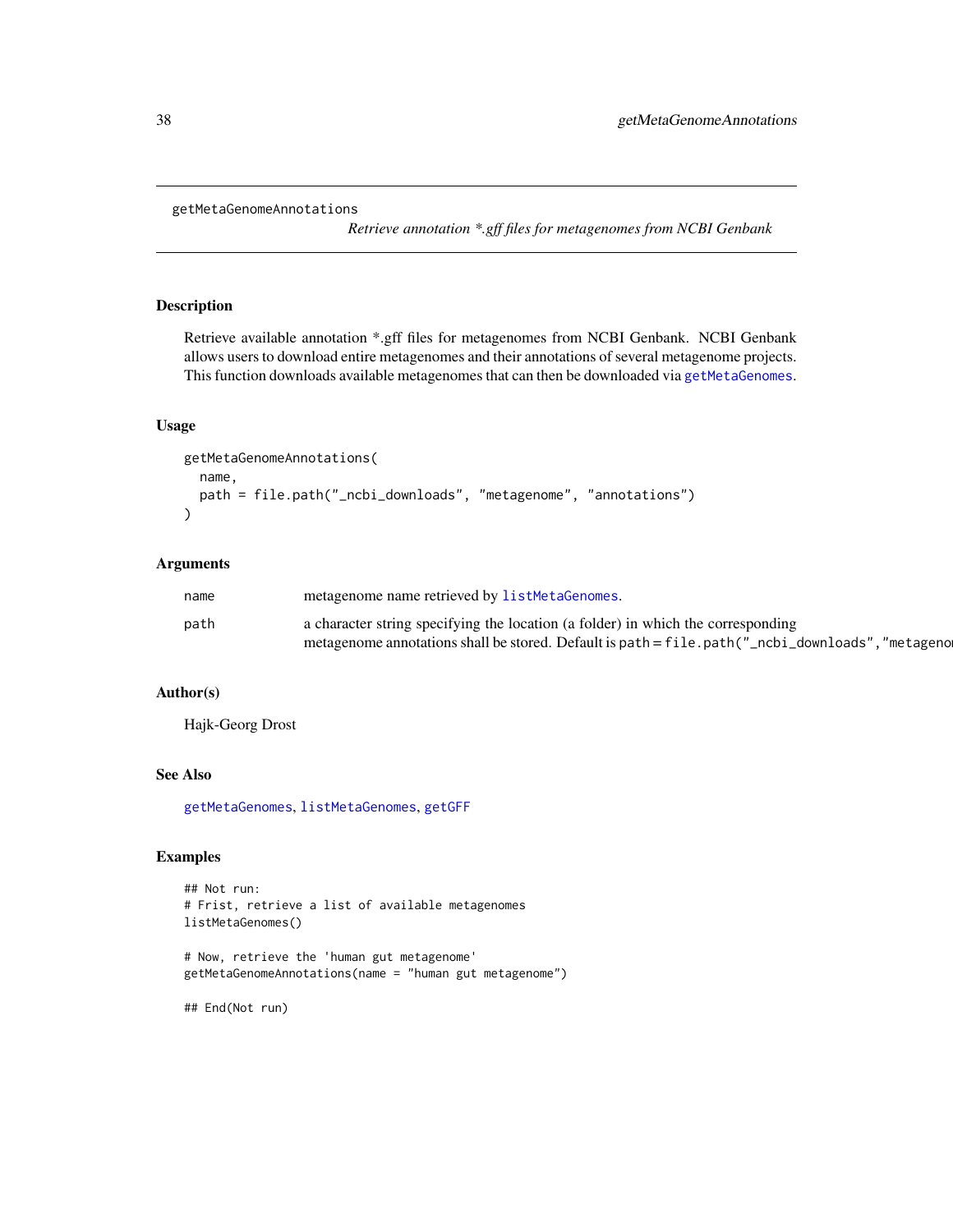<span id="page-38-0"></span>

Retrieve available metagenomes from NCBI Genbank. NCBI Genbank allows users to download entire metagenomes of several metagenome projects. This function downloads available metagenomes that can then be downloaded via [getMetaGenomes](#page-38-0).

## Usage

getMetaGenomes(name, path = file.path("\_ncbi\_downloads", "metagenome"))

### Arguments

| name | metagenome name retrieved by listMetaGenomes.                                            |
|------|------------------------------------------------------------------------------------------|
| path | a character string specifying the location (a folder) in which the corresponding         |
|      | metagenome shall be stored. Default is path = file.path("_ncbi_downloads","metagenome"). |

# Author(s)

Hajk-Georg Drost

### See Also

[getMetaGenomeAnnotations](#page-37-0), [listMetaGenomes](#page-55-0)

## Examples

```
## Not run:
# Frist, retrieve a list of available metagenomes
listMetaGenomes()
```

```
# Now, retrieve the 'human gut metagenome'
getMetaGenomes(name = "human gut metagenome")
```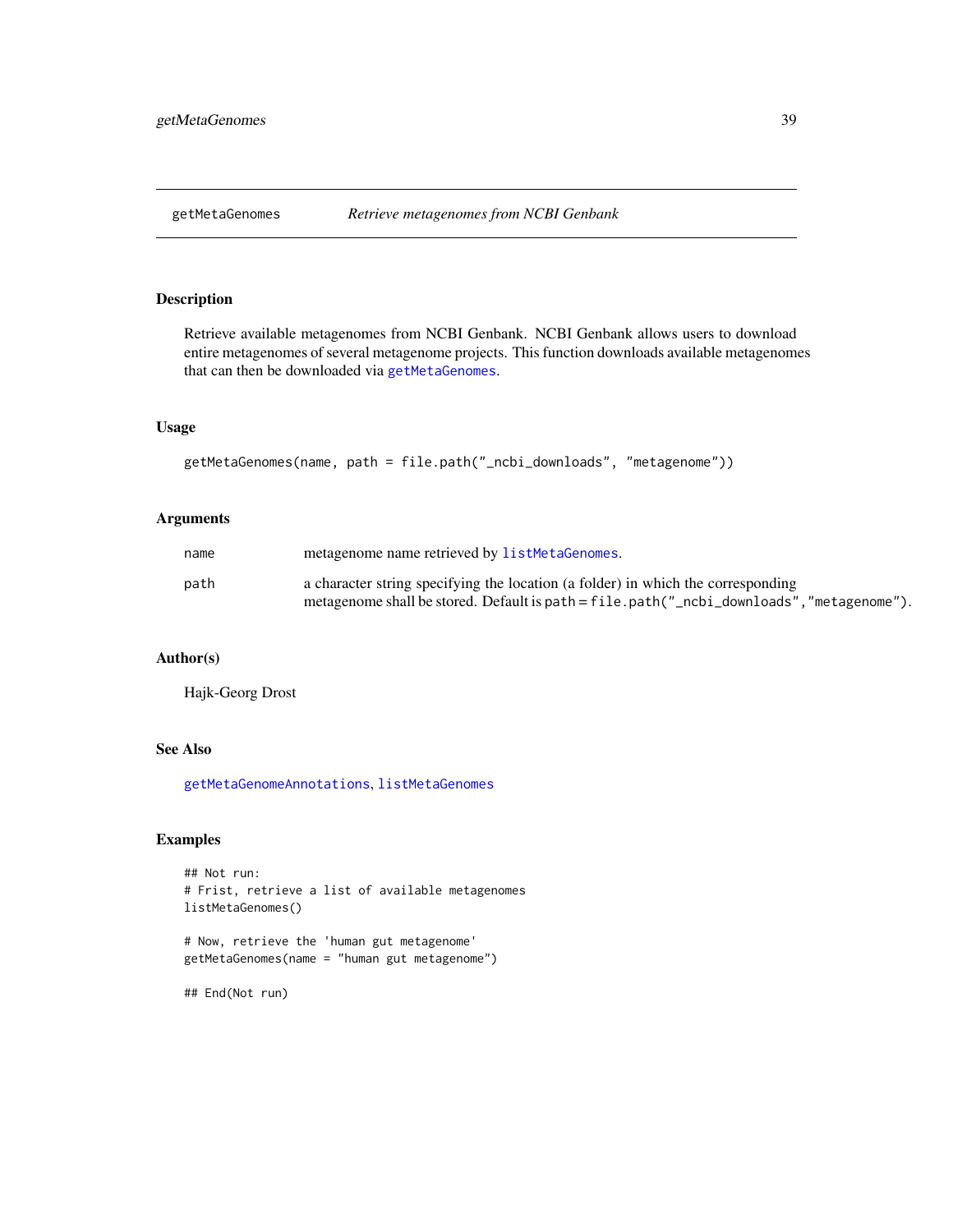<span id="page-39-1"></span>getMetaGenomeSummary *Retrieve the assembly\_summary.txt file from NCBI genbank metagenomes*

### Description

Retrieval function of the assembly\_summary.txt file from NCBI genbank metagenomes. This files stores all available metagenome projects on NCBI Genbank.

#### Usage

```
getMetaGenomeSummary()
```
### Author(s)

Hajk-Georg Drost

## See Also

[getKingdomAssemblySummary](#page-35-0), [getSummaryFile](#page-48-0)

## Examples

## Not run: meta.summary <- getMetaGenomeSummary() meta.summary

## End(Not run)

<span id="page-39-0"></span>getProteome *Proteome Retrieval*

### Description

Main proteome retrieval function for an organism of interest. By specifying the scientific name of an organism of interest the corresponding fasta-file storing the proteome of the organism of interest can be downloaded and stored locally. Proteome files can be retrieved from several databases.

## Usage

```
getProteome(
  db = "refseq",
  organism,
  reference = TRUE,
  release = NULL,
 gunzip = FALSE,
 path = file.path("_ncbi_downloads", "proteomes")
)
```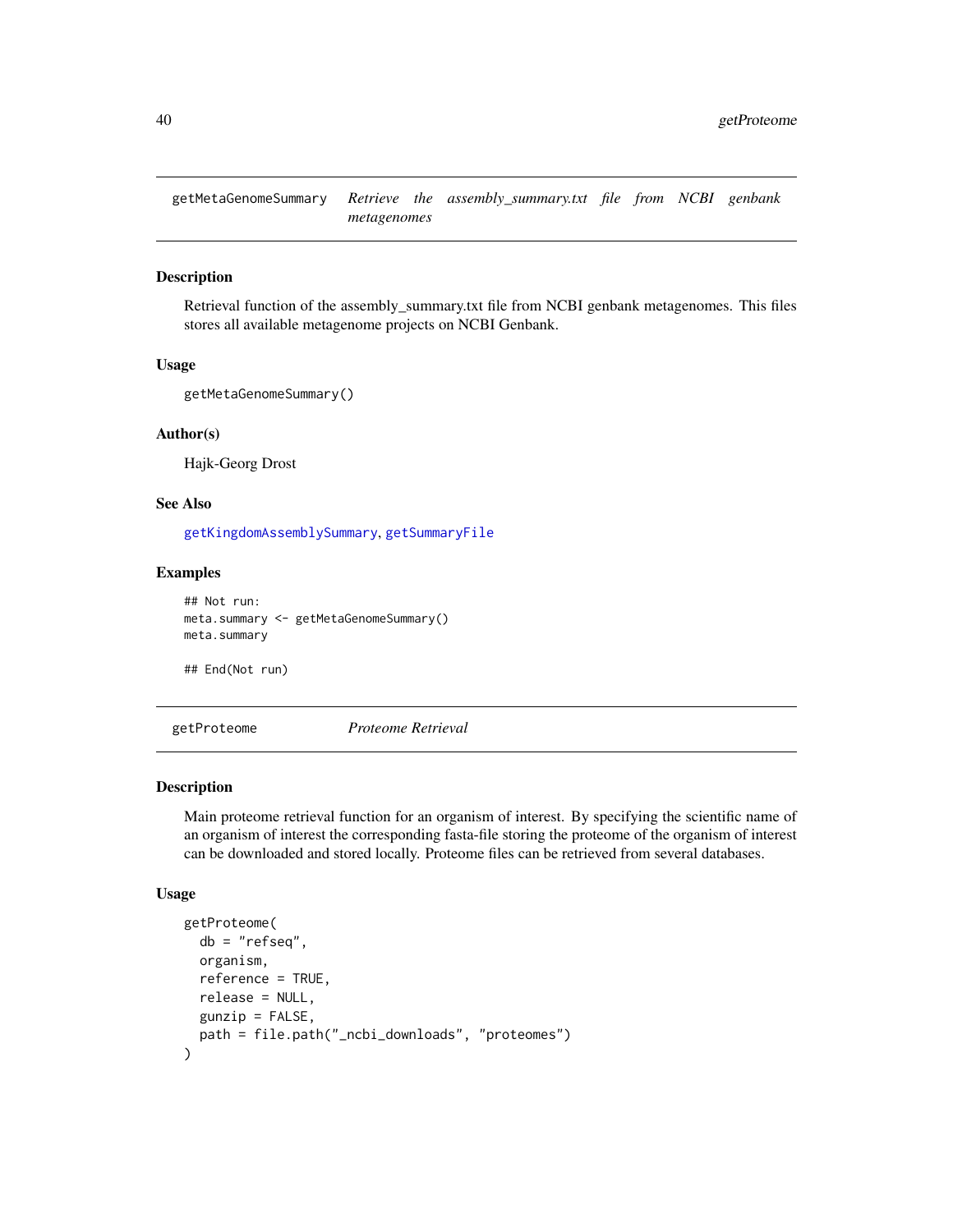# getProteome 41

## Arguments

| db        | a character string specifying the database from which the genome shall be re-<br>trieved:                                                                                 |
|-----------|---------------------------------------------------------------------------------------------------------------------------------------------------------------------------|
|           | $\bullet$ db = "refseq"                                                                                                                                                   |
|           | $\bullet$ db = "genbank"                                                                                                                                                  |
|           | $\bullet$ db = "ensembl"                                                                                                                                                  |
|           | $\bullet$ db = "uniprot"                                                                                                                                                  |
| organism  | there are three options to characterize an organism:                                                                                                                      |
|           | • by scientific name: e.g. organism = "Homo sapiens"                                                                                                                      |
|           | • by database specific accession identifier: e.g. organism = "GCF_000001405.37"<br>(= NCBI RefSeq identifier for Homo sapiens)                                            |
|           | • by taxonomic identifier from NCBI Taxonomy: e.g. organism = "9606"<br>(= taxid of Homo sapiens)                                                                         |
| reference | a logical value indicating whether or not a genome shall be downloaded if it isn't<br>marked in the database as either a reference genome or a representative genome.     |
| release   | the database release version of ENSEMBL (db = "ensembl"). Default is release<br>= NULL meaning that the most recent database version is used.                             |
| gunzip    | a logical value indicating whether or not files should be unzipped.                                                                                                       |
| path      | a character string specifying the location (a folder) in which the corresponding<br>proteome shall be stored. Default is path = file.path("_ncbi_downloads","proteomes"). |

### Details

Internally this function loads the the overview.txt file from NCBI:

refseq: ftp://ftp.ncbi.nlm.nih.gov/genomes/refseq/

genbank: ftp://ftp.ncbi.nlm.nih.gov/genomes/genbank/

and creates a directory '\_ncbi\_downloads/proteomes' to store the proteome of interest as fasta file for future processing.

## Value

File path to downloaded proteome.

# Author(s)

Hajk-Georg Drost

## See Also

```
getGenome, getCDS, getGFF, getRNA, getRepeatMasker, getAssemblyStats, meta.retrieval,
read_proteome
```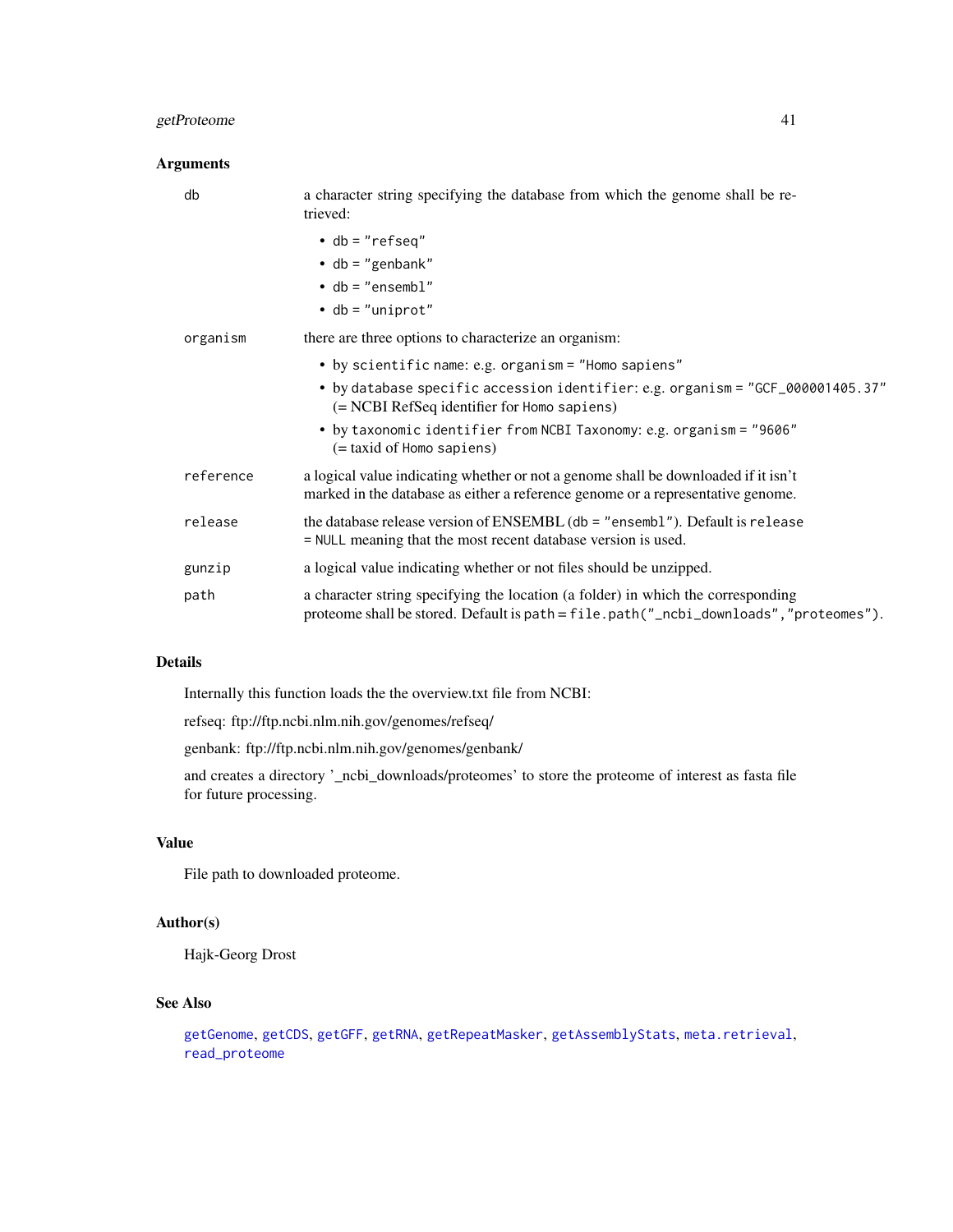### Examples

## Not run:

```
# download the proteome of Arabidopsis thaliana from refseq
# and store the corresponding proteome file in '_ncbi_downloads/proteomes'
file_path <- getProteome( db = "refseq",
            organism = "Arabidopsis thaliana",
            path = file.path("_ncbi_downloads","proteomes") )
Ath_proteome <- read_proteome(file_path, format = "fasta")
# download the proteome of Arabidopsis thaliana from genbank
# and store the corresponding proteome file in '_ncbi_downloads/proteomes'
file_path <- getPrice db = "genbank",
            organism = "Arabidopsis thaliana",
            path = file.path("_ncbi_downloads","proteomes") )
Ath_proteome <- read_proteome(file_path, format = "fasta")
## End(Not run)
```
<span id="page-41-0"></span>getProteomeSet *Proteome retrieval of multiple species*

#### Description

Main proteome retrieval function for a set of organism of interest. By specifying the scientific names of the organisms of interest the corresponding fasta-files storing the proteome of the organisms of interest will be downloaded and stored locally. proteome files can be retrieved from several databases.

### Usage

```
getProteomeSet(
  db = "refseq",
  organisms,
  reference = FALSE,
  release = NULL,
  clean_retrieval = TRUE,
  gunzip = TRUE,
 update = FALSE,
 path = "set_proteomes"
)
```
#### Arguments

db a character string specifying the database from which the proteome shall be retrieved: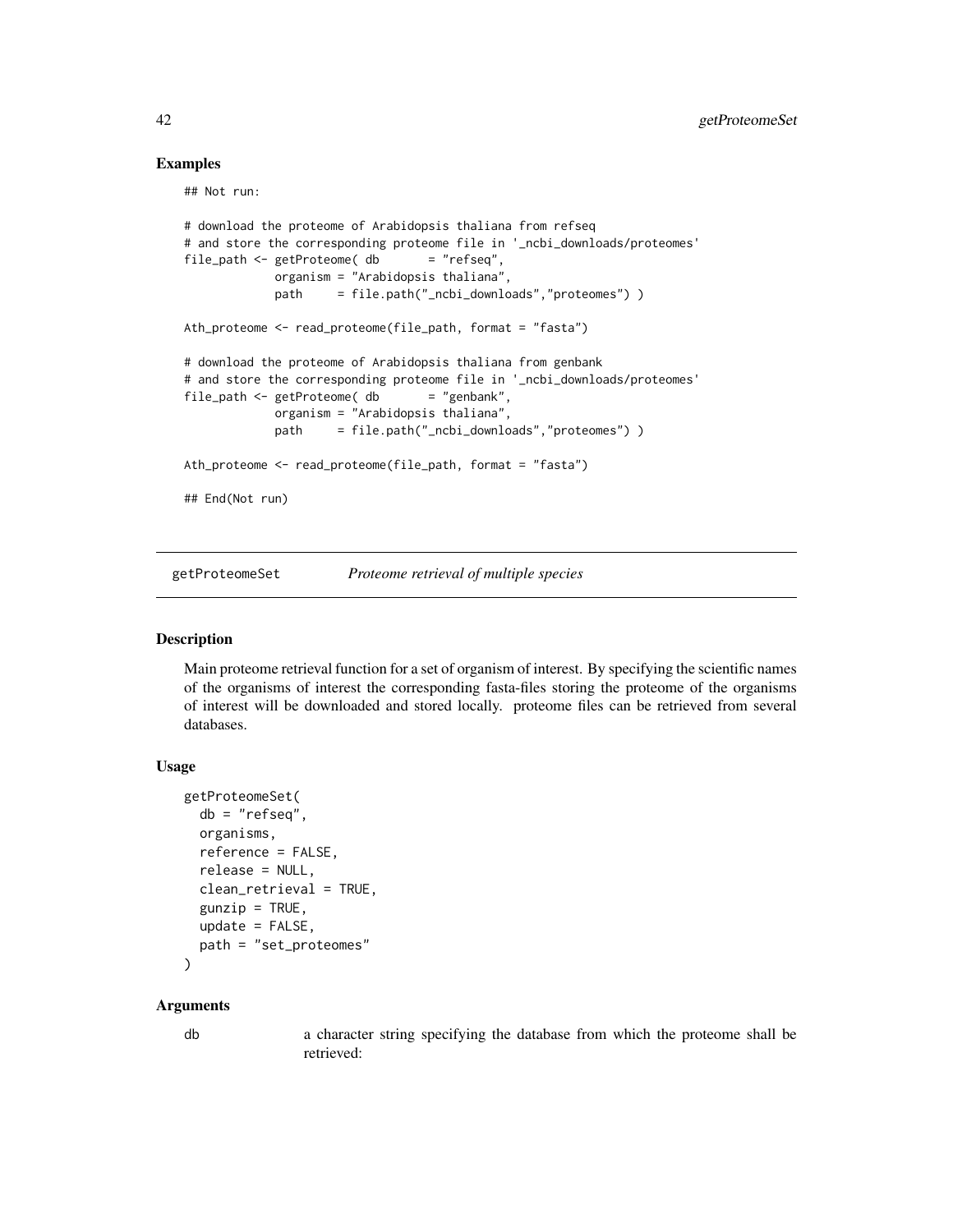## getProteomeSet 43

|                 | $\bullet$ db = "refseq"<br>$\bullet$ db = "genbank"<br>$\bullet$ db = "ensembl"                                                                                                                                                                         |
|-----------------|---------------------------------------------------------------------------------------------------------------------------------------------------------------------------------------------------------------------------------------------------------|
| organisms       | a character vector storing the names of the organisms than shall be retrieved.<br>There are three available options to characterize an organism:                                                                                                        |
|                 | • by scientific name: e.g. organism = "Homo sapiens"                                                                                                                                                                                                    |
|                 | • by database specific accession identifier: e.g. organism = "GCF_000001405.37"<br>(= NCBI RefSeq identifier for Homo sapiens)                                                                                                                          |
|                 | • by taxonomic identifier from NCBI Taxonomy: e.g. organism = "9606"<br>(= taxid of Homo sapiens)                                                                                                                                                       |
| reference       | a logical value indicating whether or not a proteome shall be downloaded if it<br>isn't marked in the database as either a reference proteome or a representative<br>proteome.                                                                          |
| release         | the database release version of ENSEMBL ( $db = "ensemble$ ). Default is release<br>= NULL meaning that the most recent database version is used.                                                                                                       |
| clean_retrieval |                                                                                                                                                                                                                                                         |
|                 | logical value indicating whether or not downloaded files shall be renamed for<br>more convenient downstream data analysis.                                                                                                                              |
| gunzip          | a logical value indicating whether or not files should be unzipped.                                                                                                                                                                                     |
| update          | a logical value indicating whether or not files that were already downloaded and<br>are still present in the output folder shall be updated and re-loaded (update =<br>TRUE or whether the existing file shall be retained update $=$ FALSE (Default)). |
| path            | a character string specifying the location (a folder) in which the corresponding<br>proteomes shall be stored. Default is path = "set_proteomes".                                                                                                       |

## Details

Internally this function loads the the overview.txt file from NCBI:

refseq: ftp://ftp.ncbi.nlm.nih.gov/genomes/refseq/

genbank: ftp://ftp.ncbi.nlm.nih.gov/genomes/genbank/

and creates a directory 'set\_proteomes' to store the proteomes of interest as fasta files for future processing. In case the corresponding fasta file already exists within the 'set\_proteomes' folder and is accessible within the workspace, no download process will be performed.

# Value

File path to downloaded proteomes.

### Author(s)

Hajk-Georg Drost

#### See Also

```
getGenomeSet, getCDSSet, getRNASet, getGFFSet, getCDS, getGFF, getRNA, meta.retrieval,
read_proteome
```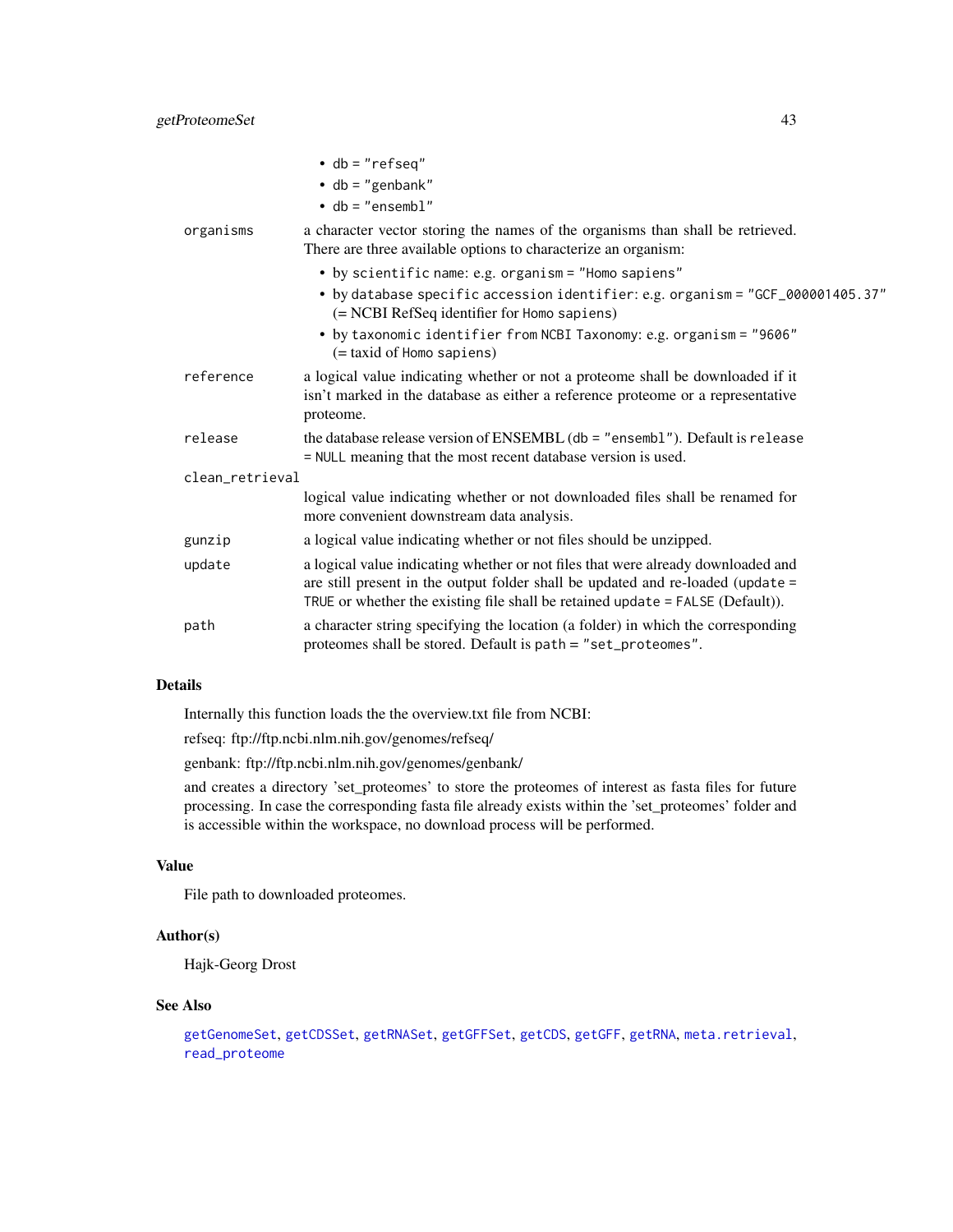# Examples

```
## Not run:
getProteomeSet("refseq", organisms = c("Arabidopsis thaliana",
                                      "Arabidopsis lyrata",
                                       "Capsella rubella"))
```
## End(Not run)

#### getReleases *Retrieve available database releases or versions of ENSEMBL*

### Description

Retrieve available database releases or versions of ENSEMBL.

## Usage

getReleases(db = "ensembl")

### Arguments

db a character string specifying the database from which available resease versions shall be retrieved:

• db = "ensembl"

### Author(s)

Hajk-Georg Drost

## Examples

```
## Not run:
# retrieve available resease versions of ENSEMBL
getReleases("ensembl")
```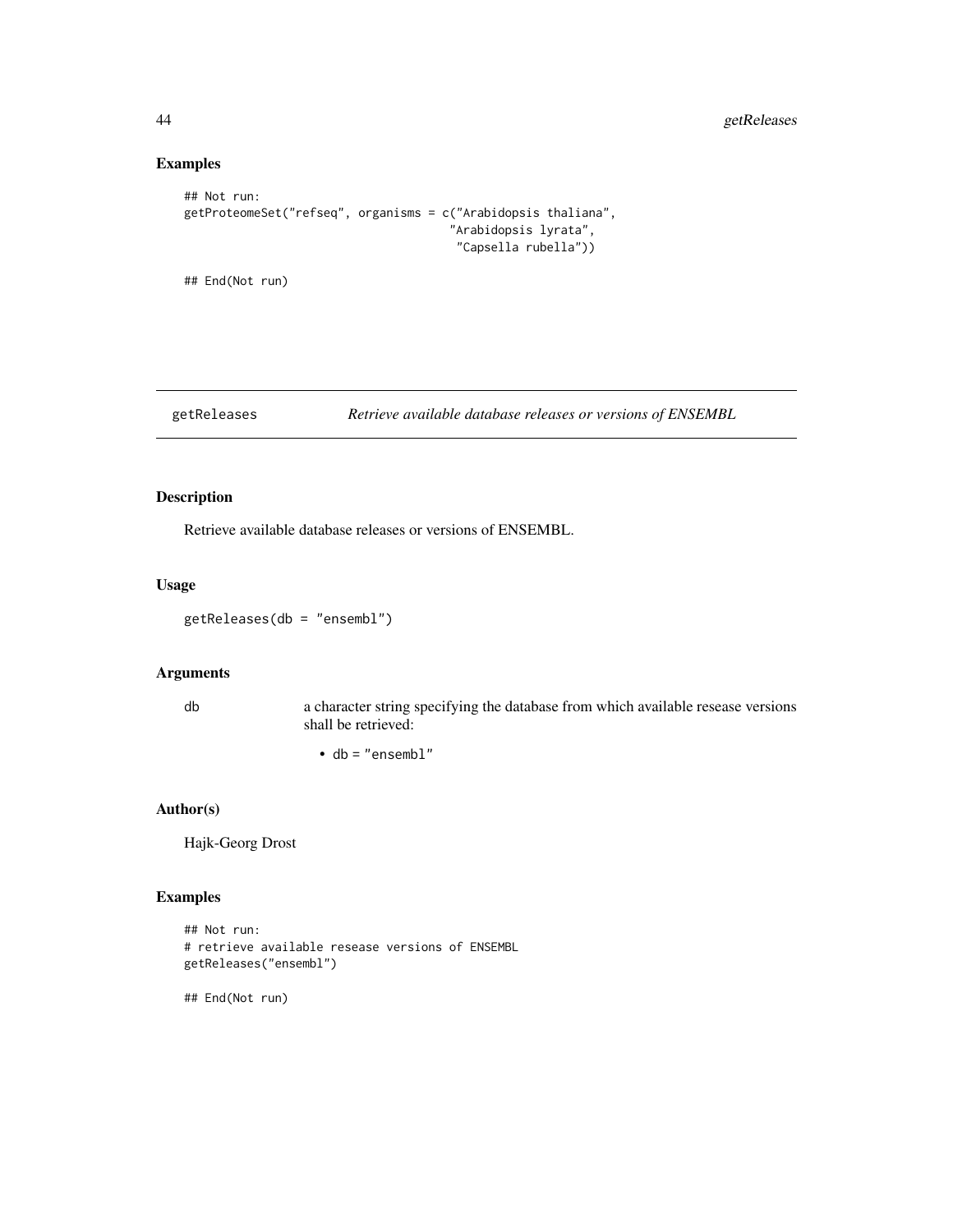<span id="page-44-0"></span>getRepeatMasker *Repeat Masker Retrieval*

### Description

Main Repeat Masker output retrieval function for an organism of interest. By specifying the scientific name of an organism of interest the corresponding Repeat Masker file storing the genome of the organism of interest can be downloaded and stored locally. Repeat Masker files can be retrieved from several databases.

#### Usage

```
getRepeatMasker(
  db = "refseq",
  organism,
  reference = FALSE,
  path = file.path("_ncbi_downloads", "repeatmasker")
\mathcal{L}
```
## Arguments

| db        | a character string specifying the database from which the genome shall be re-<br>trieved:                                                                                 |
|-----------|---------------------------------------------------------------------------------------------------------------------------------------------------------------------------|
|           | $\bullet$ db = "refseq"<br>$\cdot$ db = "genbank"                                                                                                                         |
| organism  | a character string specifying the scientific name of the organism of interest, e.g.<br>$organism = "Homes"$ .                                                             |
| reference | a logical value indicating whether or not a genome shall be downloaded if it isn't<br>marked in the database as either a reference genome or a representative genome.     |
| path      | a character string specifying the location (a folder) in which the corresponding<br>file shall be stored. Default is path = file.path("_ncbi_downloads", "repeatmasker"). |

## Details

Internally this function loads the the overview.txt file from NCBI:

refseq: ftp://ftp.ncbi.nlm.nih.gov/genomes/refseq/

genbank: ftp://ftp.ncbi.nlm.nih.gov/genomes/genbank/

and creates a directory '\_ncbi\_downloads/repeatmasker' to store the files of interest as fasta file for future processing. In case the corresponding fasta file already exists within the '\_ncbi\_downloads/repeatmasker' folder and is accessible within the workspace, no download process will be performed.

## Value

File path to downloaded Repeat Masker output file.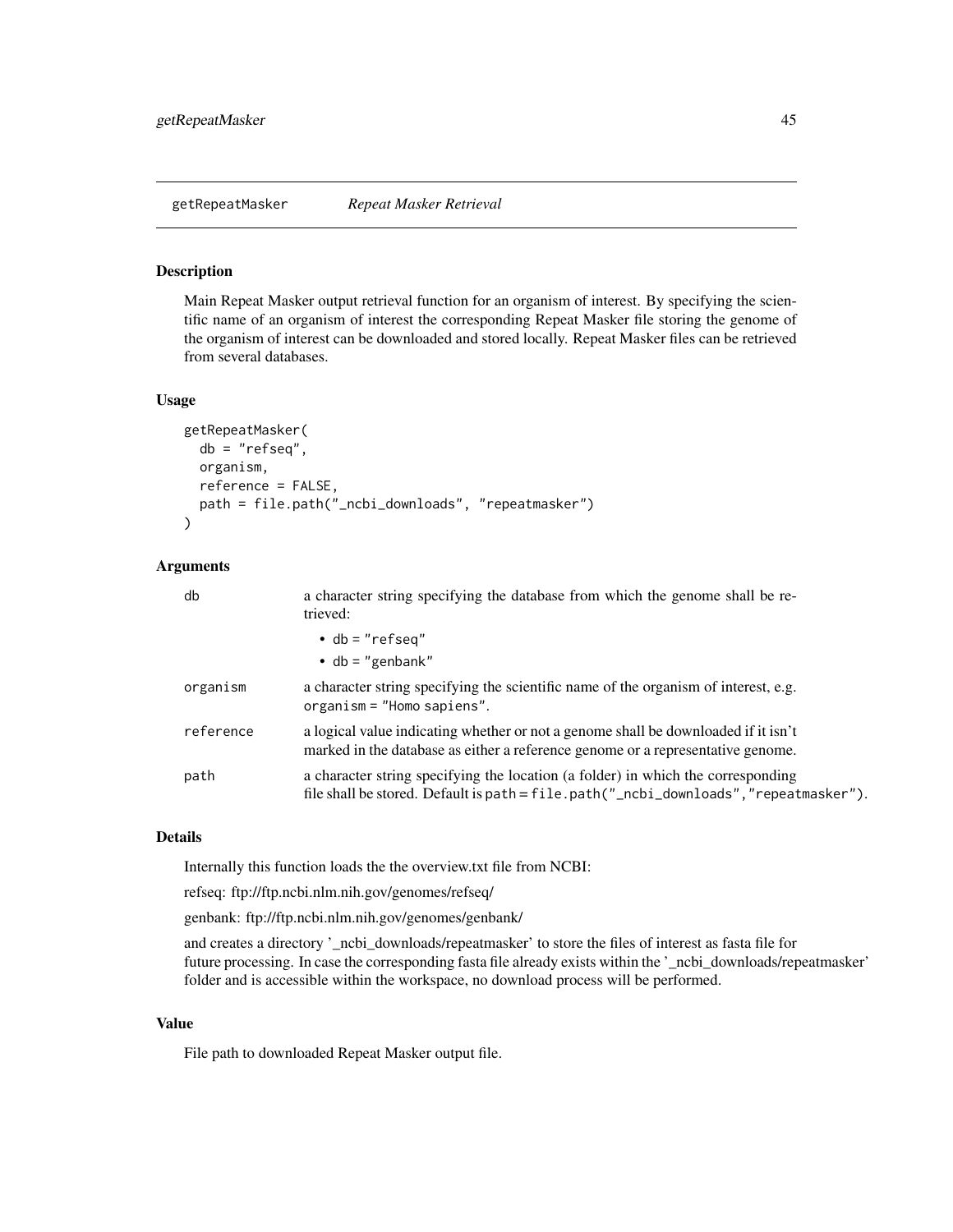#### Author(s)

Hajk-Georg Drost

#### See Also

[getProteome](#page-39-0), [getCDS](#page-11-0), [getGFF](#page-27-0), [getRNA](#page-45-0), [meta.retrieval](#page-56-0), [read\\_rm](#page-69-0), [getGenome](#page-23-0)

### Examples

## Not run:

```
# download the Repeat Masker output file of Arabidopsis thaliana from refseq
# and store the corresponding genome file in '_ncbi_downloads/genomes'
file_path <- getRepeatMasker( db = "refseq",organism = "Arabidopsis thaliana",
            path = file.path("_ncbi_downloads","repeatmasker"))
Ath_repeatmasker <- read_rm(file_path)
# download the Repeat Masker output file of Arabidopsis thaliana from genbank
# and store the corresponding genome file in '_ncbi_downloads/genomes'
file_path <- getRepeatMasker( db = "genbank",
            organism = "Arabidopsis thaliana",
            path = file.path("_ncbi_downloads","repeatmasker"))
Ath_repeatmasker <- read_rm(file_path)
## End(Not run)
```
<span id="page-45-0"></span>

getRNA *RNA Sequence Retrieval*

#### Description

Main retrieval function for RNA sequences of an organism of interest. By specifying the scientific name of an organism of interest the corresponding fasta-file storing the RNA information for the organism of interest can be downloaded and stored locally. RNA files can be retrieved from several databases.

#### Usage

```
getRNA(
  db = "refseq".organism,
 reference = FALSE,
  release = NULL,
 path = file.path("_ncbi_downloads", "RNA")
)
```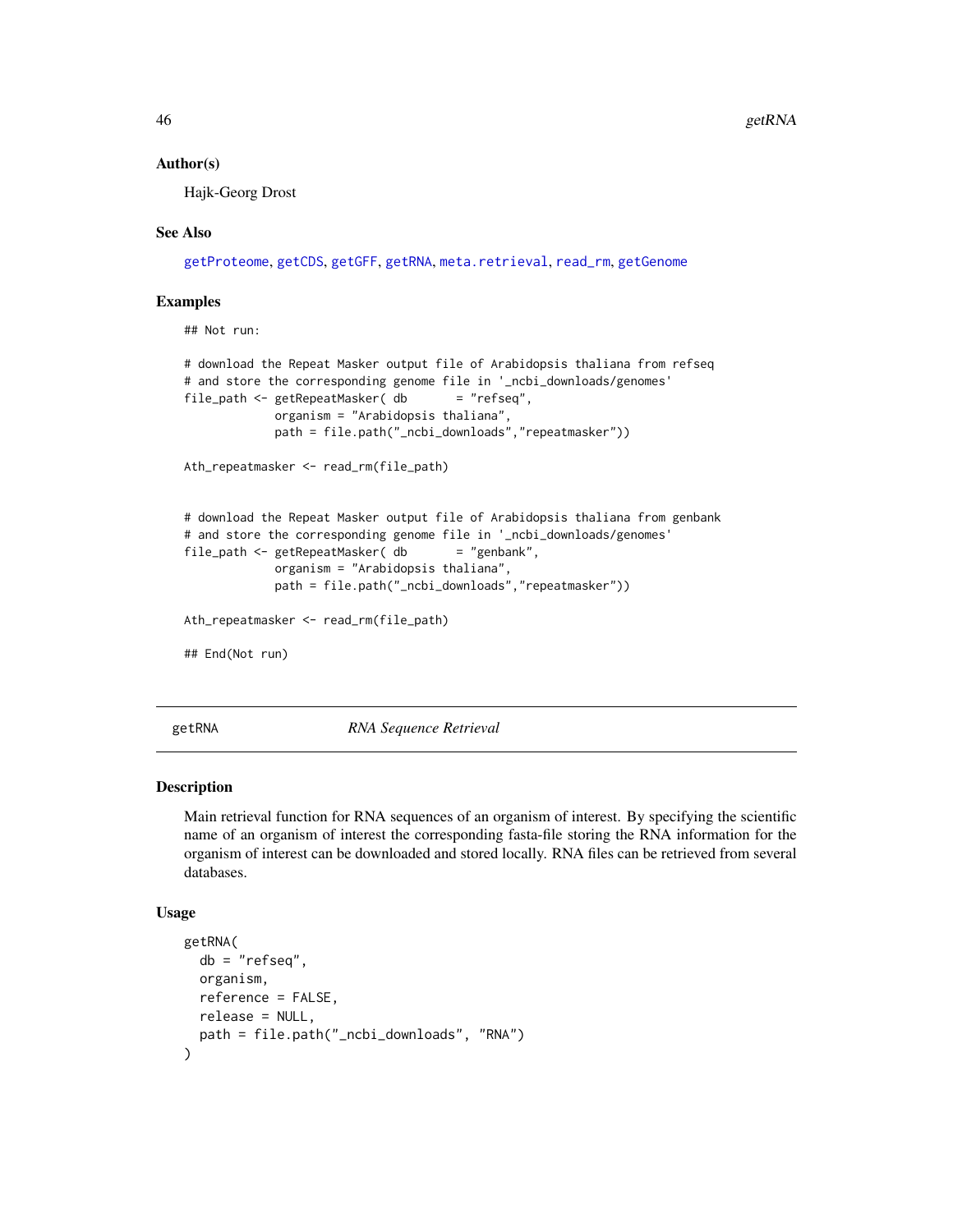#### getRNA and the set of the set of the set of the set of the set of the set of the set of the set of the set of the set of the set of the set of the set of the set of the set of the set of the set of the set of the set of th

## Arguments

| db        | a character string specifying the database from which the genome shall be re-<br>trieved:                                                                             |
|-----------|-----------------------------------------------------------------------------------------------------------------------------------------------------------------------|
|           | $\bullet$ db = "refseq"                                                                                                                                               |
|           | $\bullet$ db = "genbank"                                                                                                                                              |
|           | $\bullet$ db = "ensembl"                                                                                                                                              |
| organism  | there are three options to characterize an organism:                                                                                                                  |
|           | • by scientific name: e.g. organism = "Homo sapiens"                                                                                                                  |
|           | • by database specific accession identifier: e.g. organism = "GCF_000001405.37"<br>(= NCBI RefSeq identifier for Homo sapiens)                                        |
|           | • by taxonomic identifier from NCBI Taxonomy: e.g. organism = "9606"<br>$(=$ taxid of Homo sapiens)                                                                   |
| reference | a logical value indicating whether or not a genome shall be downloaded if it isn't<br>marked in the database as either a reference genome or a representative genome. |
| release   | the database release version of ENSEMBL (db = "ensembl"). Default is release<br>= NULL meaning that the most recent database version is used.                         |
| path      | a character string specifying the location (a folder) in which the corresponding<br>CDS file shall be stored. Default is path = file.path("_ncbi_downloads","RNA").   |

## Value

File path to downloaded RNA file.

### Author(s)

Hajk-Georg Drost

# See Also

[getGenome](#page-23-0), [getProteome](#page-39-0), [getGTF](#page-33-0), [getGFF](#page-27-0), [getRepeatMasker](#page-44-0), [getAssemblyStats](#page-8-0), [meta.retrieval](#page-56-0), [read\\_cds](#page-65-0), [getCDS](#page-11-0)

# Examples

```
## Not run:
# download the RNA of Arabidopsis thaliana from refseq
# and store the corresponding RNA file in '_ncbi_downloads/RNA'
file\_path \leftarrow getRNA( db = "refseq",organism = "Arabidopsis thaliana",
            path = file.path("_ncbi_downloads","RNA"))
Ath_RNA <- read_rna(file_path, format = "fasta")
## End(Not run)
```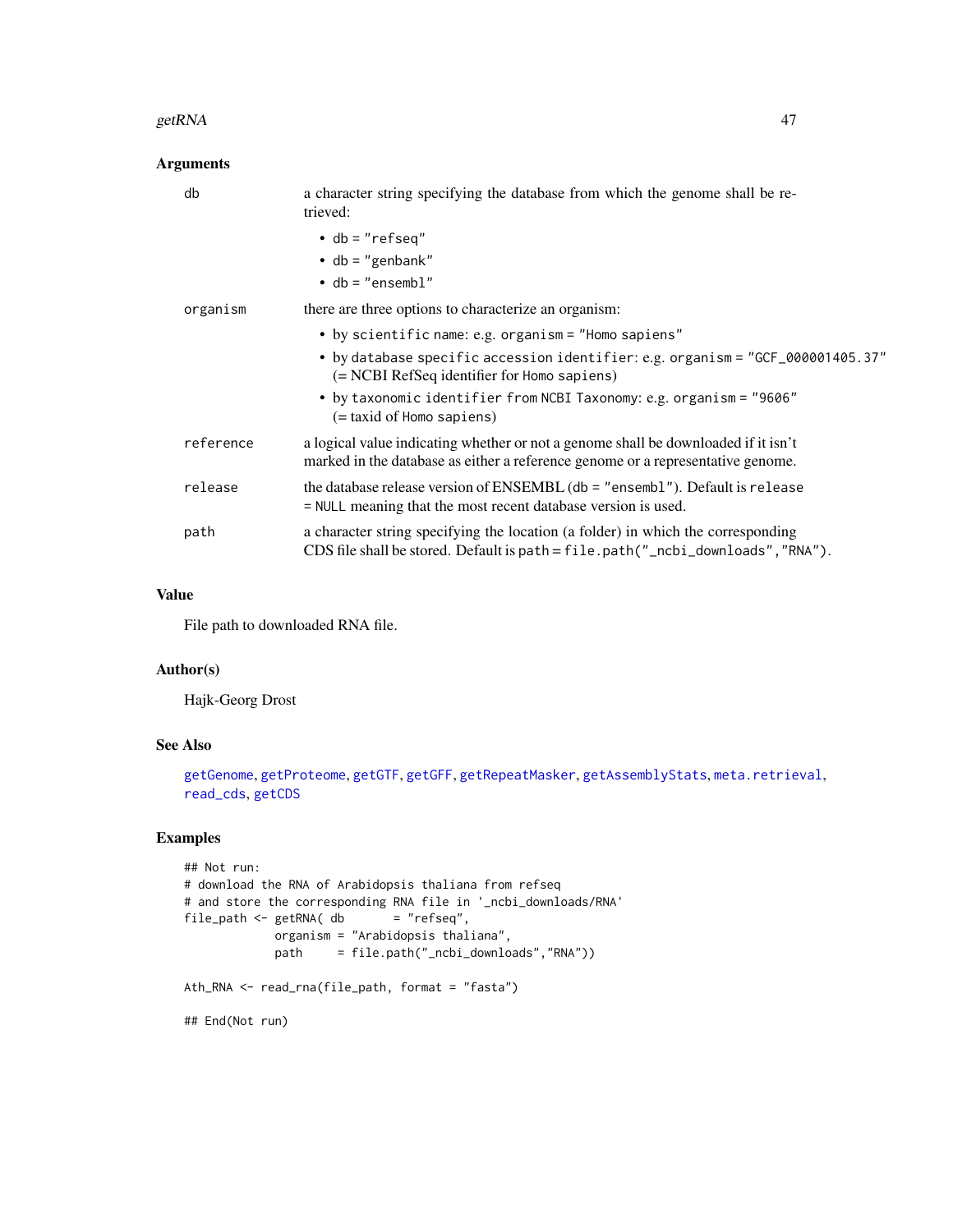<span id="page-47-0"></span>

Main RNA retrieval function for a set of organism of interest. By specifying the scientific names of the organisms of interest the corresponding fasta-files storing the RNA of the organisms of interest will be downloaded and stored locally. RNA files can be retrieved from several databases.

# Usage

```
getRNASet(
 db = "refseq",
 organisms,
  reference = FALSE,
  release = NULL,
  clean_retrieval = TRUE,
  gunzip = TRUE,
  update = FALSE,
  path = "set_RNAs"
)
```

| db              | a character string specifying the database from which the RNA shall be re-<br>trieved:                                                                      |
|-----------------|-------------------------------------------------------------------------------------------------------------------------------------------------------------|
|                 | $\bullet$ db = "refseq"<br>• db = "genbank"<br>$\bullet$ db = "ensembl"                                                                                     |
| organisms       | a character vector storing the names of the organisms than shall be retrieved.<br>There are three available options to characterize an organism:            |
|                 | • by scientific name: e.g. organism = "Homo sapiens"                                                                                                        |
|                 | • by database specific accession identifier: e.g. organism = "GCF_000001405.37"<br>(= NCBI RefSeq identifier for Homo sapiens)                              |
|                 | • by taxonomic identifier from NCBI Taxonomy: e.g. organism = "9606"<br>(= taxid of Homo sapiens)                                                           |
| reference       | a logical value indicating whether or not a RNA shall be downloaded if it isn't<br>marked in the database as either a reference RNA or a representative RNA |
| release         | the database release version of ENSEMBL (db = "ensembl"). Default is release<br>= NULL meaning that the most recent database version is used.               |
| clean_retrieval |                                                                                                                                                             |
|                 | logical value indicating whether or not downloaded files shall be renamed for<br>more convenient downstream data analysis.                                  |
| gunzip          | a logical value indicating whether or not files should be unzipped.                                                                                         |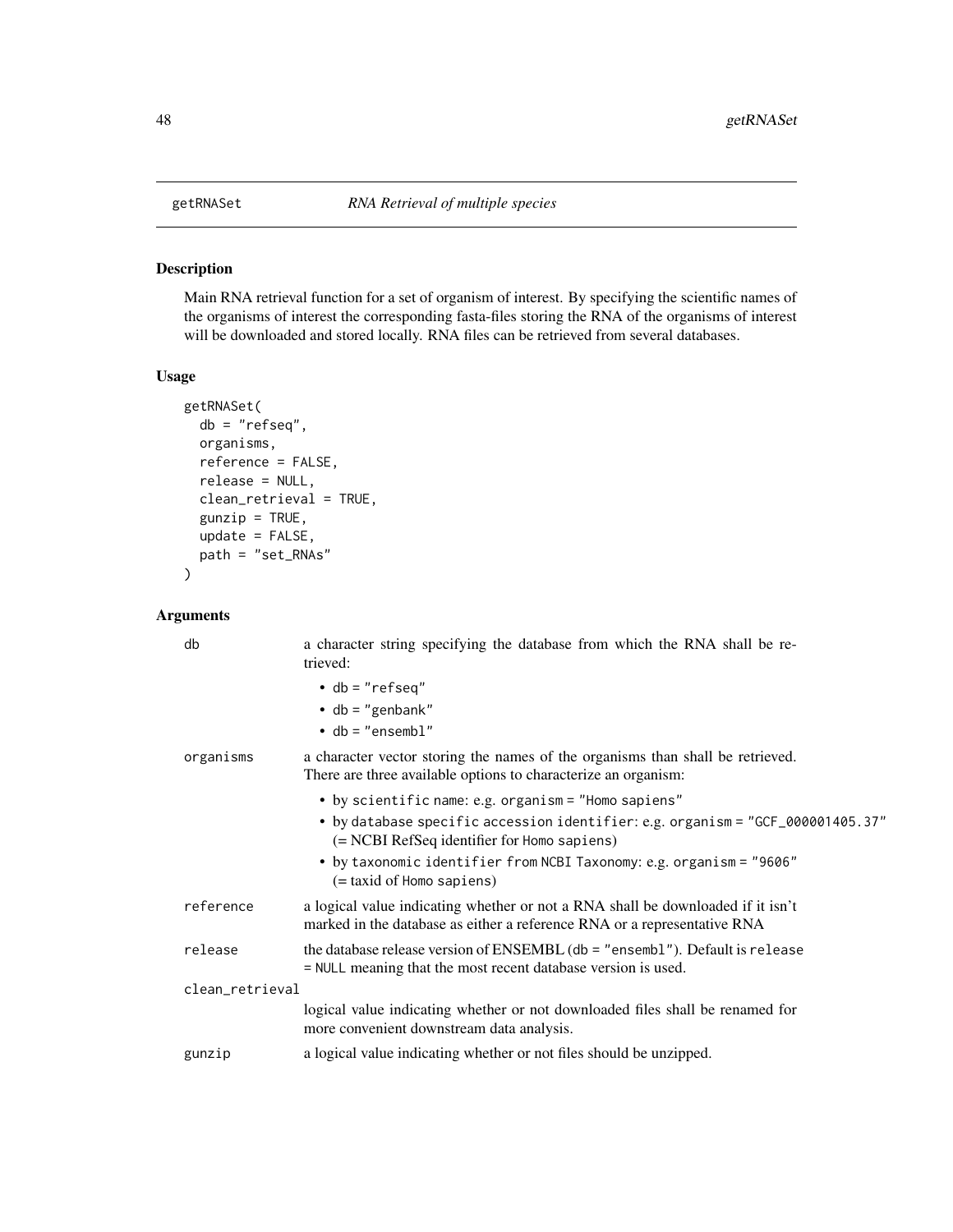| update | a logical value indicating whether or not files that were already downloaded and |
|--------|----------------------------------------------------------------------------------|
|        | are still present in the output folder shall be updated and re-loaded (update =  |
|        | TRUE or whether the existing file shall be retained update $=$ FALSE (Default)). |
| path   | a character string specifying the location (a folder) in which the corresponding |
|        | RNAs shall be stored. Default is $path = "set_RNAs".$                            |

## Details

Internally this function loads the the overview.txt file from NCBI:

refseq: ftp://ftp.ncbi.nlm.nih.gov/genomes/refseq/

genbank: ftp://ftp.ncbi.nlm.nih.gov/genomes/genbank/

and creates a directory 'set\_RNAs' to store the RNAs of interest as fasta files for future processing. In case the corresponding fasta file already exists within the 'set\_RNAs' folder and is accessible within the workspace, no download process will be performed.

## Value

File path to downloaded RNAs.

### Author(s)

Hajk-Georg Drost

### See Also

[getGenomeSet](#page-25-0), [getRNASet](#page-47-0), [getProteomeSet](#page-41-0), [getGFFSet](#page-29-0), [getCDS](#page-11-0), [getGFF](#page-27-0), [getRNA](#page-45-0), [meta.retrieval](#page-56-0), [read\\_rna](#page-69-1)

## Examples

```
## Not run:
getRNASet("refseq", organisms = c("Arabidopsis thaliana",
                                   "Arabidopsis lyrata",
                                   "Capsella rubella"))
```
## End(Not run)

<span id="page-48-0"></span>getSummaryFile *Helper function to retrieve the assembly\_summary.txt file from NCBI*

## Description

Retrieval function of the assembly\_summary.txt file from NCBI.

#### Usage

getSummaryFile(db, kingdom)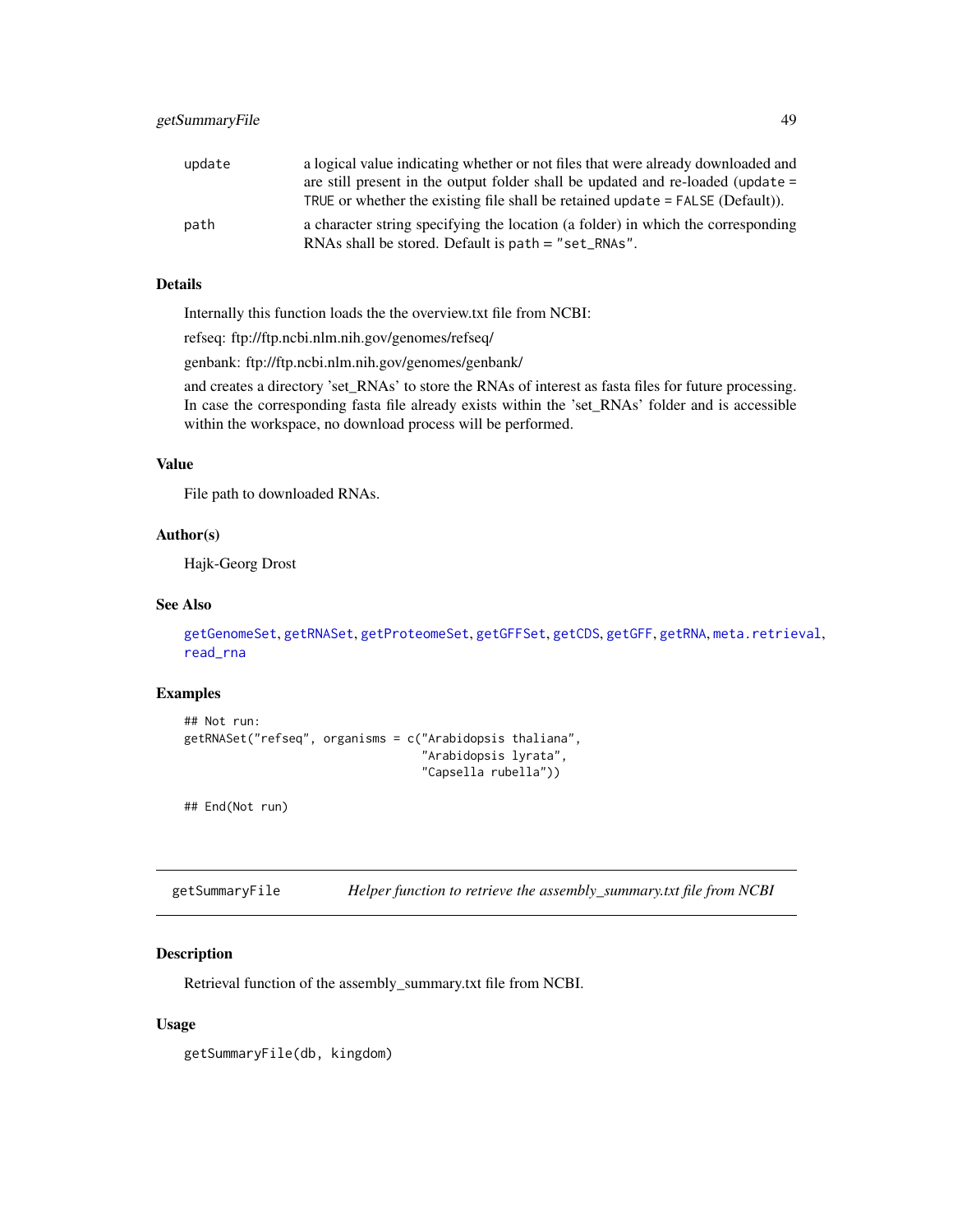# Arguments

| db      | database name. E.g. refseq or genbank.                                                |
|---------|---------------------------------------------------------------------------------------|
| kingdom | kingdom for which assembly_summary.txt file shall be retrieved. See also getKingdoms. |

## Author(s)

Hajk-Georg Drost

## See Also

[getKingdomAssemblySummary](#page-35-0), [getMetaGenomeSummary](#page-39-1)

## Examples

```
## Not run:
test <- getSummaryFile("refseq","plant")
test
```

```
## End(Not run)
```
<span id="page-49-0"></span>is.genome.available *Check Genome Availability*

# Description

This function checks the availability of a given genome on the NBCI servers specified as scientific name.

## Usage

```
is.genome.available(db = "refseq", organism, details = FALSE)
```

| db       | a character string specifying the database from which the genome shall be re-<br>trieved:                                                     |
|----------|-----------------------------------------------------------------------------------------------------------------------------------------------|
|          | $\bullet$ db = "refseq"                                                                                                                       |
|          | $\bullet$ db = "genbank"                                                                                                                      |
|          | $\bullet$ db = "ensembl"                                                                                                                      |
|          | $\bullet$ db = "uniprot"                                                                                                                      |
| organism | there are three options to characterize an organism:                                                                                          |
|          | • by scientific name: e.g. organism = "Homo sapiens"                                                                                          |
|          | • by database specific accession identifier: e.g. organism = "GCF_000001405.37"<br>(= NCBI RefSeq identifier for Homo sapiens)                |
|          | • by taxonomic identifier from NCBI Taxonomy: e.g. organism = "9606"<br>(= taxid of Homo sapiens)                                             |
| details  | a logical value specifying whether or not details on genome size, kingdom, etc.<br>shall be printed to the console intead of a boolean value. |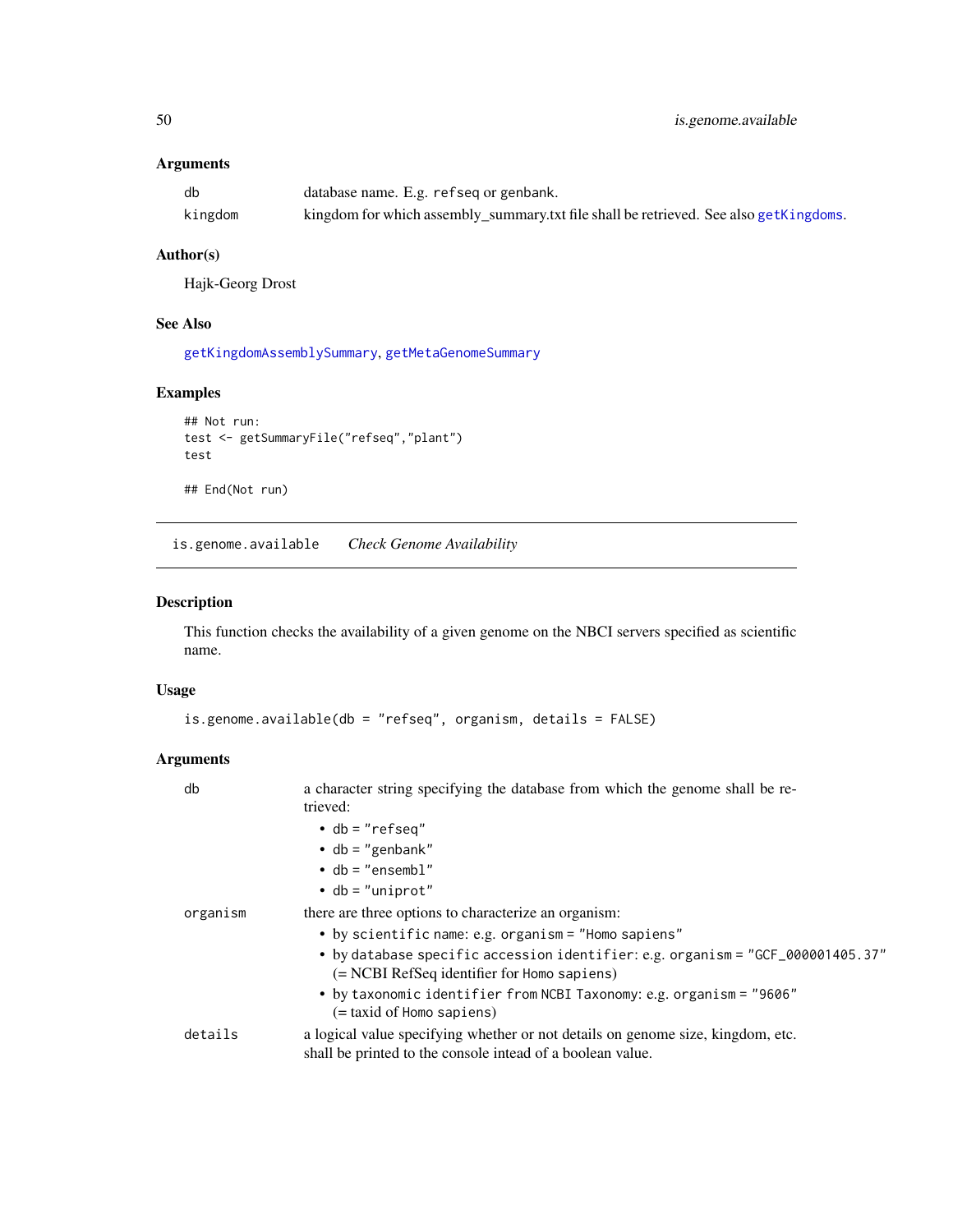#### listDatabases 51

## Details

Internally this function calls the [listGenomes](#page-51-0) function to detect all available genomes and checks whether or not the specified organism is available for download.

#### Value

a logical value specifing whether or not the genome of the input organism is available. In case details = TRUE only a character string specifying the genome details is being returned.

#### Author(s)

Hajk-Georg Drost

#### Examples

```
## Not run:
# checking whether the Homo sapiens genome is stored on NCBI
is.genome.available(organism = "Homo sapiens", db = "refseq")
# and printing details
is.genome.available(organism = "Homo sapiens", db = "refseq", details = TRUE)
# checking whether the Homo sapiens genome is stored on ENSEMBL
is.genome.available(organism = "Homo sapiens", db = "ensembl")
# and printing details
is.genome.available(organism = "Homo sapiens",
                    details = TRUE,
                    db = "ensembl")
## End(Not run)
```
listDatabases *Retrieve a List of Available NCBI Databases for Download*

### Description

This function allows you to retrieve a list of database names and versions that can be downloaded from correspondning servers.

Database retrieval is crucial for most biological studies and analyses. There is a vast diversity of databases that can be accessed remotely or that can be downloaded to your local machine. This function provides an interface to databases that can be downloaded from NCBI servers and lists all available databases and their database version to be able to select an appropriate database for download with [download.database](#page-6-0).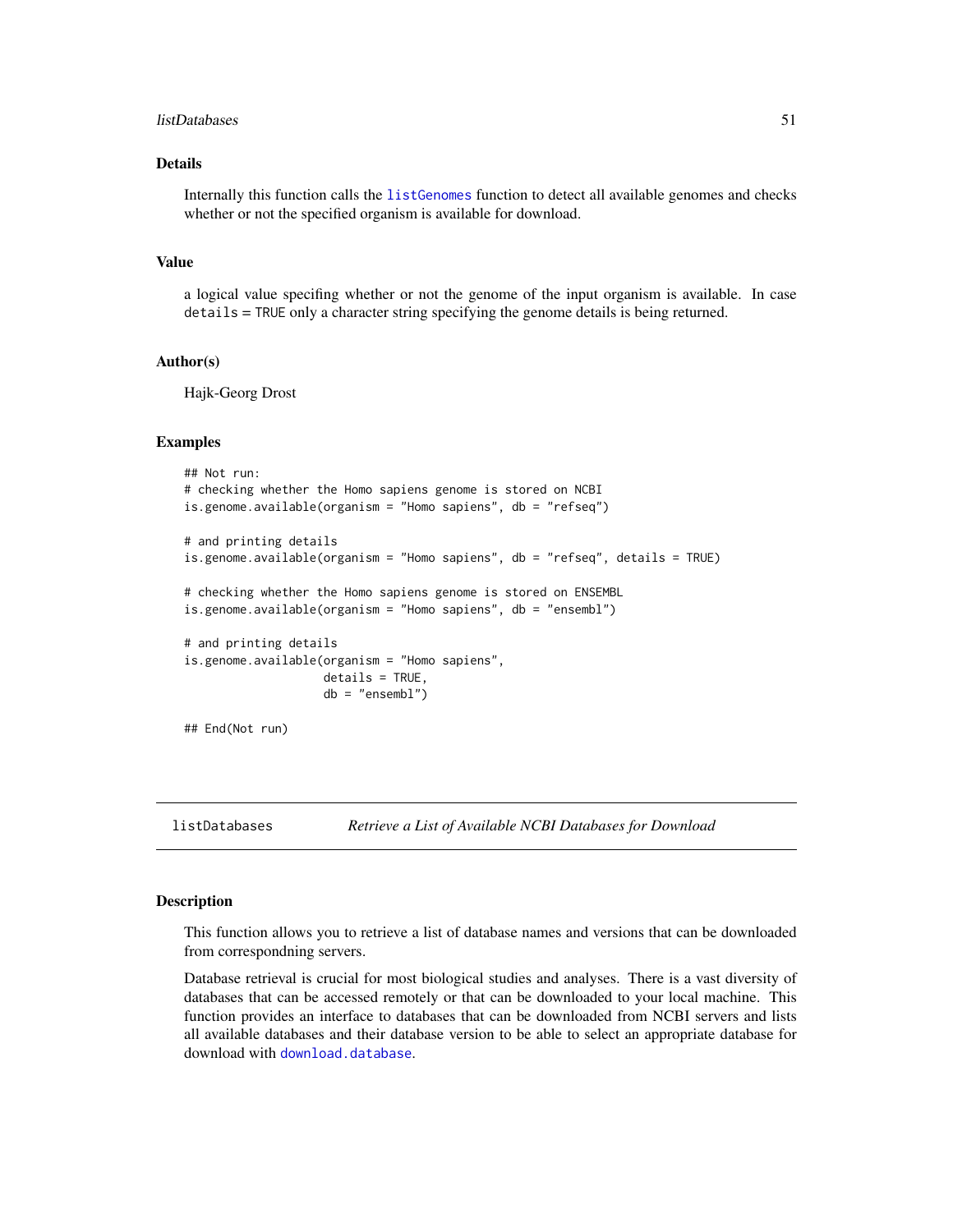#### Usage

```
listDatabases(db = "nr", update = FALSE)
```

```
listNCBIDatabases(db = "nr", update = FALSE)
```
### Arguments

| db     | a character string specifying the name of the database that shall be searched for.                                       |
|--------|--------------------------------------------------------------------------------------------------------------------------|
| update | a logical value specifying whether or not the local listDatabases.txt file shall be<br>updated by remote access to NCBI. |

#### Author(s)

Hajk-Georg Drost

## See Also

[download.database](#page-6-0), [download.database.all](#page-7-0)

#### Examples

```
## Not run:
# retrieve all versions of the NCBI 'nr' database that can be downloaded
listNCBIDatabases(db = "nr")
# analogous:
# listNCBIDatabases(db = "cdd")
# listNCBIDatabases(db = "nt")
# listNCBIDatabases(db = "gss")
# listNCBIDatabases(db = "refseq_protein")
## End(Not run)
```
<span id="page-51-0"></span>listGenomes *List All Available Genomes either by kingdom, group, or subgroup*

### Description

This function retrieves the names of all genomes available on the NCBI ftp:// server and stores the results in a file named 'overview.txt' inside the directory \_ncbi\_downloads' that is built inside the workspace.

#### Usage

```
listGenomes(db = "refseq", type = "all", subset = NULL, details = FALSE)
```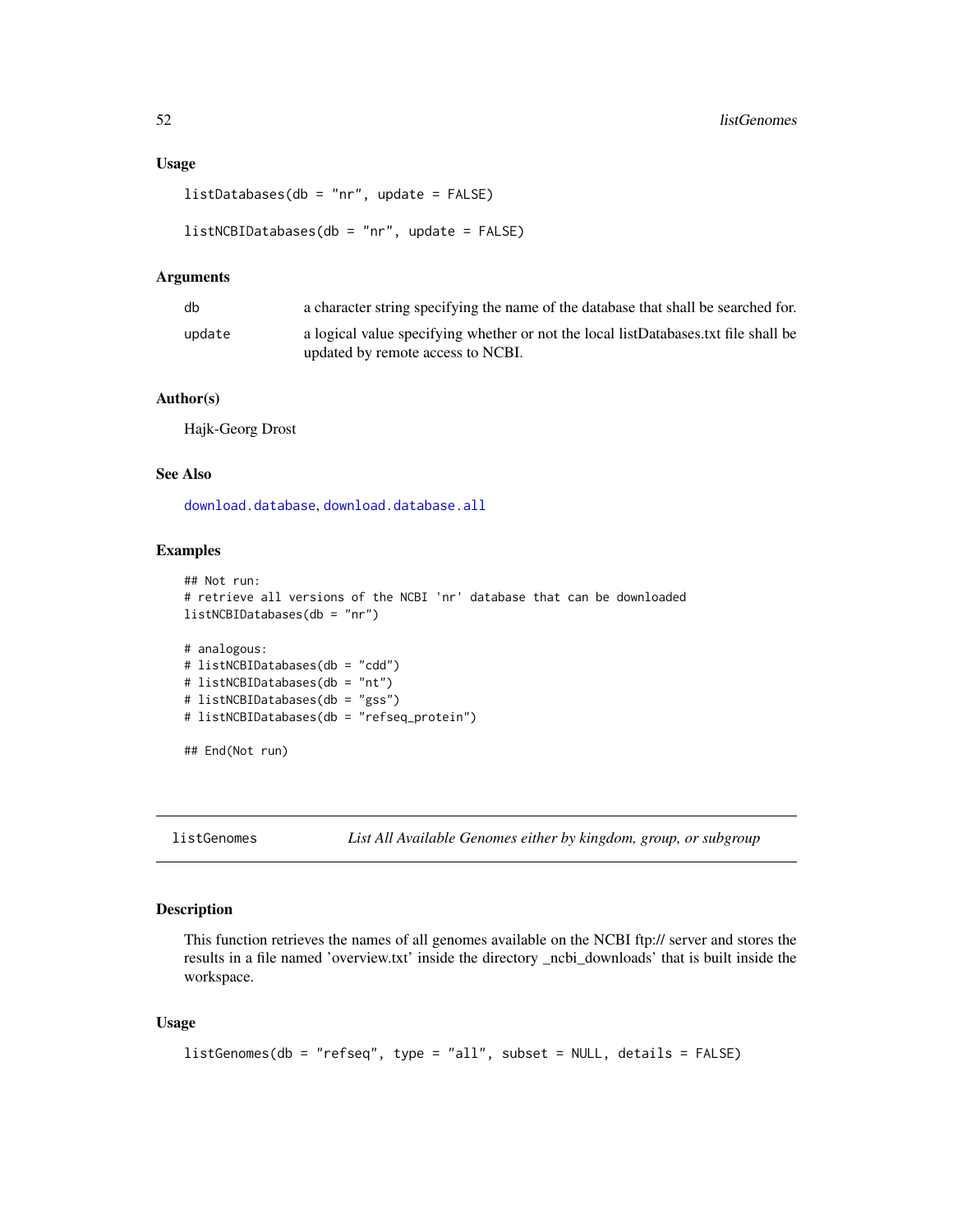#### listGenomes 53

## Arguments

| db      | a character string specifying the database for which genome availability shall be<br>checked. Available options are:                                                                                     |
|---------|----------------------------------------------------------------------------------------------------------------------------------------------------------------------------------------------------------|
|         | $\bullet$ db = "refseq"<br>$\bullet$ db = "genbank"                                                                                                                                                      |
|         | $\cdot$ db = "ensembl"                                                                                                                                                                                   |
| type    | a character string specifying a potential filter of available genomes. Available<br>options are:                                                                                                         |
|         | • type = $"all"$                                                                                                                                                                                         |
|         | • type = $"kingdom"$                                                                                                                                                                                     |
|         | • type = "group"                                                                                                                                                                                         |
|         | • $type = "subgroup"$                                                                                                                                                                                    |
| subset  | a character string or character vector specifying a subset of type. E.g. if users<br>are interested in retrieving all Eukaryota species, they can specify: type =<br>"kingdom" and subset = "Eukaryota". |
| details | a boolean value specifying whether only the scientific names of stored genomes<br>shall be returned (details $=$ FALSE) or all information such as                                                       |
|         | • organism_name                                                                                                                                                                                          |
|         | • kingdoms                                                                                                                                                                                               |
|         | $\cdot$ group                                                                                                                                                                                            |
|         | • subgroup                                                                                                                                                                                               |
|         | • file_size_MB, etc.                                                                                                                                                                                     |

# Details

Internally this function loads the the overview.txt file from NCBI and creates a directory '\_ncbi\_downloads' in the temdir() folder to store the overview.txt file for future processing. In case the overview.txt file already exists within the '\_ncbi\_downloads' folder and is accessible within the workspace, no download process will be performed again.

## Note

Please note that the ftp:// connection relies on the NCBI or ENSEMBL server and cannot be accurately accessed via a proxy.

#### Author(s)

Hajk-Georg Drost

## Examples

```
## Not run:
# print details for refseq
listGenomes(db = "refseq")
# print details for all plants in refseq
listGenomes(db = "refseq", type = "kingdom")
```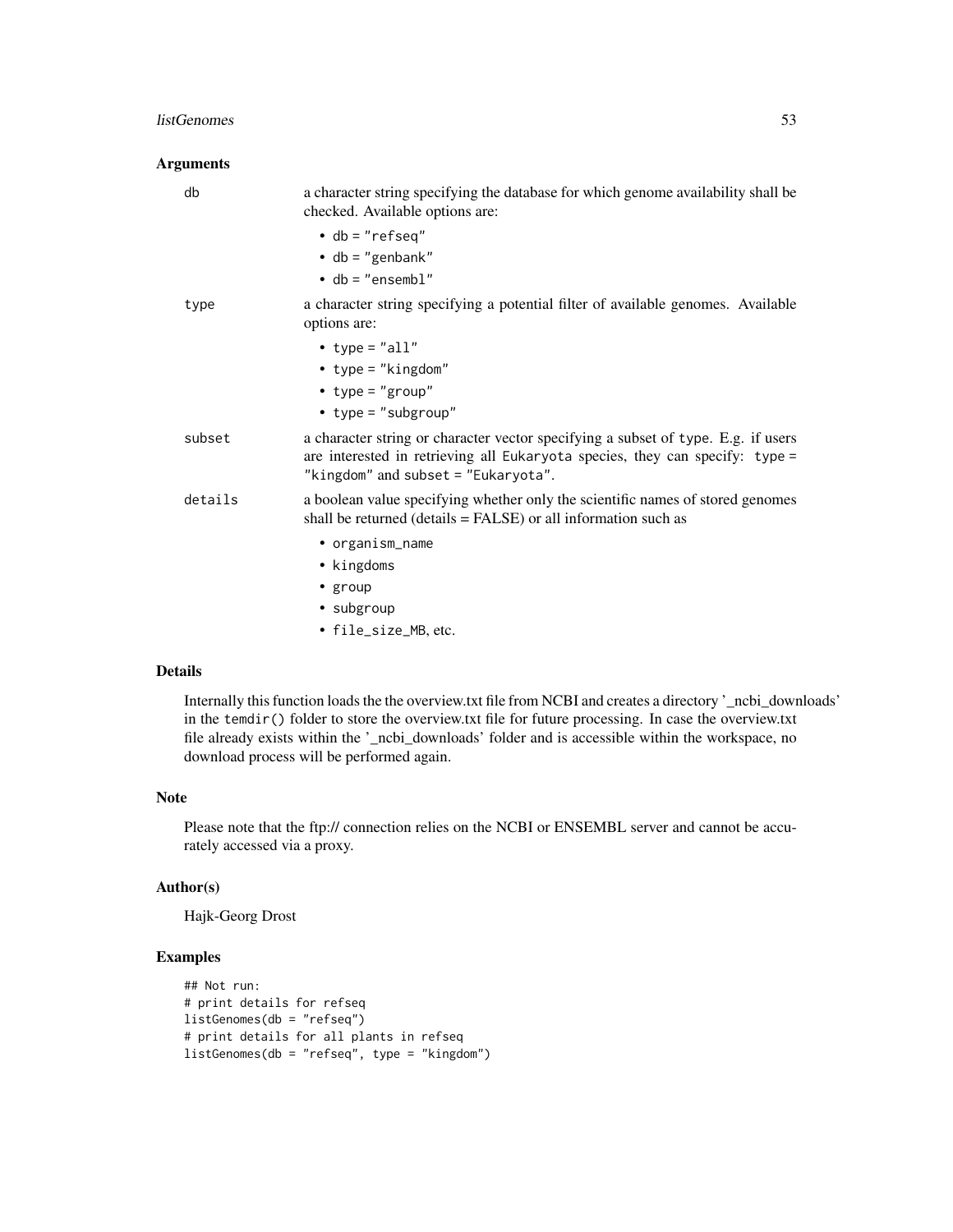```
# print details for all plant groups in refseq
listGenomes(db = "refseq", type = "group")
# print details for all plant subgroups in refseq
listGenomes(db = "refseq", type = "subgroup")
```
## End(Not run)

<span id="page-53-0"></span>listGroups *List number of available genomes in each taxonomic group*

## Description

Users can retrieve the available number of sequenced genomes per group. Only available for db = "refseq" and db = "genbank".

#### Usage

listGroups(db = "refseq", kingdom = "all", details = FALSE)

#### Arguments

| db      | a character string specifying the database for which genome availability shall be<br>checked. Available options are: |  |  |
|---------|----------------------------------------------------------------------------------------------------------------------|--|--|
|         | $\bullet$ db = "refseq"                                                                                              |  |  |
|         | $\bullet$ db = "genbank"                                                                                             |  |  |
| kingdom | a kingdom specification retrieved by getKingdoms.                                                                    |  |  |
| details | shall all species corresponding to the specified kingdom be returned? Default is<br>$details = FALSE.$               |  |  |

## Author(s)

Hajk-Georg Drost

## See Also

[listGenomes](#page-51-0), [is.genome.available](#page-49-0), [listKingdoms](#page-54-0)

## Examples

```
## Not run:
# example for refseq
listGroups(db = "refseq")
# example for genbank
listGroups(db = "genbank")
### in case groups should be specified by kingdom
# first, retrieve available kingdom names
listKingdoms()
# now we choose kingdom "bacteria"
```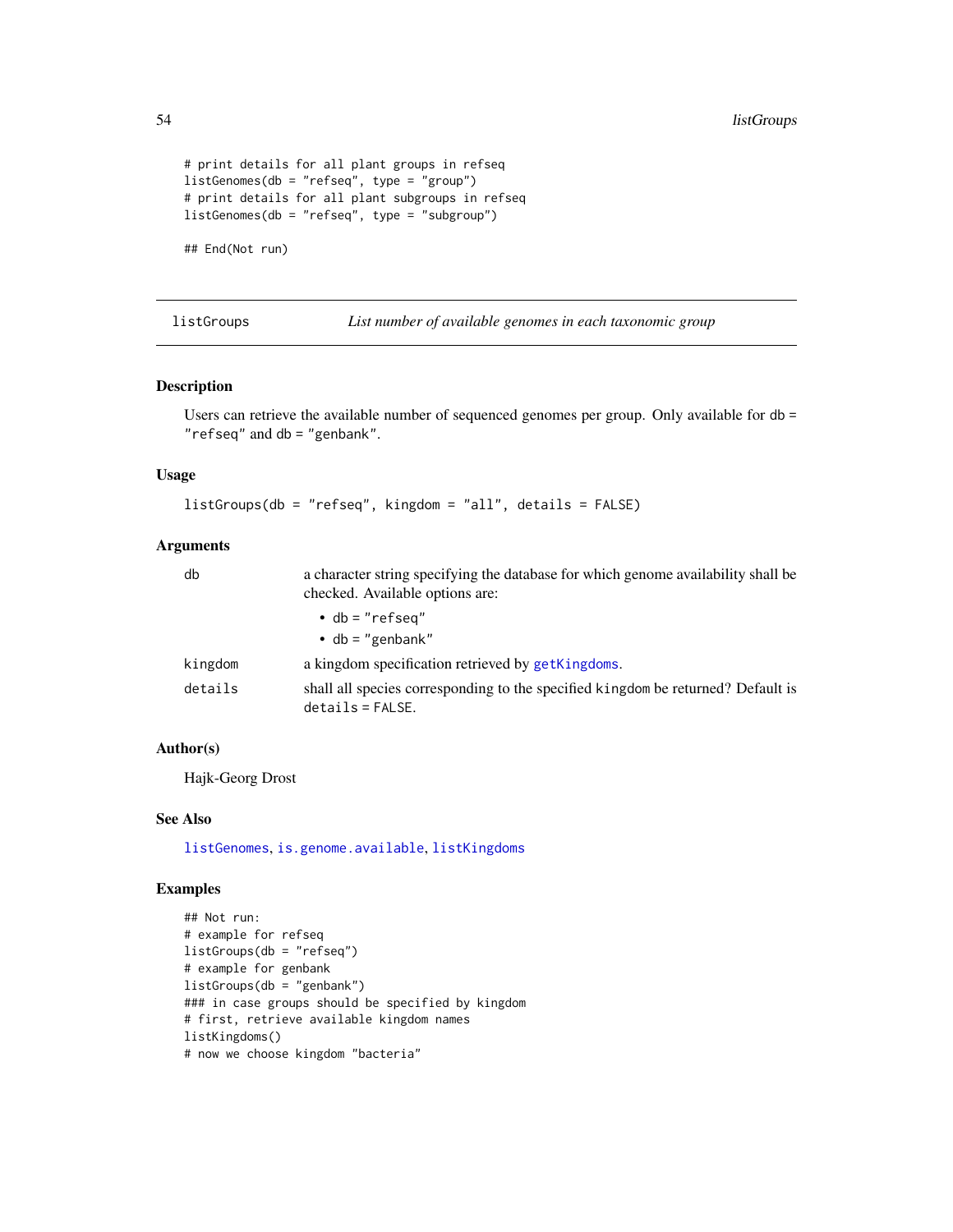## listKingdoms 55

```
listGroups(db = "refseq", kingdom = "bacteria")
# or
listGroups(db = "genbank", kingdom = "bacteria")
## End(Not run)
```
<span id="page-54-0"></span>listKingdoms *List number of available genomes in each kingdom of life*

### Description

Users can retrieve the available number of sequenced genomes per kingdom.

### Usage

listKingdoms(db = "refseq")

#### Arguments

db a character string specifying the database for which genome availability shall be checked, e.g. db = "refseq", db = "genbank", db = "ensembl", db = "ensemblgenomes".

#### Author(s)

Hajk-Georg Drost

### See Also

[listGenomes](#page-51-0), [is.genome.available](#page-49-0), [listGroups](#page-53-0)

### Examples

```
## Not run:
# list number of available genomes in refseq for each kingdom of life
listKingdoms(db = "refseq")
# example for genbank
listKingdoms(db = "genbank")
# example for ensembl
listKingdoms(db = "ensembl")
# example for ensemblgenomes
listKingdoms(db = "ensemblgenomes")
```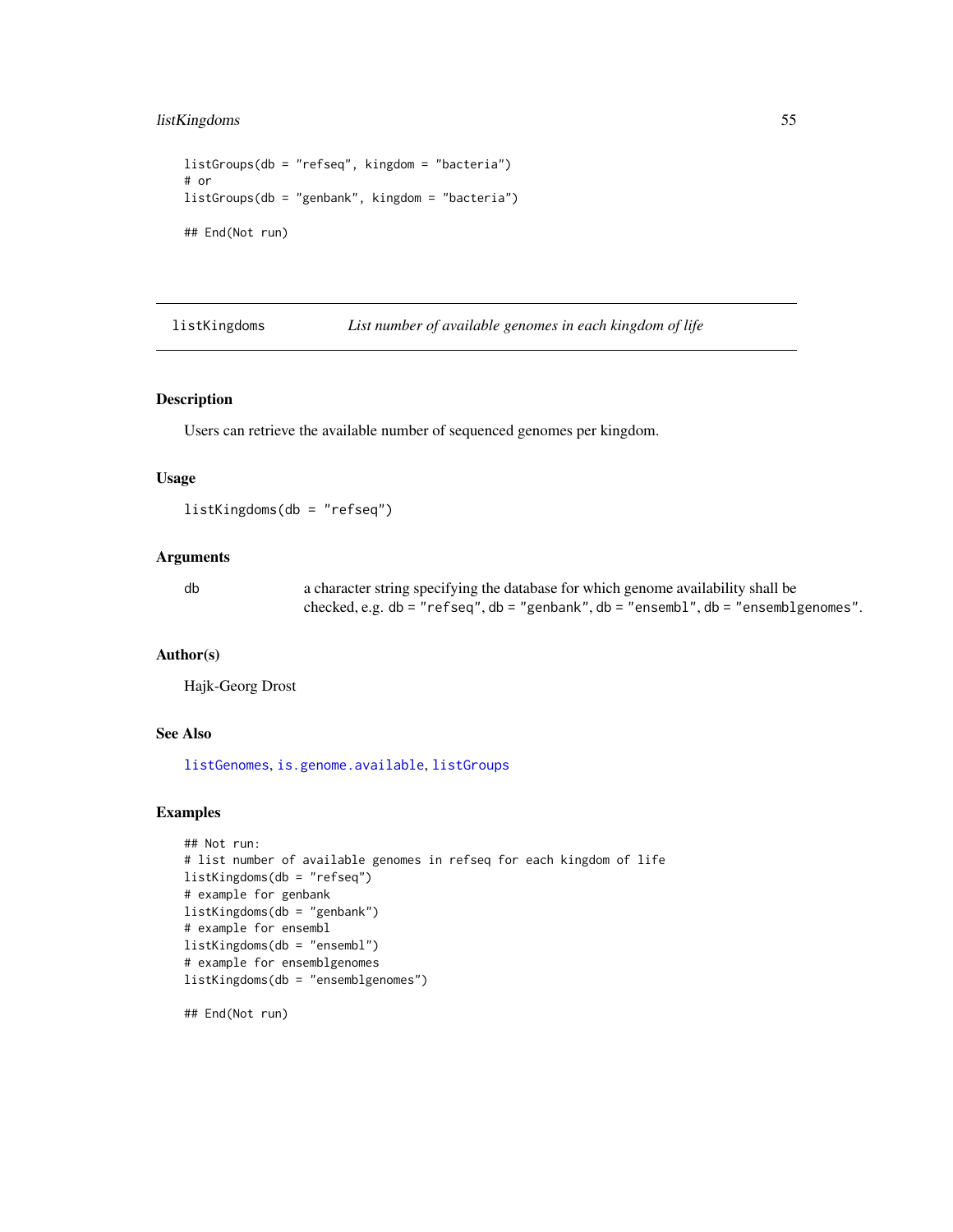<span id="page-55-0"></span>

List available metagenomes on NCBI genbank. NCBI genbank allows users to download entire metagenomes of several metagenome projects. This function lists all available metagenomes that can then be downloaded via [getMetaGenomes](#page-38-0).

#### Usage

listMetaGenomes(details = FALSE)

## Arguments

| details | a boolean value specifying whether only the scientific names of stored metagenomes            |
|---------|-----------------------------------------------------------------------------------------------|
|         | shall be returned (details = FALSE) or all information such as "organism_name", "bioproject", |
|         | $etc$ (details = TRUE).                                                                       |

## Author(s)

Hajk-Georg Drost

## See Also

[getMetaGenomes](#page-38-0), [getMetaGenomeSummary](#page-39-1)

## Examples

```
## Not run:
# retrieve available metagenome projects at NCBI Genbank
listMetaGenomes()
# retrieve detailed information on available metagenome projects
# at NCBI Genbank
listMetaGenomes(details = TRUE)
```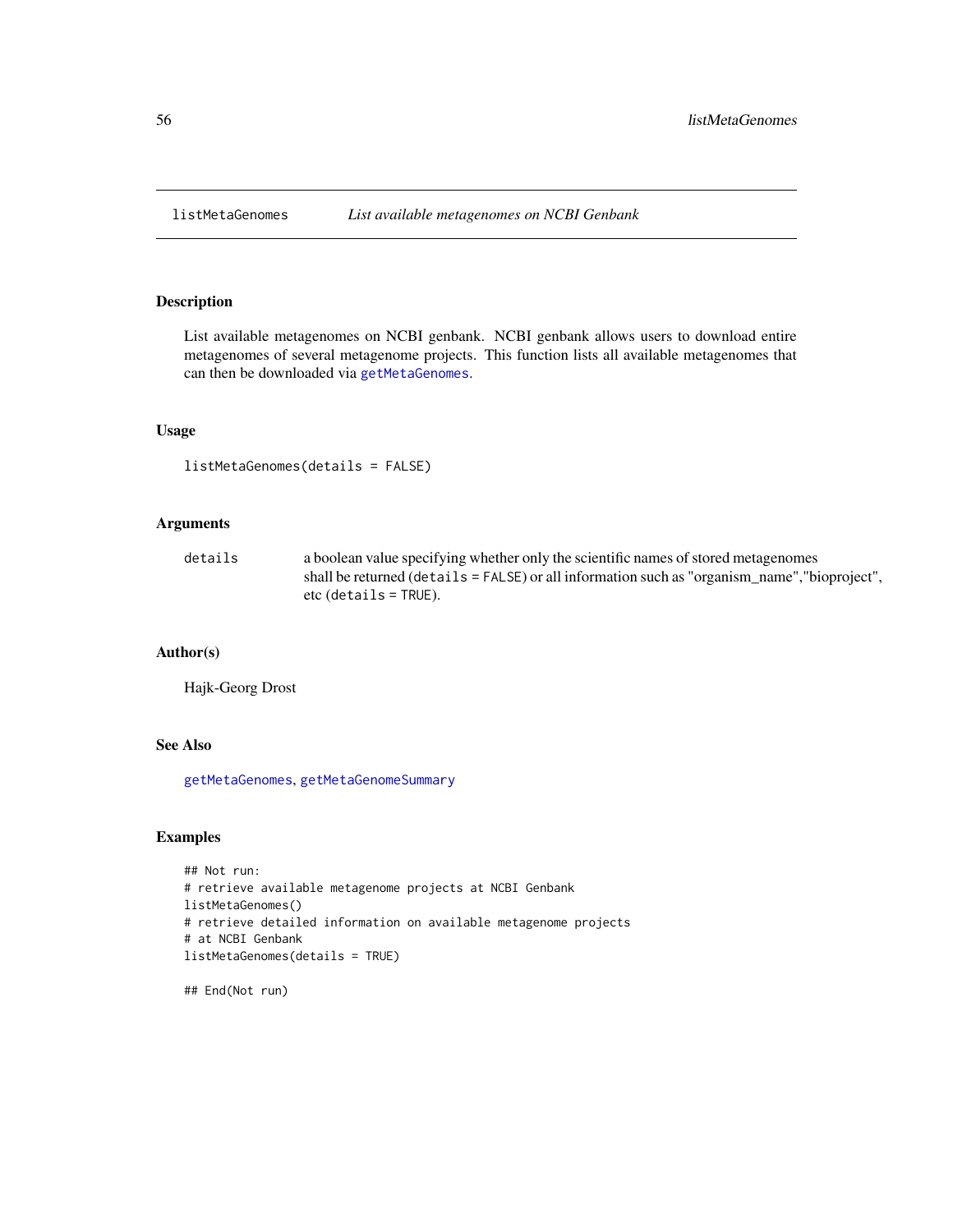<span id="page-56-0"></span>Download genomes, proteomes, cds, gff, rna, or assembly stats files of all species within a kingdom of life. After downloading users can unzip all files using [clean.retrieval](#page-5-0).

# Usage

```
meta.retrieval(
 db = "refseq",
 kingdom,
 group = NULL,
  type = "genome",
  restart_at_last = TRUE,
  reference = FALSE,
 combine = FALSE,
 path = NULL
)
```

| db      | a character string specifying the database from which the genome shall be re-<br>trieved: |
|---------|-------------------------------------------------------------------------------------------|
|         | $\bullet$ db = "refseq"                                                                   |
|         | • db = "genbank"                                                                          |
|         | $\bullet$ db = "emsembl"                                                                  |
| kingdom | a character string specifying the kingdom of the organisms of interest, e.g.              |
|         | • For NCBI RefSeq:                                                                        |
|         | $-$ kingdom = "archaea"                                                                   |
|         | - kingdom = "bacteria"                                                                    |
|         | - kingdom = "fungi"                                                                       |
|         | $-$ kingdom = "invertebrate"                                                              |
|         | $-$ kingdom = "plant"                                                                     |
|         | - kingdom = "protozoa"                                                                    |
|         | $-$ kingdom = "viral"                                                                     |
|         | - kingdom = "vertebrate_mammalian"                                                        |
|         | $-$ kingdom = "vertebrate_other"                                                          |
|         | • For NCBI Genbank:                                                                       |
|         | - kingdom = "archaea"                                                                     |
|         | $-$ kingdom = "bacteria"                                                                  |
|         | - kingdom = "fungi"                                                                       |
|         |                                                                                           |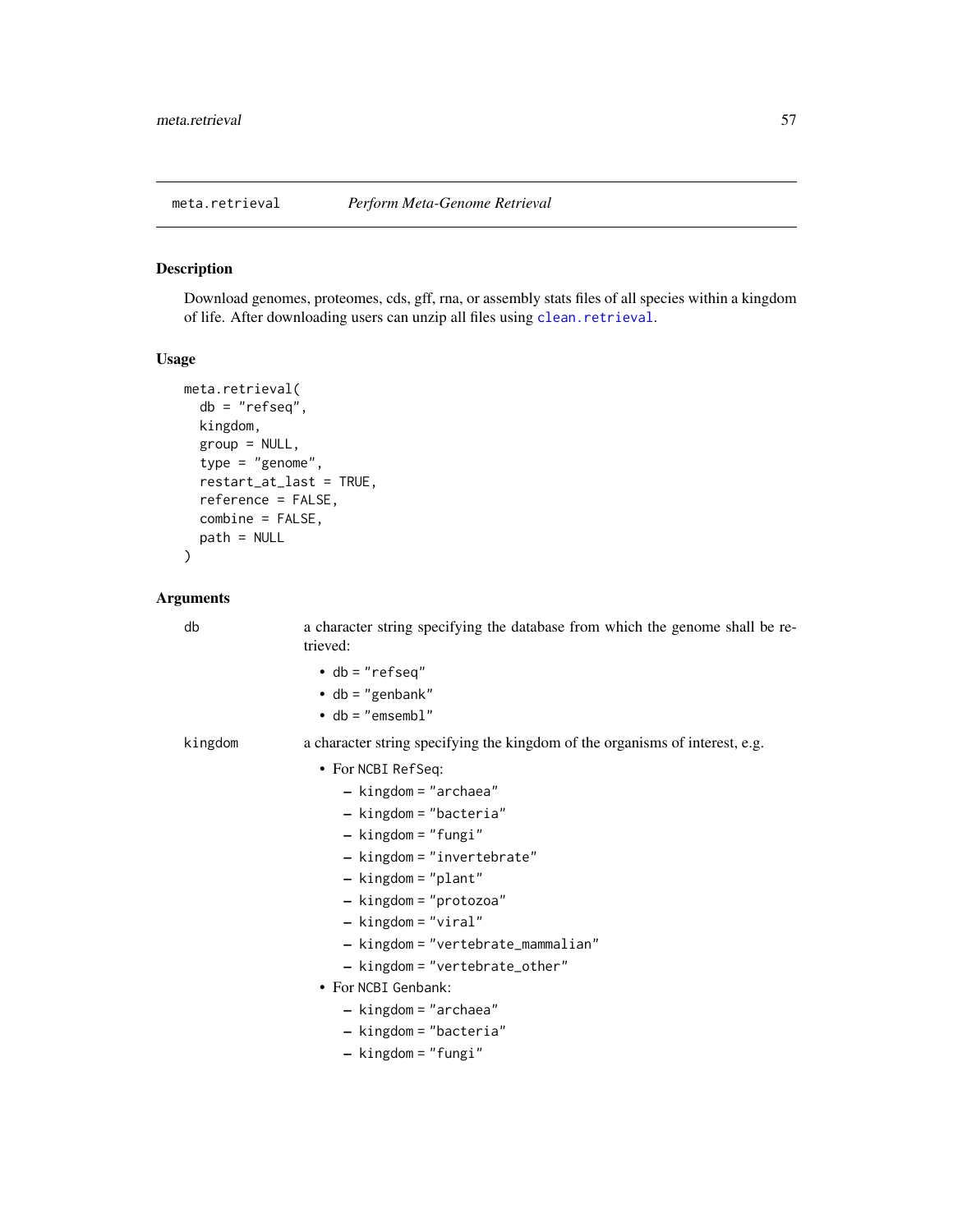|                 | - kingdom = "invertebrate"                                                                                                                       |
|-----------------|--------------------------------------------------------------------------------------------------------------------------------------------------|
|                 | $-$ kingdom = "plant"                                                                                                                            |
|                 | - kingdom = "protozoa"                                                                                                                           |
|                 | - kingdom = "vertebrate_mammalian"                                                                                                               |
|                 | - kingdom = "vertebrate_other"                                                                                                                   |
|                 | • For ENSEMBL:                                                                                                                                   |
|                 | - kingdom = "Ensembl"                                                                                                                            |
|                 | Available kingdoms can be retrieved with getKingdoms.                                                                                            |
| group           | only species belonging to this subgroup will be downloaded. Groups can be<br>retrieved with getGroups.                                           |
| type            | type of sequences that shall be retrieved. Options are:                                                                                          |
|                 | • type = "genome" : (for genome assembly retrieval; see also getGenome),                                                                         |
|                 | • type = "proteome" : (for proteome retrieval; see also getProteome),                                                                            |
|                 | • type = "cds": (for coding sequence retrieval; see also getCDS),                                                                                |
|                 | • type = "gff" : (for annotation file retrieval in gff format; see also getGFF),                                                                 |
|                 | • type = "gtf" : (for annotation file retrieval in gtf format (only for ensembl                                                                  |
|                 | and ensemblgenomes); see also getGTF)                                                                                                            |
|                 | • type = "rna" : (for RNA file retrieval in fasta format; see also getRNA),                                                                      |
|                 | • type = "rm": (for Repeat Masker output file retrieval; see also getRepeatMasker),                                                              |
|                 | • type = "assemblystats": (for genome assembly quality stats file retrieval;                                                                     |
|                 | see also getAssemblyStats).                                                                                                                      |
| restart_at_last |                                                                                                                                                  |
|                 | a logical value indicating whether or not meta. retrieval should pick up at the<br>last species when re-running the function.                    |
|                 | • If restart_at_last = TRUE (Default) then meta.retrieval will skip all                                                                          |
|                 | organisms that are already present in the folder and will start downloading                                                                      |
|                 | all remaining species. However, this way meta. wretrieval will not be                                                                            |
|                 | able to check whether already downloaded organism files are corrupted or                                                                         |
|                 | not by checking the md5 checksum.                                                                                                                |
|                 | • If restart_at_last = FALSE then meta.retrieval will start from the be-                                                                         |
|                 | ginning and crawl through already downloaded organism files and check                                                                            |
|                 | whether already downloaded organism files are corrupted or not by check-                                                                         |
|                 | ing the md5 checksum. After checking existing files the function will start                                                                      |
|                 | downloading all remaining organisms.                                                                                                             |
| reference       | a logical value indicating whether or not a genome shall be downloaded if it isn't                                                               |
|                 | marked in the database as either a reference genome or a representative genome.                                                                  |
|                 | Options are:                                                                                                                                     |
|                 | • reference = FALSE (Default): all organisms (reference, representative, and<br>non-representative genomes) are downloaded.                      |
|                 | • reference = TRUE: organisms that are downloaded must be either a ref-<br>erence or representative genome. Thus, most genomes which are usually |
|                 | non-reference genomes will not be downloaded.                                                                                                    |
| combine         | just in case type = "assemblystats" is specified, shall assemby stats of indi-                                                                   |
|                 | vidual species be imported and combined to a data. frame?                                                                                        |
| path            | path to the folder in which downloaded genomes shall be stored. By default the                                                                   |
|                 | kingdom name is used to name the output folder.                                                                                                  |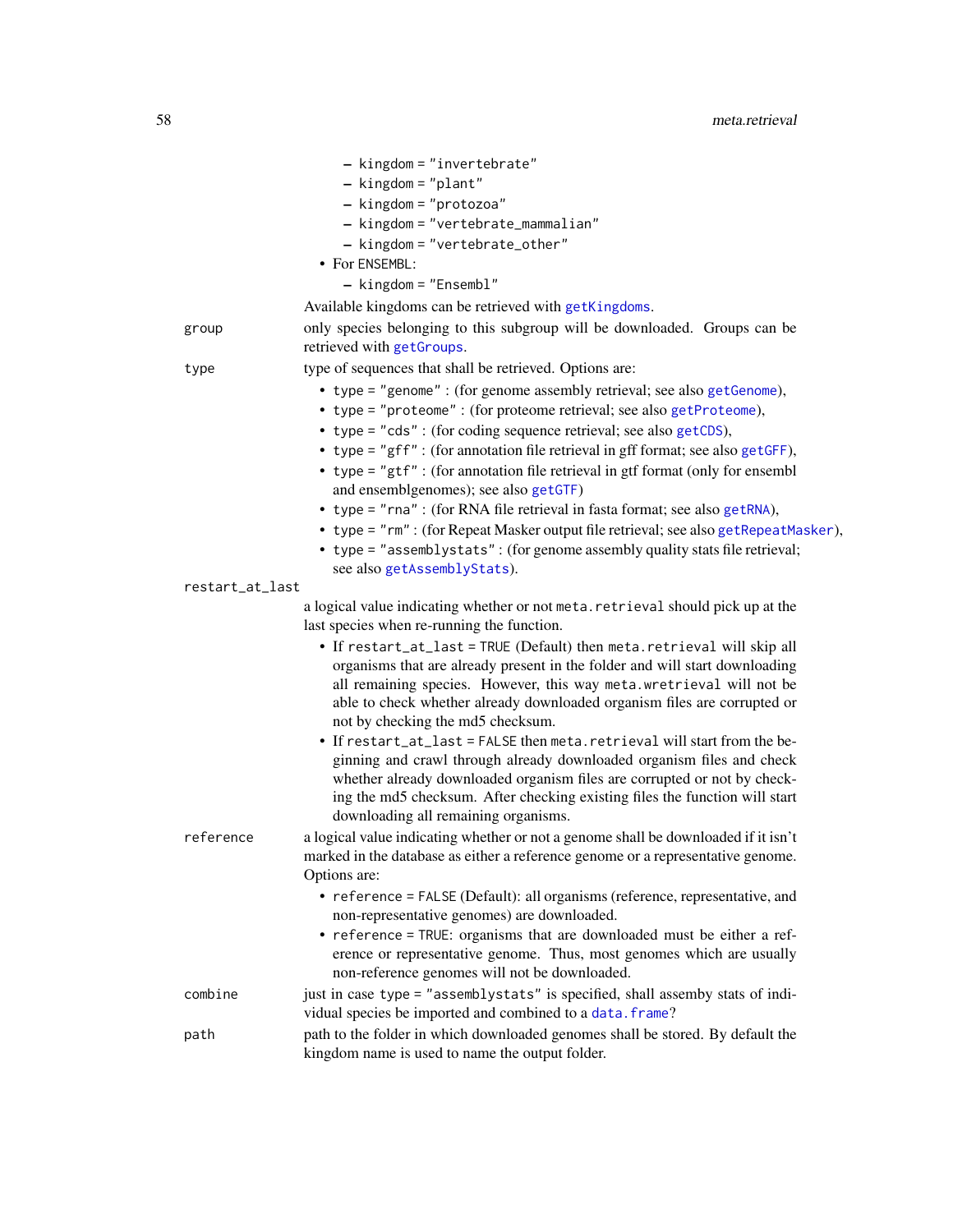## meta.retrieval 59

## Details

This function aims to perform bulk retrieval of the genomes, proteomes, cds, etc. of species that belong to the same kingdom of life or to the same subgroup.

#### Value

a character vector storing the file paths of the retrieved files.

### Author(s)

Hajk-Georg Drost

#### See Also

[meta.retrieval.all](#page-59-0), [getCollection](#page-14-0), [clean.retrieval](#page-5-0)

#### Examples

```
## Not run:
# get all available kingdoms for refseq
getKingdoms(db = "refseq")
# download all vertebrate genomes from refseq
meta.retrieval(kingdom = "vertebrate_mammalian",
               db = "refseq",
               type = "genome")
# get all available kingdoms for genbank
getKingdoms(db = "genbank")
# download all vertebrate genomes from genbank
meta.retrieval(kingdom = "vertebrate_mammalian",
               db = "genbank",
               type = "genome")
# In case users do not wish to retrieve genomes from an entire kingdom,
# but rather from a subgoup (e.g. from species belonging to the
# Gammaproteobacteria class, a subgroup of the bacteria kingdom),
# they can use the following workflow"
# First, users can again consult the getKingdoms() function to retrieve
# kingdom information.
getKingdoms(db = "refseq")
# In this example, we will choose the bacteria kingdom.
# Now, the getGroups() function allows users to obtain available
# subgroups of the bacteria kingdom.
getGroups(db = "refseq", kingdom = "bacteria")
# Now we choose the group Gammaproteobacteria and specify
# the group argument in the meta.retrieval() function
meta.retrieval(kingdom = "bacteria",
  roup = "Gammaproteobacteria",
   db = "refseq",
```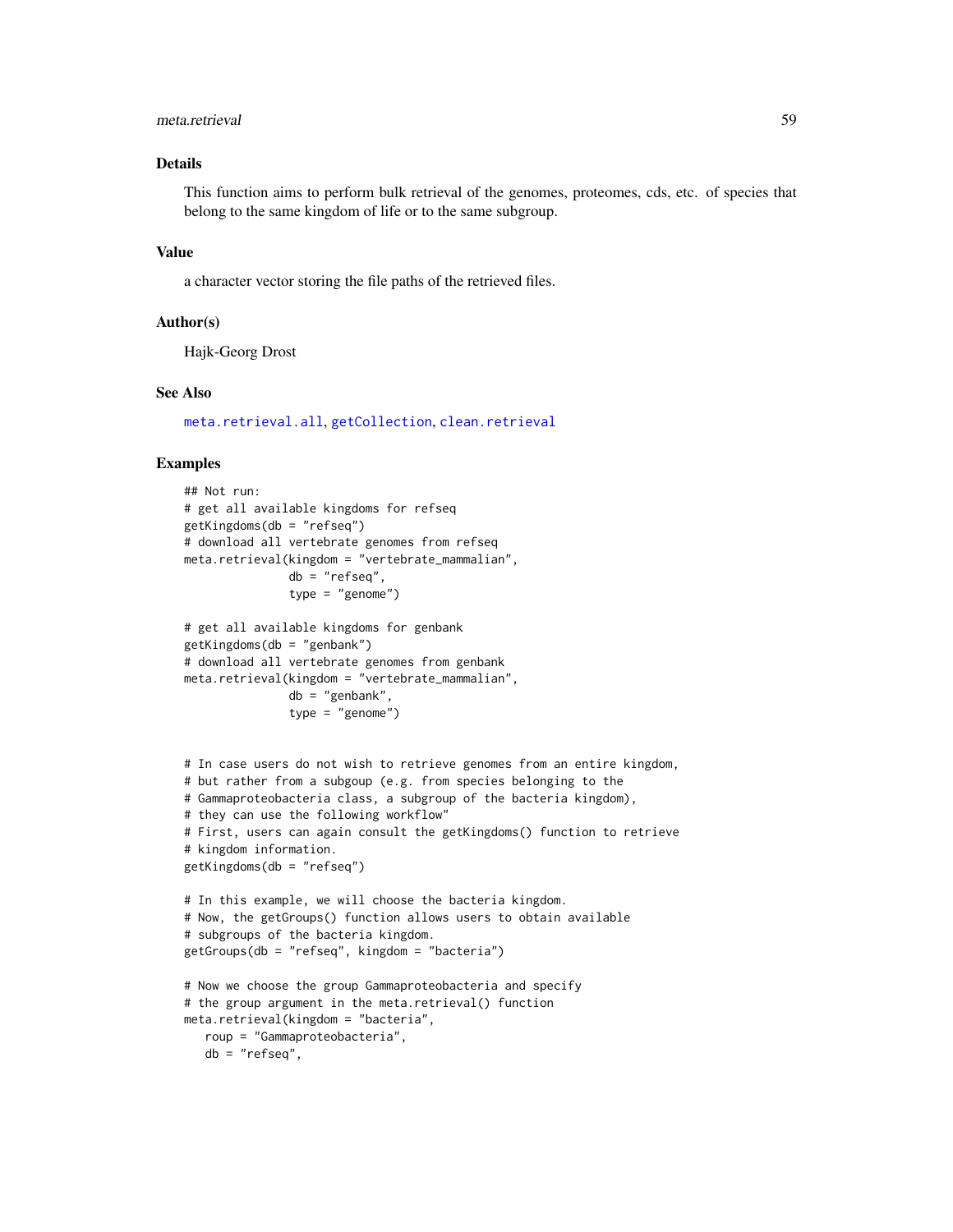```
type = "genome")
```

```
## End(Not run)
```
<span id="page-59-0"></span>meta.retrieval.all *Perform Meta-Genome Retrieval of all organisms in all kingdoms of life*

## Description

Download genomes, proteomes, cds, gff, rna, or assembly stats files of individual species of all kingdoms of life.

## Usage

```
meta.retrieval.all(db = "refseq", type = "genome", reference = FALSE)
```

| db        | a character string specifying the database from which the genome shall be re-<br>trieved:                                                                                                         |
|-----------|---------------------------------------------------------------------------------------------------------------------------------------------------------------------------------------------------|
|           | $\bullet$ db = "refseq"                                                                                                                                                                           |
|           | $\bullet$ db = "genbank"                                                                                                                                                                          |
|           | $\cdot$ db = "emsembl"                                                                                                                                                                            |
|           | $\bullet$ db = "ensemblgenomes"                                                                                                                                                                   |
| type      | type of sequences that shall be retrieved. Options are:                                                                                                                                           |
|           | • type = "genome" : for genome assembly retrieval; see also getGenome),                                                                                                                           |
|           | • type = "proteome" : (for proteome retrieval; see also getProteome),                                                                                                                             |
|           | • type = "cds": (for coding sequence retrieval; see also getCDS),                                                                                                                                 |
|           | • type = "gff" : (for annotation file retrieval in gff format; see also getGFF),                                                                                                                  |
|           | • type = "gtf" : (for annotation file retrieval in gtf format (only for ensembl<br>and ensemblgenomes); see also getGTF),                                                                         |
|           | • type = "rna" : (for RNA file retrieval in fasta format; see also getRNA),                                                                                                                       |
|           | • type = "rm" : (for Repeat Masker output file retrieval; see also getRepeatMasker),                                                                                                              |
|           | • type = "assemblystats" (for genome assembly quality stats file retrieval;<br>see also getAssemblyStats).                                                                                        |
| reference | a logical value indicating whether or not a genome shall be downloaded if it isn't<br>marked in the database as either a reference genome or a representative genome.<br>Options are:             |
|           | • reference = FALSE (Default): all organisms (reference, representative, and<br>non-representative genomes) are downloaded.                                                                       |
|           | • reference = TRUE: organisms that are downloaded must be either a ref-<br>erence or representative genome. Thus, most genomes which are usually<br>non-reference genomes will not be downloaded. |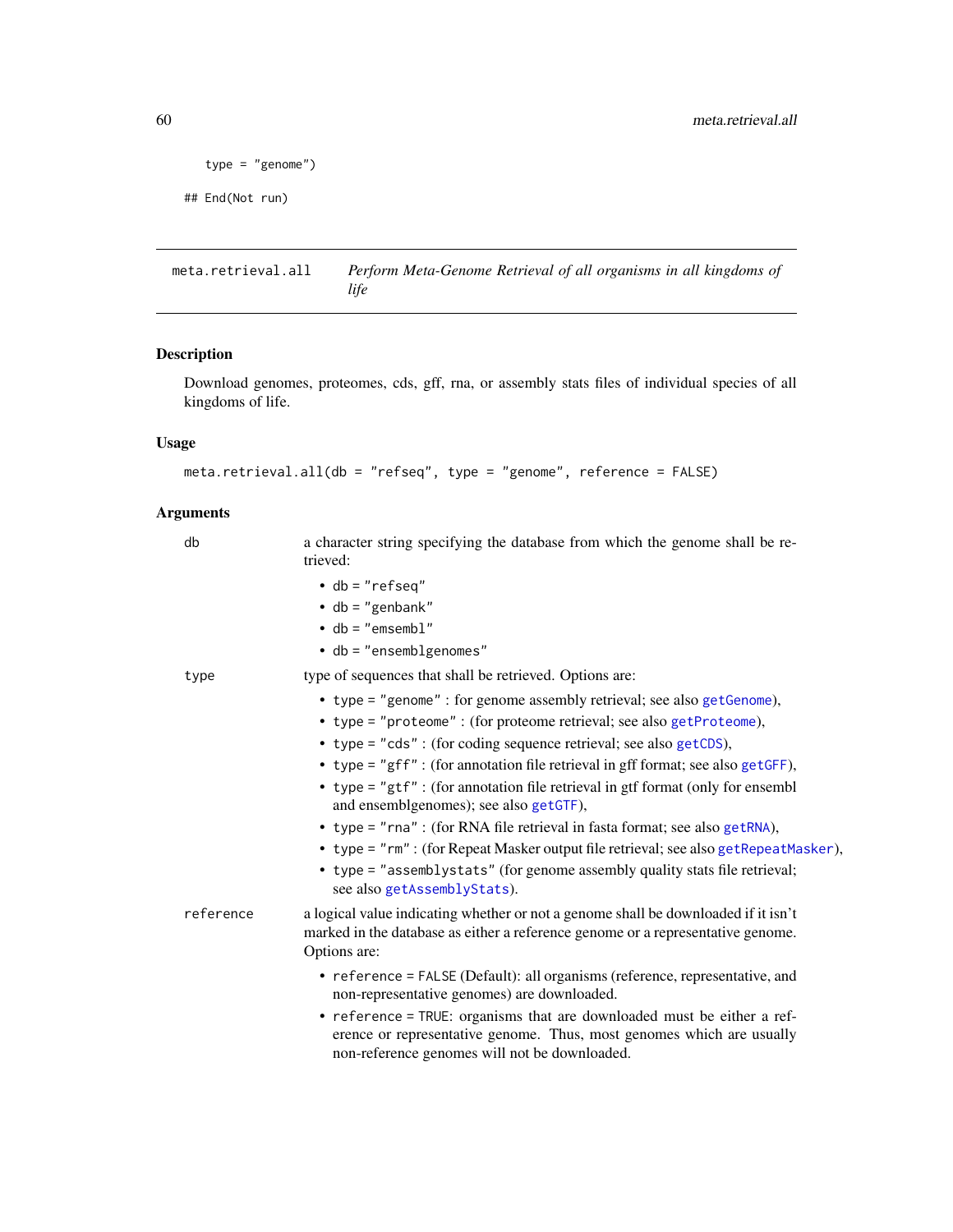## organismAttributes 61

## Details

This function aims to perform bulk retrieval of all genomes of species for all kingdoms of life.

## Value

a character vector storing the file paths of the retrieved files.

#### Author(s)

Hajk-Georg Drost

### See Also

[meta.retrieval](#page-56-0)

#### Examples

```
## Not run:
# download all genomes from refseq
meta.retrieval.all(db = "refseq", type = "genome")
# download all vertebrate genomes from genbank
meta.retrieval.all(db = "genbank", type = "genome")
# download all vertebrate genomes from ensemblgenomes
meta.retrieval.all(db = "genbank", type = "ensemblgenomes")
```

```
## End(Not run)
```
<span id="page-60-0"></span>organismAttributes *Retrieve Ensembl Biomart attributes for a query organism*

#### Description

In addition to the [organismBM](#page-62-0) function, this function returns all available attributes that can be accessed through different marts and datasets for a given query organism.

#### Usage

```
organismAttributes(organism, update = FALSE, topic = NULL)
```

| organism | a character string specifying the scientific name of a query organism.                                                                                                      |
|----------|-----------------------------------------------------------------------------------------------------------------------------------------------------------------------------|
| update   | a logical value specifying whether or not the local listMart.txt, listDatasets.txt,<br>and listAttributes organism. txt files shall be updated by remote access to BioMart. |
| topic    | a character string specifying a topic (category) of attributes, e.g. topic $=$ "id".                                                                                        |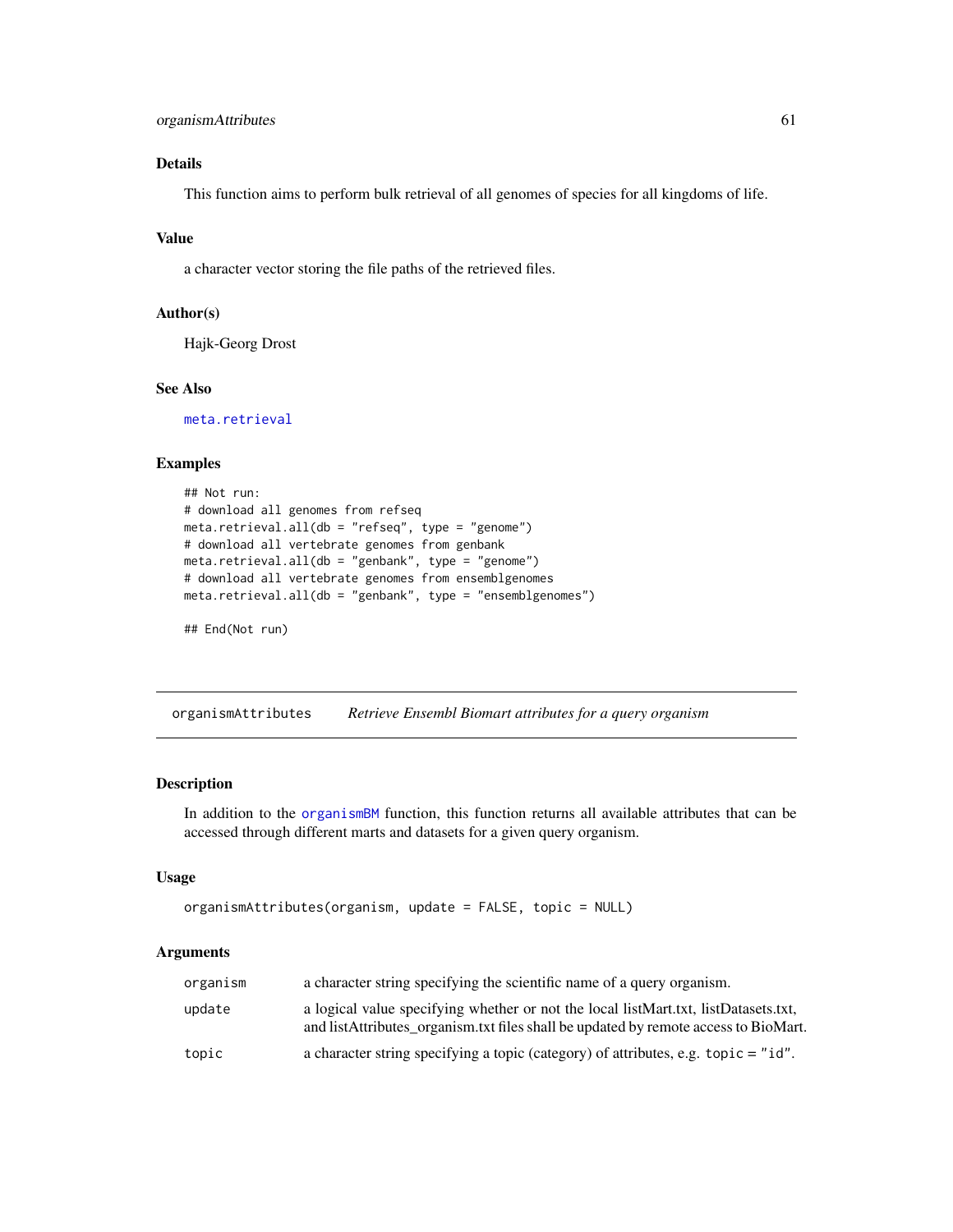## Details

For a given query organism, this function retrieves all available attributes that can be accessed through different marts and datasets.

Sometimes the same attribute names correspond to different datasets and marts causing problems when using [getMarts](#page-36-0). The approach introduced by this function provides (again) a organism centric way of accessing organism specific attributes.

The topic argument allows the user to search for specific attribute topics/categories for faster filtering.

#### Value

a data.frame storing corresponding attribute names, description, datasets, and marts.

#### Note

When you run this function for the first time, the data retrieval procedure will take some time, due to the remote access to BioMart. The corresponding result is then saved in a \*.txt file within the [tempdir](#page-0-0) directory named "\_biomart/listMarts.txt","\_biomart/listDatasets.txt", and "\_biomart/listAttributes\_organism.txt", allowing subsequent queries to perform much faster.

#### Author(s)

Hajk-Georg Drost

#### References

#### <http://biomart.org/>

Mapping identifiers for the integration of genomic datasets with the R/Bioconductor package biomaRt. Steffen Durinck, Paul T. Spellman, Ewan Birney and Wolfgang Huber, Nature Protocols 4, 1184- 1191 (2009).

BioMart and Bioconductor: a powerful link between biological databases and microarray data analysis. Steffen Durinck, Yves Moreau, Arek Kasprzyk, Sean Davis, Bart De Moor, Alvis Brazma and Wolfgang Huber, Bioinformatics 21, 3439-3440 (2005).

## See Also

[organismFilters](#page-63-0), [organismBM](#page-62-0), [biomart](#page-3-0), [listAttributes](#page-0-0)

### Examples

```
## Not run:
# search for attribute topic id
head(organismAttributes("Homo sapiens", topic = "id"), 20)
```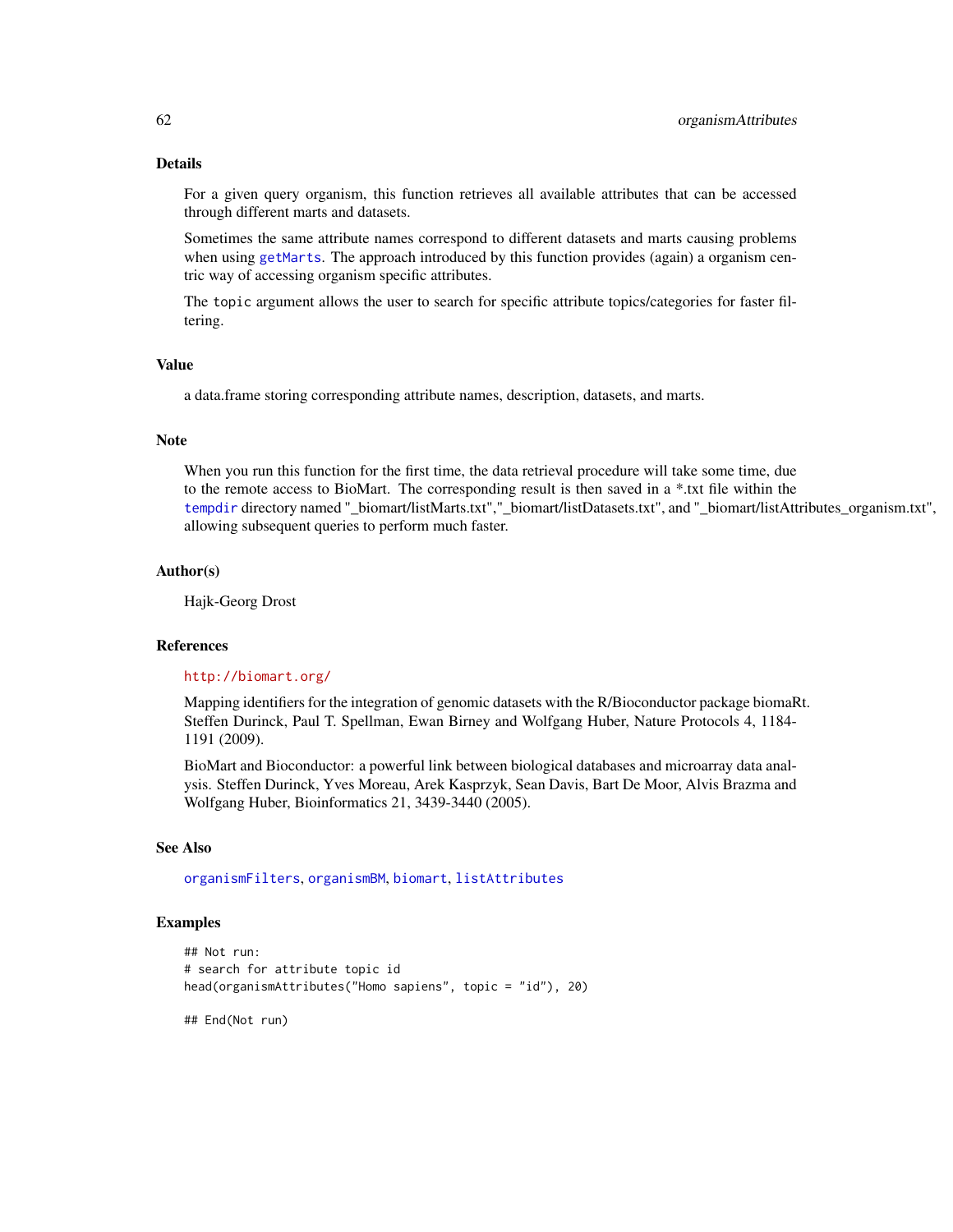<span id="page-62-0"></span>

This function returns either all available biomart connections for all available organisms for which biomart access is possible, or (when specified) returns all organism specific biomart connections.

#### Usage

```
organismBM(organism = NULL, update = FALSE)
```
### Arguments

| organism | a character string specifying the scientific name of a query organism. Default is<br>organism = NULL. In this case all available biomart connections are returned. |
|----------|--------------------------------------------------------------------------------------------------------------------------------------------------------------------|
| update   | a logical value specifying whether or not the local listMart.txt and listDatasets.txt<br>files shall be updated by remote access to BioMart.                       |

#### Details

This function collects all available biomart connections and returns a table storing the organism for which biomart connections are available as well as the corresponding mart and database.

#### Note

When you run this function for the first time, the data retrieval procedure will take some time, due to the remote access to BioMart. The corresponding result is then saved in a \*.txt file named "\_biomart/listDatasets.txt" in the [tempdir](#page-0-0) directory, allowing subsequent queries to perform much faster.

#### Author(s)

Hajk-Georg Drost

#### References

#### <http://biomart.org/>

Mapping identifiers for the integration of genomic datasets with the R/Bioconductor package biomaRt. Steffen Durinck, Paul T. Spellman, Ewan Birney and Wolfgang Huber, Nature Protocols 4, 1184- 1191 (2009).

BioMart and Bioconductor: a powerful link between biological databases and microarray data analysis. Steffen Durinck, Yves Moreau, Arek Kasprzyk, Sean Davis, Bart De Moor, Alvis Brazma and Wolfgang Huber, Bioinformatics 21, 3439-3440 (2005).

### See Also

[getMarts](#page-36-0), [getDatasets](#page-18-0), [biomart](#page-3-0), [organismFilters](#page-63-0), [organismAttributes](#page-60-0)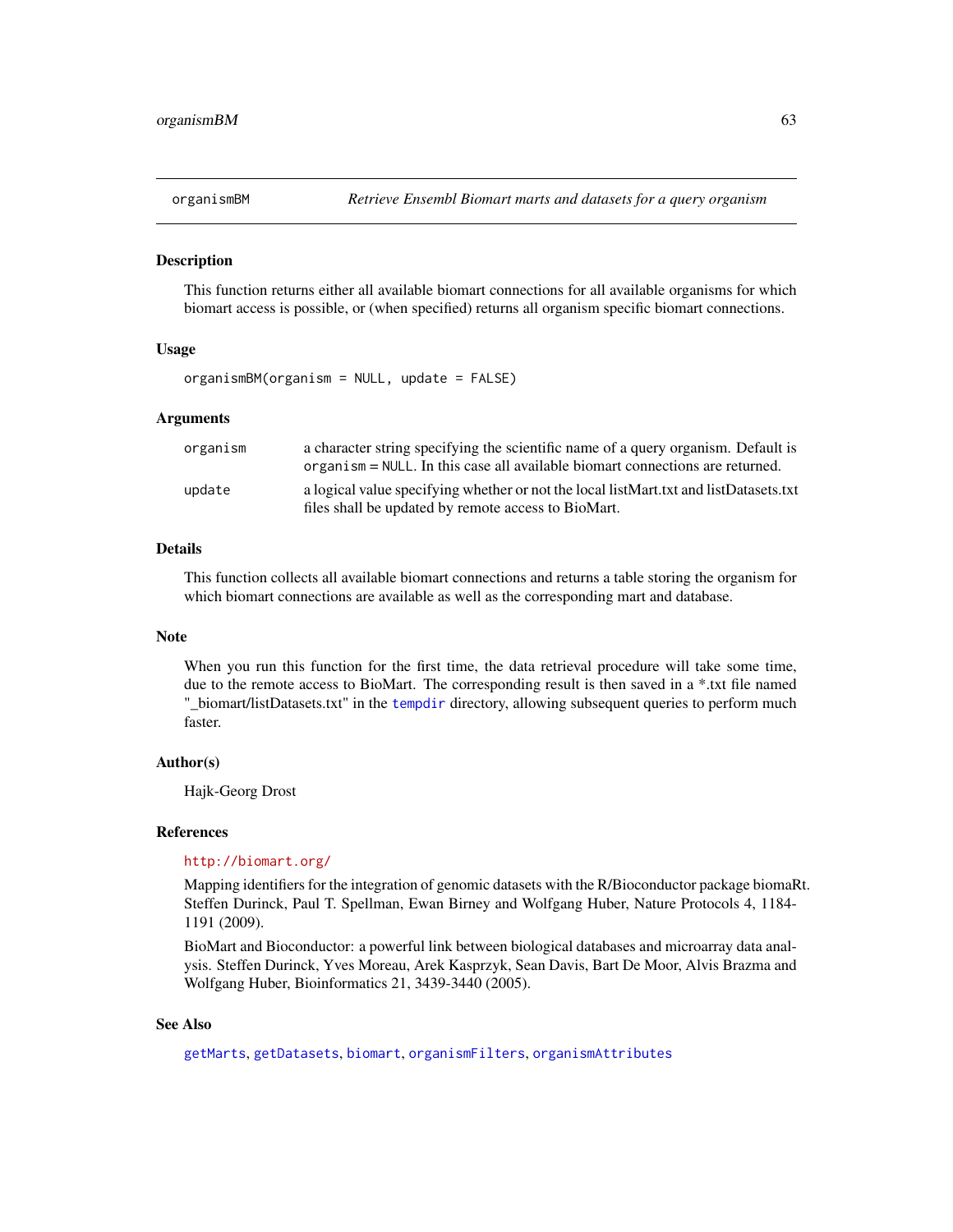### Examples

```
## Not run:
# returning all available biomart connections
head(organismBM(), 20)
# retrieving all available datasets and biomart connections for
# a specific query organism (scientific name)
organismBM(organism = "Homo sapiens")
# you can also update the downloaded version using
# the "update = TRUE" argument
head(organismBM(update = TRUE), 20)
```
## End(Not run)

<span id="page-63-0"></span>organismFilters *Retrieve Ensembl Biomart filters for a qyery organism*

## Description

In addition to the [organismBM](#page-62-0) and [organismAttributes](#page-60-0) functions, this function returns all available filters that can be accessed through different marts and datasets for a given query organism.

#### Usage

```
organismFilters(organism, update = FALSE, topic = NULL)
```
#### Arguments

| organism | a character string specifying the scientific name of a query organism.                                                                                                   |
|----------|--------------------------------------------------------------------------------------------------------------------------------------------------------------------------|
| update   | a logical value specifying whether or not the local listMart.txt, listDatasets.txt,<br>and list Filters organism txt files shall be updated by remote access to BioMart. |
| topic    | a character string specifying a topic (category) of filters, e.g. $\text{topic} = "id".$                                                                                 |

## Details

For a given query organism, this function retrieves all available filters that can be accessed through different marts and datasets.

Sometimes the same filter names correspond to different datasets and marts causing problems when using [getMarts](#page-36-0). The approach introduced by this function provides (again) a organism centric way of accessing organism specific filters.

The topic argument allows the user to search for specific filters topics/categories for faster selection.

#### Value

a data.frame storing corresponding filter names, description, datasets, and marts.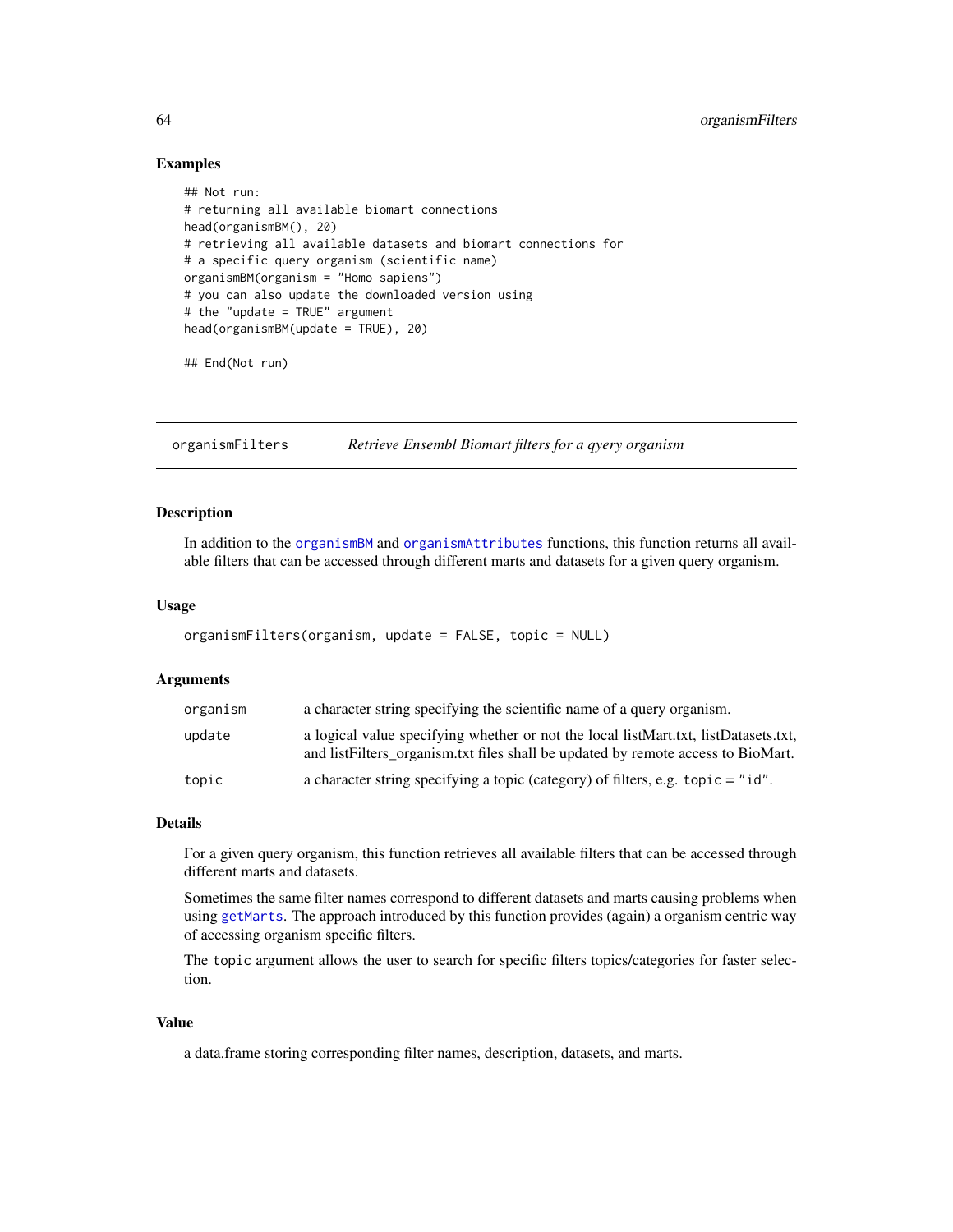### Note

When you run this function for the first time, the data retrieval procedure will take some time, due to the remote access to BioMart. The corresponding result is then saved in a \*.txt file within the [tempdir](#page-0-0) directory named "\_biomart/listMarts.txt","\_biomart/listDatasets.txt", and "\_biomart/listFilters\_organism.txt", allowing subsequent queries to perform much faster.

#### Author(s)

Hajk-Georg Drost

#### References

#### <http://biomart.org/>

Mapping identifiers for the integration of genomic datasets with the R/Bioconductor package biomaRt. Steffen Durinck, Paul T. Spellman, Ewan Birney and Wolfgang Huber, Nature Protocols 4, 1184- 1191 (2009).

BioMart and Bioconductor: a powerful link between biological databases and microarray data analysis. Steffen Durinck, Yves Moreau, Arek Kasprzyk, Sean Davis, Bart De Moor, Alvis Brazma and Wolfgang Huber, Bioinformatics 21, 3439-3440 (2005).

#### See Also

[organismBM](#page-62-0), [organismAttributes](#page-60-0), [getAttributes](#page-10-0), [getDatasets](#page-18-0), [getMarts](#page-36-0)

#### Examples

```
## Not run:
# search for filter topic "id"
head(organismFilters("Homo sapiens", topic = "id"), 20)
```
## End(Not run)

read\_assemblystats *Import Genome Assembly Stats File*

# Description

This function reads an organism specific Genome Assembly Stats file that was retrieved with [getAssemblyStats](#page-8-0).

#### Usage

```
read_assemblystats(file, type = "raw")
```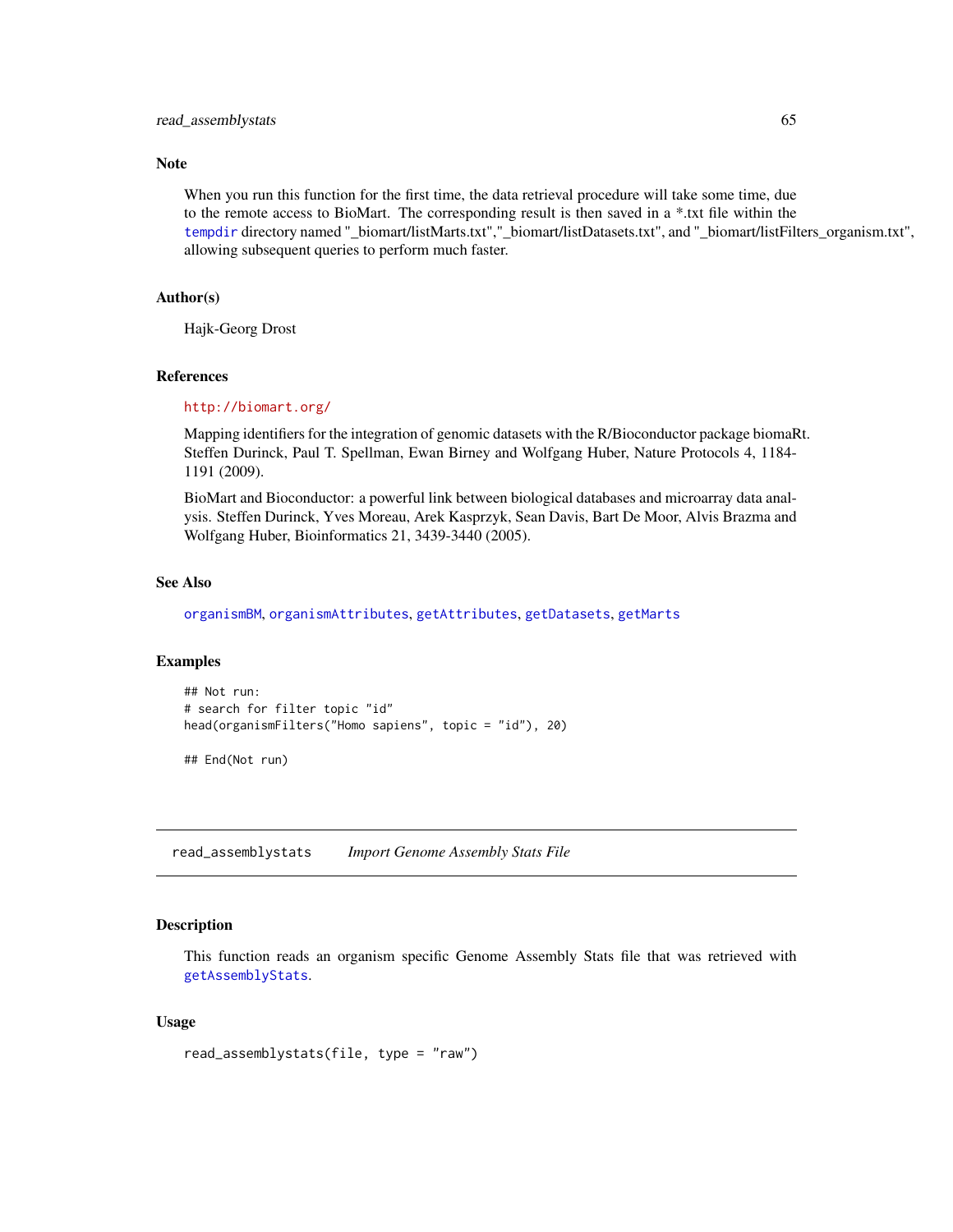## Arguments

| file | a character string specifying the path to the file storing the Genome Assembly<br>Stats file.                                                                                  |
|------|--------------------------------------------------------------------------------------------------------------------------------------------------------------------------------|
| type | either type = "raw" to import the entire genome assembly stats file or type =<br>"stats" to import overall statistics including all chromosomes, mitochondria<br>and plastids. |

# Details

This function takes a string specifying the path to the Genome Assembly Stats file of interest (e.g. the path returned by [getAssemblyStats](#page-8-0)) and imports it.

## Author(s)

Hajk-Georg Drost

## See Also

[getAssemblyStats](#page-8-0), [read\\_genome](#page-66-0), [read\\_proteome](#page-68-0), [read\\_cds](#page-65-0), [read\\_gff](#page-67-0)

<span id="page-65-0"></span>read\_cds *Import CDS as Biostrings or data.table object*

# Description

This function reads an organism specific CDS stored in a defined file format.

## Usage

```
read_cds(
  file,
  format = "fasta",obj.type = "Biostrings",
  delete_corrupt = FALSE,
  ...
\mathcal{L}
```

| file     | a character string specifying the path to the file storing the CDS.                                                                                                                       |  |  |
|----------|-------------------------------------------------------------------------------------------------------------------------------------------------------------------------------------------|--|--|
| format   | a character string specifying the file format used to store the genome, e.g. format<br>$=$ "fasta" (default) or format $=$ "gbk".                                                         |  |  |
| obj.type | a character string specifying the object stype in which the genomic sequence<br>shall be represented. Either as $obj. type = "Biostrings" (default) or as obj. type$<br>$=$ "data.table". |  |  |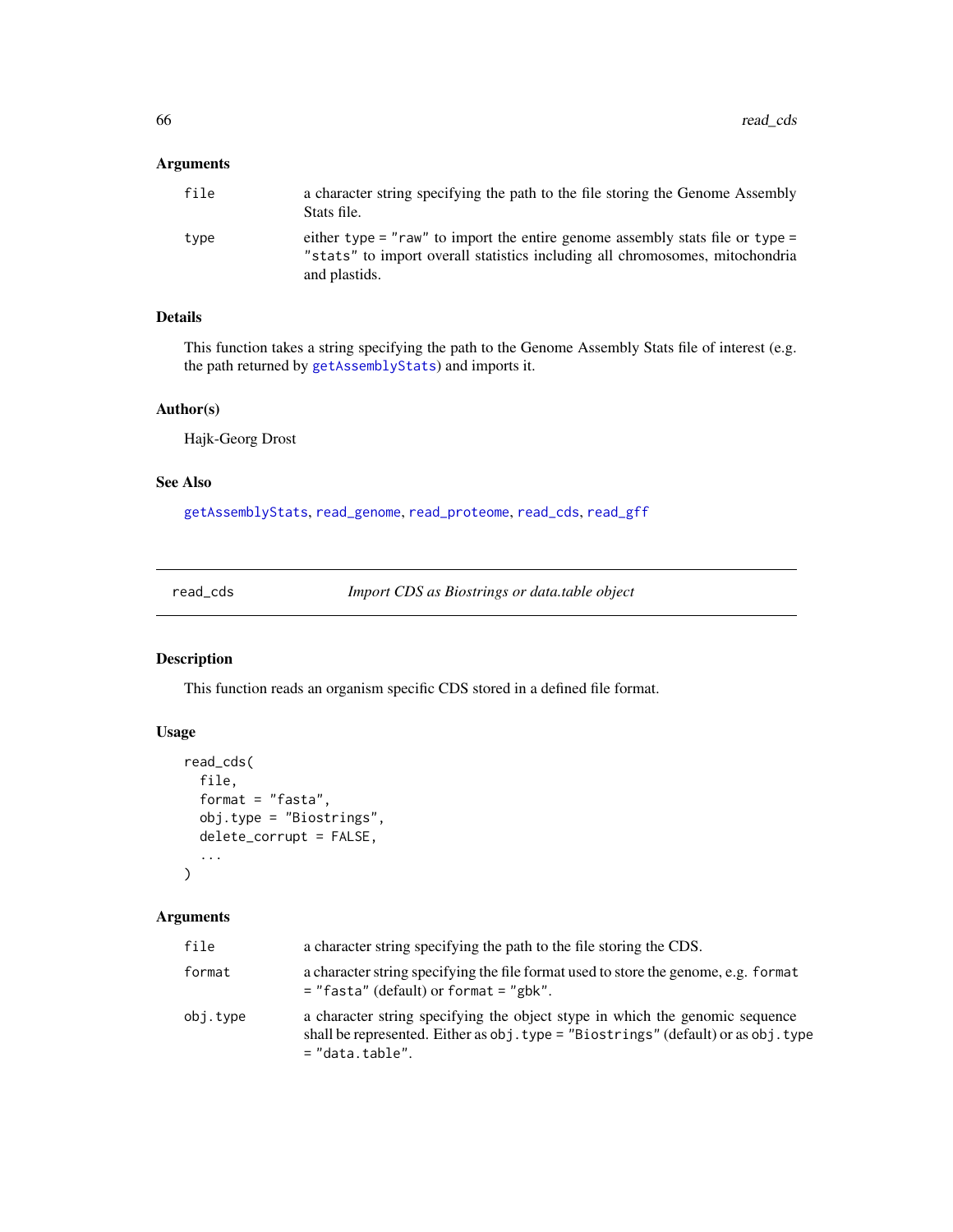## read\_genome 67

|                         | delete_corrupt a logical value specifying whether potential CDS sequences that cannot be di- |
|-------------------------|----------------------------------------------------------------------------------------------|
|                         | vided by 3 shall be be excluded from the the dataset. Default is delete_corrupt              |
|                         | $=$ FAI SF.                                                                                  |
| $\cdot$ $\cdot$ $\cdot$ | additional arguments that are used by read, fasta.                                           |

### Details

The read.cds function takes a string specifying the path to the cds file of interest as first argument.

It is possible to read in different proteome file standards such as *fasta* or *genebank*.

CDS stored in fasta files can be downloaded from http://www.ensembl.org/info/data/ftp/index.html.

# Value

A data.table storing the gene id in the first column and the corresponding sequence as string in the second column.

### Author(s)

Hajk-Georg Drost

#### See Also

[getCDS](#page-11-0), [read\\_genome](#page-66-0), [read\\_proteome](#page-68-0), [read\\_gff](#page-67-0), [read\\_rna](#page-69-1)

<span id="page-66-0"></span>

| read_genome |  | Import Genome Assembly as Biostrings or data.table object |
|-------------|--|-----------------------------------------------------------|
|             |  |                                                           |

## Description

This function reads an organism specific genome stored in a defined file format.

#### Usage

```
read_genome(file, format = "fasta", obj.type = "Biostrings", ...)
```

| file     | a character string specifying the path to the file storing the genome.<br>a character string specifying the file format used to store the genome, e.g. format<br>$=$ "fasta" (default) or format $=$ "gbk".<br>a character string specifying the object stype in which the genomic sequence<br>shall be represented. Either as obj.type = "Biostrings" (default) or as obj.type<br>$=$ "data.table". |  |
|----------|------------------------------------------------------------------------------------------------------------------------------------------------------------------------------------------------------------------------------------------------------------------------------------------------------------------------------------------------------------------------------------------------------|--|
| format   |                                                                                                                                                                                                                                                                                                                                                                                                      |  |
| obj.type |                                                                                                                                                                                                                                                                                                                                                                                                      |  |
| $\cdot$  | additional arguments that are used by the read. fasta function.                                                                                                                                                                                                                                                                                                                                      |  |
|          |                                                                                                                                                                                                                                                                                                                                                                                                      |  |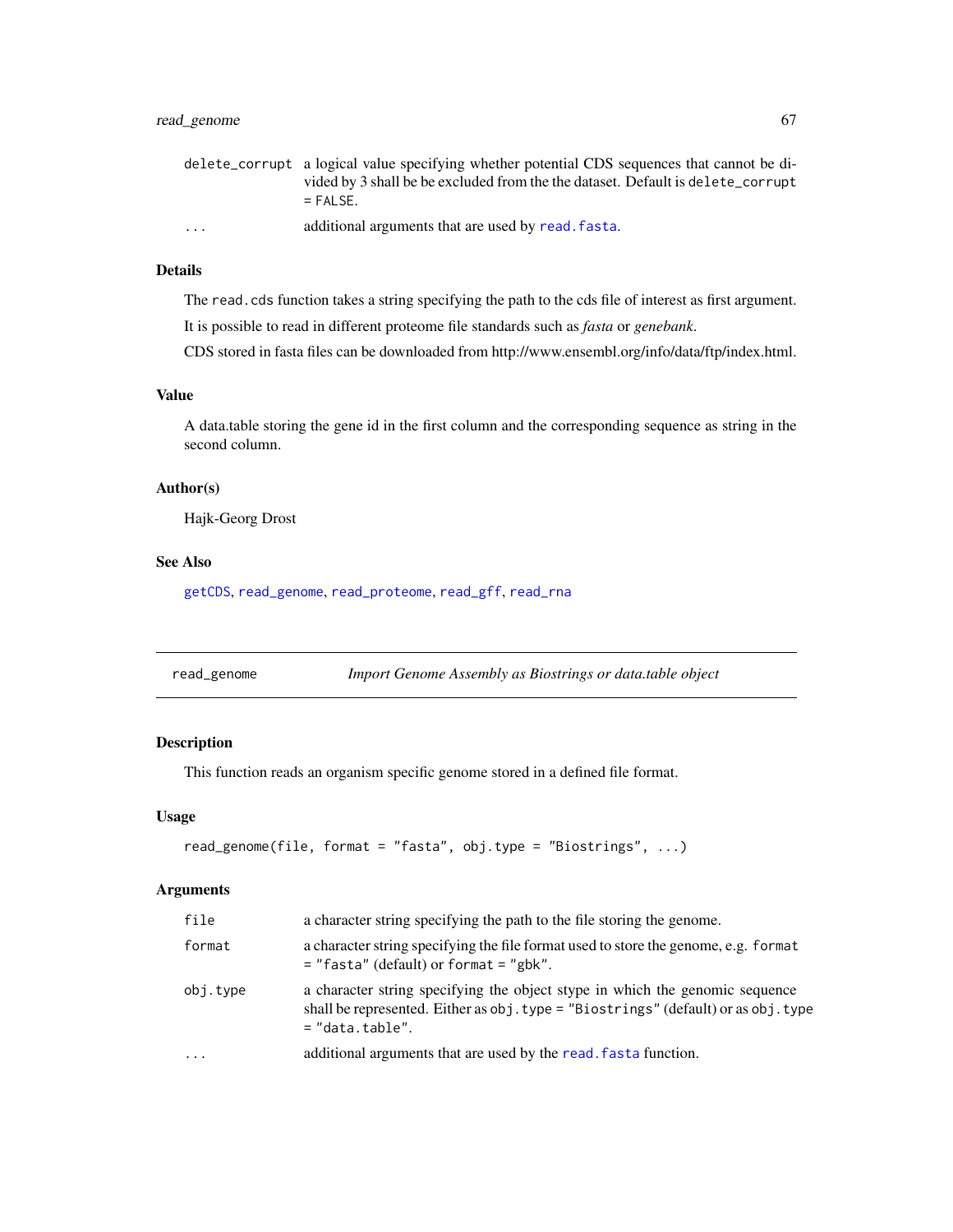# Details

This function takes a string specifying the path to the genome file of interest as first argument (e.g. the path returned by [getGenome](#page-23-0)).

## Value

Either a Biostrings or data.table object.

#### Author(s)

Hajk-Georg Drost

## See Also

[getGenome](#page-23-0), [read\\_proteome](#page-68-0), [read\\_cds](#page-65-0), [read\\_gff](#page-67-0), [read\\_rna](#page-69-1)

<span id="page-67-0"></span>read\_gff *Import GFF File*

### Description

This function reads an organism specific CDS stored in a defined file format.

#### Usage

read\_gff(file)

#### Arguments

file a character string specifying the path to the file storing the CDS.

# Details

This function takes a string specifying the path to the GFF file of interest (e.g. the path returned by [getGFF](#page-27-0)).

# Value

Either a Biostrings or data.table object.

# Author(s)

Hajk-Georg Drost

## See Also

[getGenome](#page-23-0), [read\\_genome](#page-66-0), [read\\_proteome](#page-68-0), [read\\_cds](#page-65-0), [read\\_rna](#page-69-1)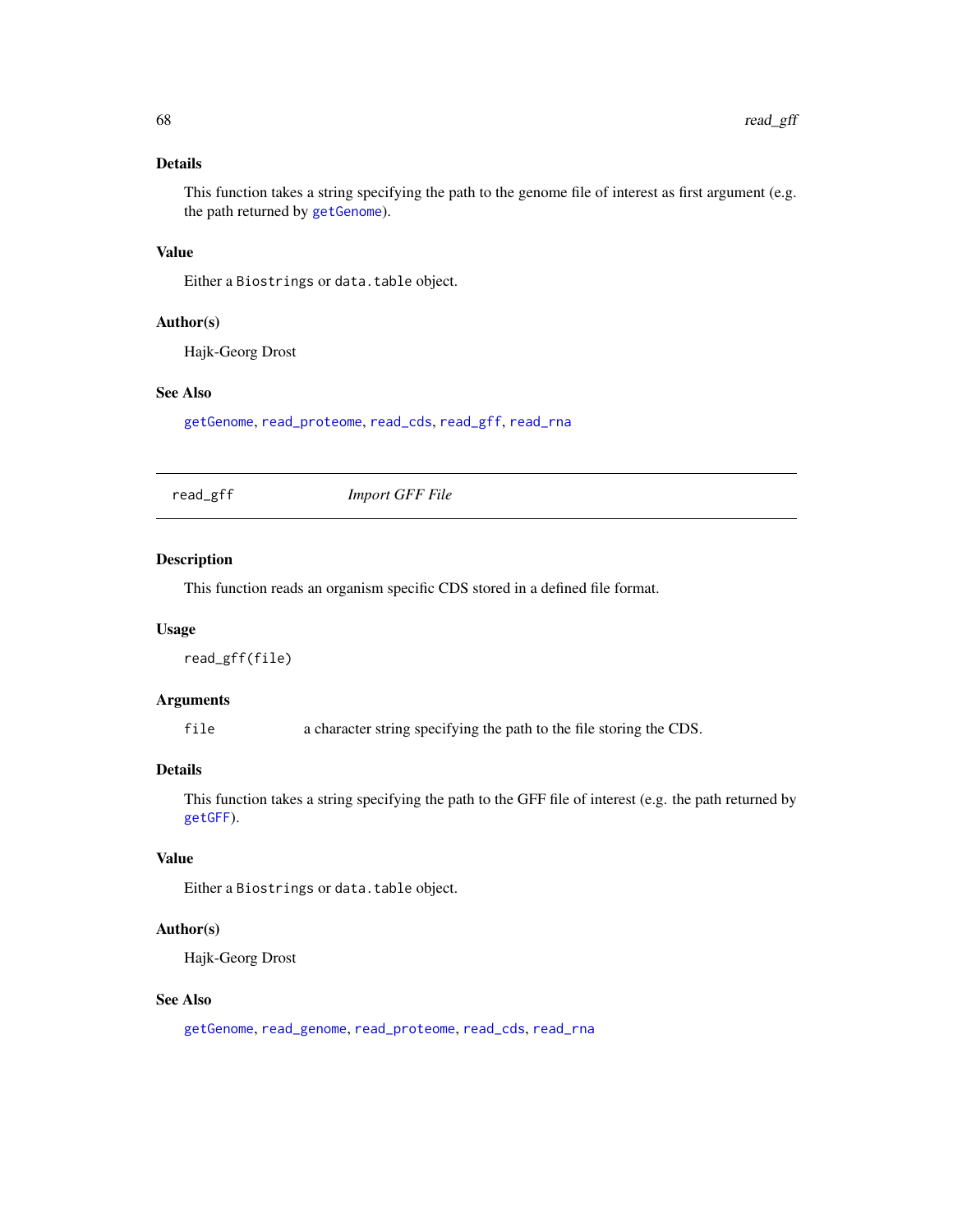<span id="page-68-0"></span>

This function reads an organism specific proteome stored in a defined file format.

## Usage

```
read_proteome(file, format = "fasta", obj.type = "Biostrings", ...)
```
### Arguments

| file      | a character string specifying the path to the file storing the proteome.<br>a character string specifying the file format used to store the genome, e.g. format<br>$=$ "fasta" (default) or format $=$ "gbk".<br>a character string specifying the object stype in which the genomic sequence<br>shall be represented. Either as obj.type = "Biostrings" (default) or as obj.type<br>$=$ "data.table". |  |
|-----------|--------------------------------------------------------------------------------------------------------------------------------------------------------------------------------------------------------------------------------------------------------------------------------------------------------------------------------------------------------------------------------------------------------|--|
| format    |                                                                                                                                                                                                                                                                                                                                                                                                        |  |
| obj.type  |                                                                                                                                                                                                                                                                                                                                                                                                        |  |
| $\ddotsc$ | additional arguments that are used by read. fasta.                                                                                                                                                                                                                                                                                                                                                     |  |

# Details

This function takes a string specifying the path to the proteome file of interest as first argument.

It is possible to read in different proteome file standards such as *fasta* or *genebank*.

# Value

Either a Biostrings or data.table object.

### Author(s)

Hajk-Georg Drost

### See Also

[getProteome](#page-39-0), [read\\_genome](#page-66-0), [read\\_gff](#page-67-0), [read\\_cds](#page-65-0), [read\\_rna](#page-69-1)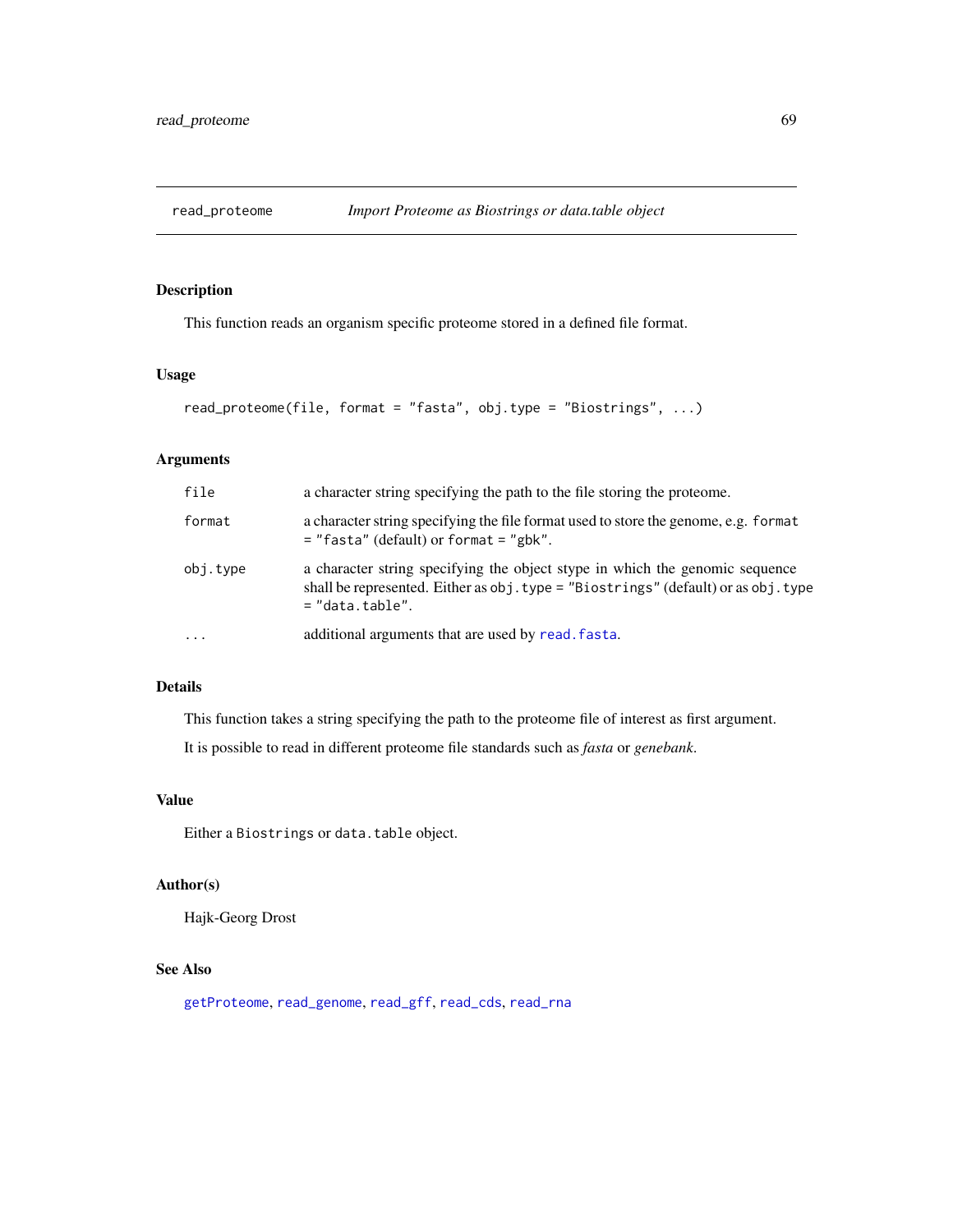<span id="page-69-0"></span>

This function reads an organism specific Repeat Masker output file.

## Usage

read\_rm(file)

## Arguments

file a character string specifying the path to the file storing the Repeat Masker output (e.g. retrieved with [getRepeatMasker](#page-44-0)).

## Details

This function takes a string specifying the path to the Repeat Masker output file of interest as first argument.

## Author(s)

Hajk-Georg Drost

## See Also

[getRepeatMasker](#page-44-0), [read\\_genome](#page-66-0), [read\\_proteome](#page-68-0), [read\\_gff](#page-67-0), [read\\_rna](#page-69-1)

<span id="page-69-1"></span>read\_rna *Import RNA as Biostrings or data.table object*

## Description

This function reads an organism specific RNA stored in a defined file format.

#### Usage

```
read_rna(file, format = "fasta", obj.type = "Biostrings", ...)
```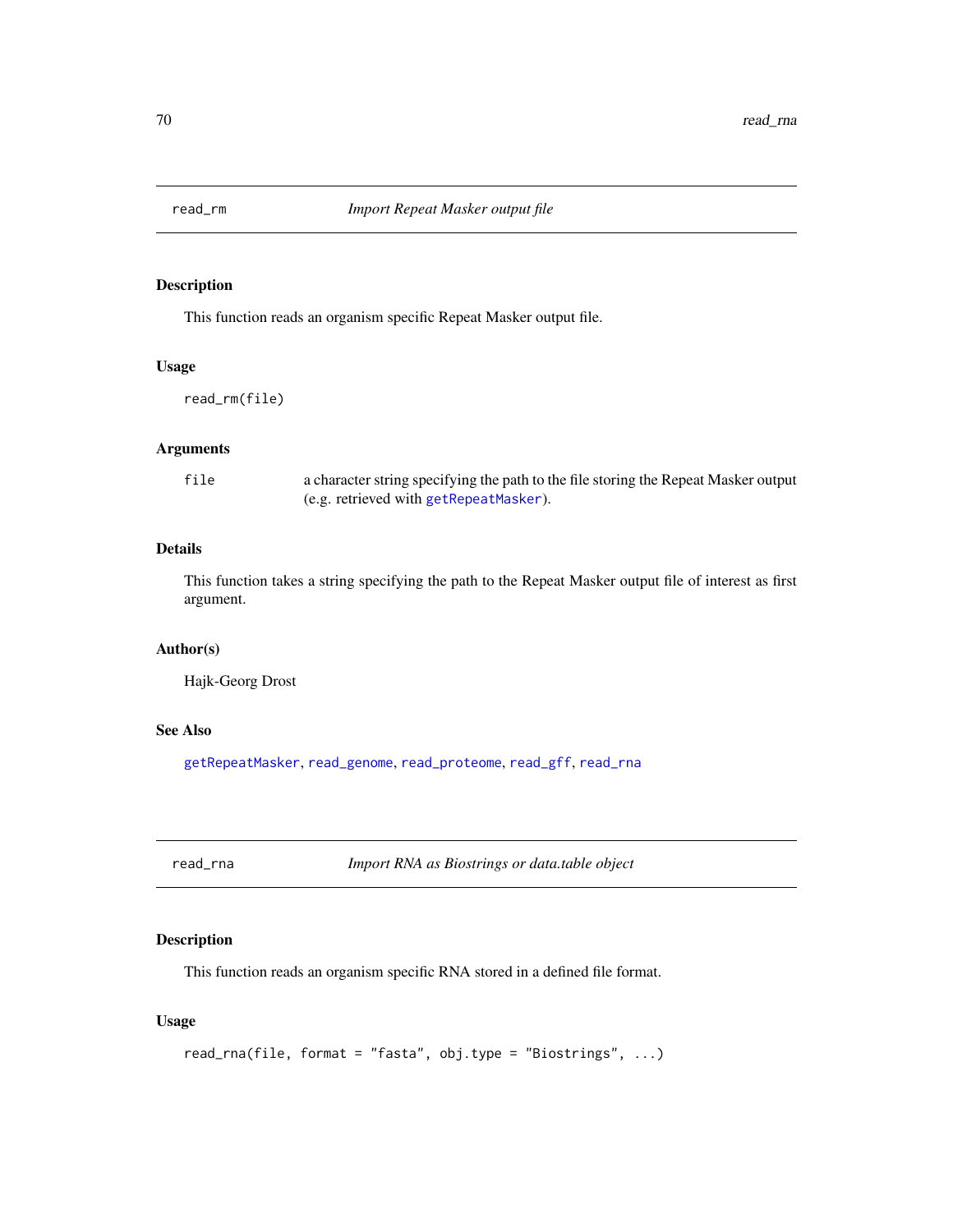## refseqOrganisms 71

## Arguments

| file     | a character string specifying the path to the file storing the RNA.<br>a character string specifying the file format used to store the genome, e.g. format<br>$=$ "fasta" (default) or format $=$ "gbk". |  |
|----------|----------------------------------------------------------------------------------------------------------------------------------------------------------------------------------------------------------|--|
| format   |                                                                                                                                                                                                          |  |
| obj.type | a character string specifying the object stype in which the genomic sequence<br>shall be represented. Either as obj.type = "Biostrings" (default) or as obj.type<br>$=$ "data.table".                    |  |
| $\cdot$  | additional arguments that are used by read. fasta.                                                                                                                                                       |  |

### Details

This function takes a string specifying the path to the RNA file of interest as first argument. It is possible to read in different proteome file standards such as *fasta* or *genebank*.

### Value

A data.table storing the gene id in the first column and the corresponding sequence as string in the second column.

## Author(s)

Hajk-Georg Drost

## See Also

[getRNA](#page-45-0), [read\\_genome](#page-66-0), [read\\_proteome](#page-68-0), [read\\_gff](#page-67-0)

refseqOrganisms *Retrieve All Organism Names Stored on refseq*

## Description

This function extracts all organism names (scientific names) for which genomes, proteomes, and CDS files are stored on the NCBI refseq server.

#### Usage

refseqOrganisms()

#### Author(s)

Hajk-Georg Drost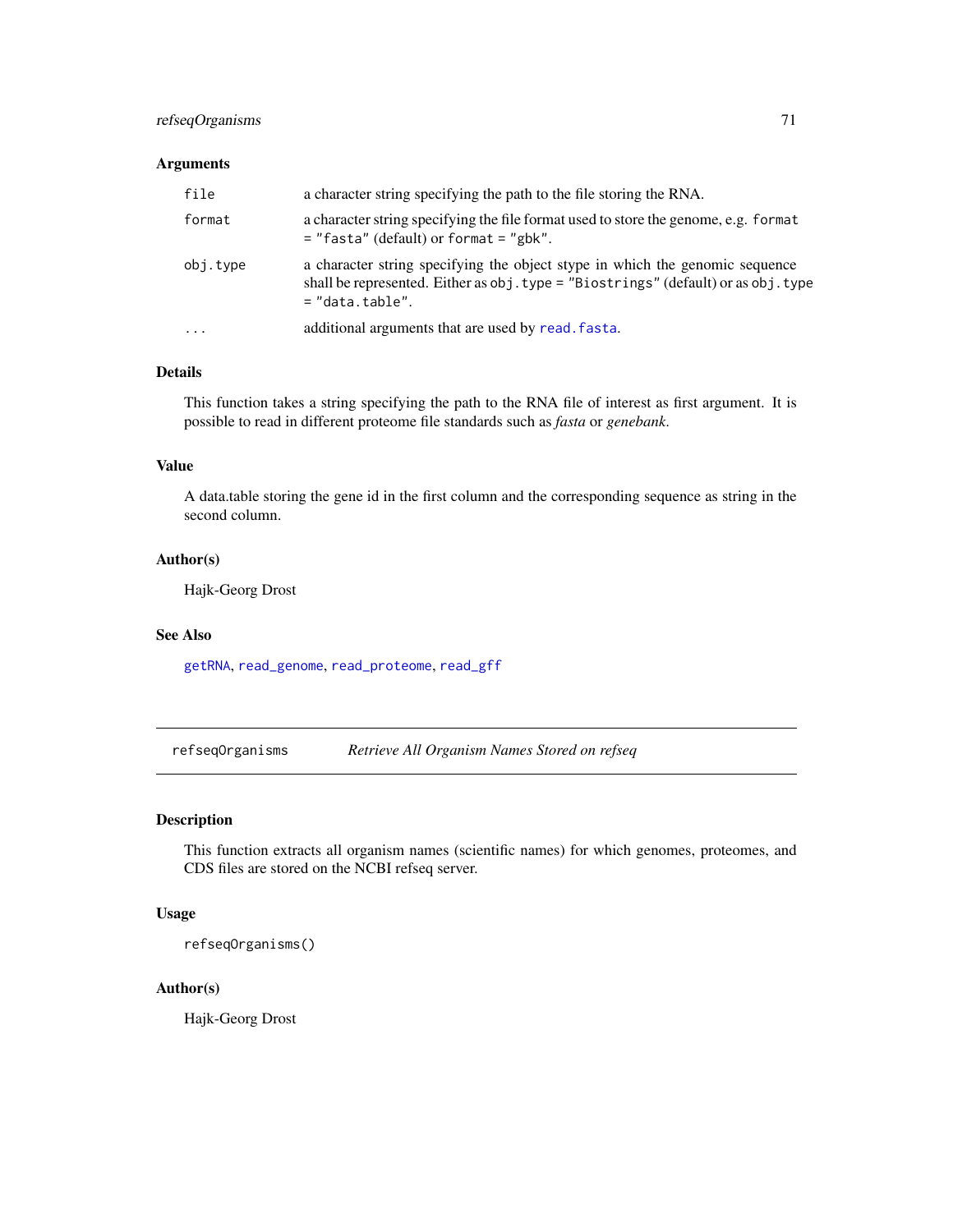A summary statistics of specific CDS features is returned.

#### Usage

```
summary_cds(file, organism)
```
# Arguments

| file     | file path to a CDS file in fasta format.          |
|----------|---------------------------------------------------|
| organism | character string specifying the organism at hand. |

## Details

The summary statistics include:

- total\_seqs:
- nnn\_abs: The total number of NNN's (over all chromosomes/scaffolds/contigs) in all coding sequences combined
- nnn\_perc: The percentage (relative frequency) of NNN's (over all chromosomes/scaffolds/contigs) compared to the total number of nucleotides of all coding sequences

#### Author(s)

Hajk-Georg Drost

#### See Also

[getCollection](#page-14-0), [getCDS](#page-11-0), [read\\_cds](#page-65-0), [summary\\_genome](#page-71-0)

<span id="page-71-0"></span>summary\_genome *Retrieve summary statistics for a genome assembly file*

## Description

A summary statistics of specific genome features is generated. These statistics are useful to assess the genome quality of retrieved genome assemblies when performing comparative genomics tasks. This way, users can assess whether or not patterns found based on genome comparisons aren't just a technical artifact of differences in genome assembly quality.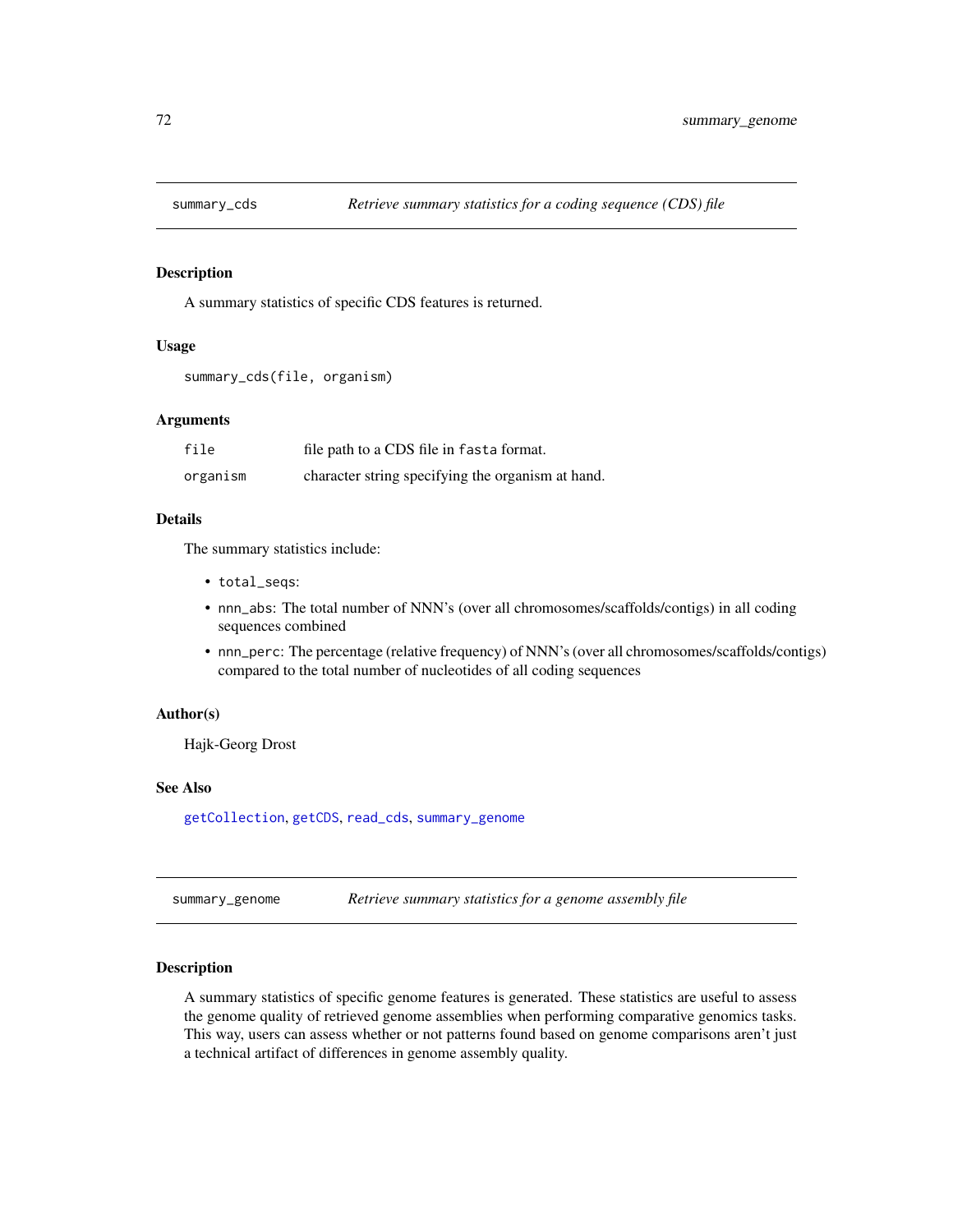<span id="page-72-0"></span>summary\_genome 73

# Usage

summary\_genome(file, organism)

## Arguments

| file     | file path to a genome assembly file in fasta format. |
|----------|------------------------------------------------------|
| organism | character string specifying the organism at hand.    |

### Details

The summary statistics include:

- genome\_size\_mbp: Genome size in mega base pairs
- n50\_mbp: The N50 contig size of the genome assembly in mega base pairs
- n\_seqs: The number of chromosomes/scaffolds/contigs of the genome assembly file
- n\_nnn: The absolute number of NNNs (over all chromosomes or scaffolds or contigs) in the genome assembly file
- rel\_nnn: The percentage (relative frequency) of NNNs (over all chromosomes or scaffolds or contigs) compared to the total number of nucleotides in the genome assembly file
- genome\_entropy: The Shannon Entropy of the genome assembly file (median entropy over all individual chromosome entropies)
- n\_gc: The total number of GCs (over all chromosomes or scaffolds or contigs) in the genome assembly file
- rel\_gc: The (relative frequency) of GCs (over all chromosomes or scaffolds or contigs) compared to the total number of nucleotides in the genome assembly file

#### Author(s)

Hajk-Georg Drost

# See Also

[summary\\_cds](#page-71-0), [getCollection](#page-14-0), [getGenome](#page-23-0), [read\\_genome](#page-66-0)

# Examples

```
## Not run:
# retrieve genome from NCBI RefSeq
Sc <- biomartr::getGenome(db = "refseq", organism = "Saccharomyces cerevisiae")
# compute genome assembly summary statistics
Sc_genome_summary <- summary_genome(file = Sc, organism = "Saccharomyces cerevisiae")
# look at results
Sc_genome_summary
```
## End(Not run)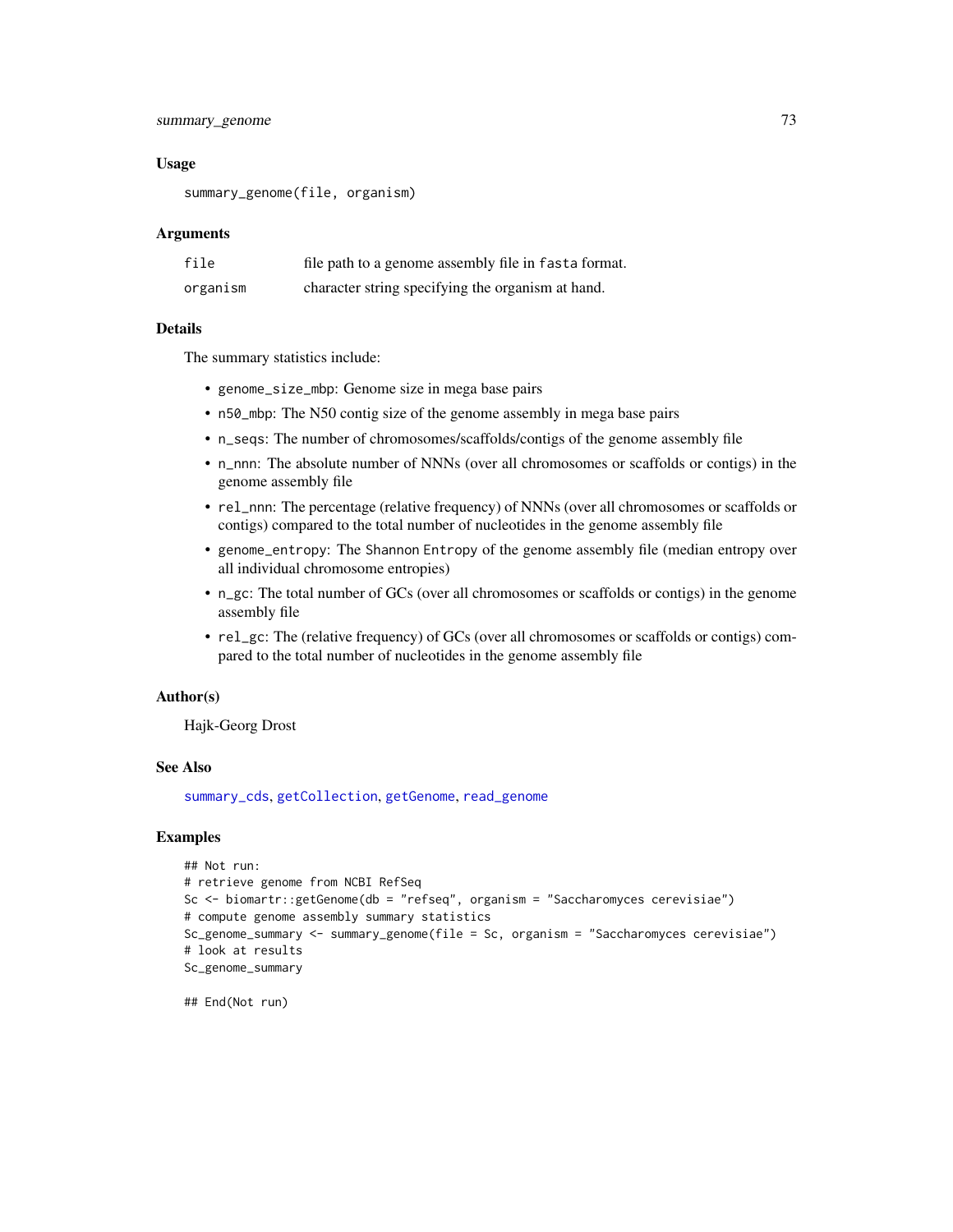# **Index**

∗ package biomartr-package, [3](#page-2-0) biomart, [4,](#page-3-0) *[32,](#page-31-0) [33](#page-32-0)*, *[62,](#page-61-0) [63](#page-62-0)* biomartr *(*biomartr-package*)*, [3](#page-2-0) biomartr-package, [3](#page-2-0) check\_annotation\_biomartr, [5](#page-4-0) clean.retrieval, [6,](#page-5-0) *[57](#page-56-0)*, *[59](#page-58-0)* data.frame, *[58](#page-57-0)* download.database, [7,](#page-6-0) *[8,](#page-7-0) [9](#page-8-0)*, *[51,](#page-50-0) [52](#page-51-0)* download.database.all, *[8](#page-7-0)*, [8,](#page-7-0) *[52](#page-51-0)* getAssemblyStats, [9,](#page-8-0) *[13](#page-12-0)*, *[25](#page-24-0)*, *[30](#page-29-0)*, *[35](#page-34-0)*, *[41](#page-40-0)*, *[47](#page-46-0)*, *[58](#page-57-0)*, *[60](#page-59-0)*, *[65,](#page-64-0) [66](#page-65-0)* getAttributes, [11,](#page-10-0) *[19](#page-18-0)*, *[23](#page-22-0)*, *[37](#page-36-0)*, *[65](#page-64-0)* getBM, *[4,](#page-3-0) [5](#page-4-0)*, *[33](#page-32-0)* getCDS, *[10](#page-9-0)*, [12,](#page-11-0) *[15,](#page-14-1) [16](#page-15-0)*, *[18](#page-17-0)*, *[25](#page-24-0)*, *[28](#page-27-0)*, *[30](#page-29-0)*, *[33](#page-32-0)*, *[35](#page-34-0)*, *[37](#page-36-0)*, *[41](#page-40-0)*, *[43](#page-42-0)*, *[46,](#page-45-0) [47](#page-46-0)*, *[49](#page-48-0)*, *[58](#page-57-0)*, *[60](#page-59-0)*, *[67](#page-66-1)*, *[72](#page-71-1)* getCDSSet, [13,](#page-12-0) *[16](#page-15-0)*, *[18](#page-17-0)*, *[28](#page-27-0)*, *[32](#page-31-0)*, *[43](#page-42-0)* getCollection, [15,](#page-14-1) *[18](#page-17-0)*, *[59](#page-58-0)*, *[72,](#page-71-1) [73](#page-72-0)* getCollectionSet, [17](#page-16-0) getDatasets, *[11](#page-10-0)*, [19,](#page-18-0) *[23](#page-22-0)*, *[33](#page-32-0)*, *[37](#page-36-0)*, *[63](#page-62-0)*, *[65](#page-64-0)* getENSEMBL.gtf, [20](#page-19-0) getENSEMBL.Seq, [21](#page-20-0) getENSEMBLGENOMESInfo, [22](#page-21-0) getENSEMBLInfo, [22](#page-21-0) getFilters, *[11](#page-10-0)*, *[19](#page-18-0)*, [23,](#page-22-0) *[33](#page-32-0)*, *[37](#page-36-0)* getGenome, *[10](#page-9-0)*, *[13](#page-12-0)*, *[16](#page-15-0)*, *[18](#page-17-0)*, [24,](#page-23-1) *[30](#page-29-0)*, *[33](#page-32-0)*, *[35](#page-34-0)*, *[37](#page-36-0)*, *[41](#page-40-0)*, *[46,](#page-45-0) [47](#page-46-0)*, *[58](#page-57-0)*, *[60](#page-59-0)*, *[68](#page-67-0)*, *[73](#page-72-0)* getGENOMEREPORT, [26](#page-25-0) getGenomeSet, *[15,](#page-14-1) [16](#page-15-0)*, *[18](#page-17-0)*, *[25](#page-24-0)*, [26,](#page-25-0) *[32](#page-31-0)*, *[43](#page-42-0)*, *[49](#page-48-0)* getGFF, *[10](#page-9-0)*, *[13](#page-12-0)*, *[15,](#page-14-1) [16](#page-15-0)*, *[18](#page-17-0)*, *[25](#page-24-0)*, *[28](#page-27-0)*, [28,](#page-27-0) *[32](#page-31-0)*, *[35](#page-34-0)*, *[38](#page-37-0)*, *[41](#page-40-0)*, *[43](#page-42-0)*, *[46,](#page-45-0) [47](#page-46-0)*, *[49](#page-48-0)*, *[58](#page-57-0)*, *[60](#page-59-0)*, *[68](#page-67-0)* getGFFSet, *[15](#page-14-1)*, *[28](#page-27-0)*, [30,](#page-29-0) *[43](#page-42-0)*, *[49](#page-48-0)* getGO, [32](#page-31-0) getGroups, [33,](#page-32-0) *[37](#page-36-0)*, *[58](#page-57-0)* getGTF, *[28](#page-27-0)*, [34,](#page-33-0) *[47](#page-46-0)*, *[58](#page-57-0)*, *[60](#page-59-0)* getKingdomAssemblySummary, [36,](#page-35-0) *[40](#page-39-0)*, *[50](#page-49-0)*

getKingdoms, *[33](#page-32-0)*, [36,](#page-35-0) *[50](#page-49-0)*, *[54](#page-53-0)*, *[58](#page-57-0)* getMarts, *[4](#page-3-0)*, *[11](#page-10-0)*, *[19](#page-18-0)*, *[23](#page-22-0)*, *[33](#page-32-0)*, [37,](#page-36-0) *[62](#page-61-0)[–65](#page-64-0)* getMetaGenomeAnnotations, [38,](#page-37-0) *[39](#page-38-0)* getMetaGenomes, *[38,](#page-37-0) [39](#page-38-0)*, [39,](#page-38-0) *[56](#page-55-0)* getMetaGenomeSummary, *[36](#page-35-0)*, [40,](#page-39-0) *[50](#page-49-0)*, *[56](#page-55-0)* getProteome, *[10](#page-9-0)*, *[13](#page-12-0)*, *[16](#page-15-0)*, *[18](#page-17-0)*, *[25](#page-24-0)*, *[30](#page-29-0)*, *[33](#page-32-0)*, *[35](#page-34-0)*, *[37](#page-36-0)*, [40,](#page-39-0) *[46,](#page-45-0) [47](#page-46-0)*, *[58](#page-57-0)*, *[60](#page-59-0)*, *[69](#page-68-0)* getProteomeSet, *[15,](#page-14-1) [16](#page-15-0)*, *[18](#page-17-0)*, *[28](#page-27-0)*, *[32](#page-31-0)*, [42,](#page-41-0) *[49](#page-48-0)* getReleases, [44](#page-43-0) getRepeatMasker, *[13](#page-12-0)*, *[25](#page-24-0)*, *[30](#page-29-0)*, *[35](#page-34-0)*, *[41](#page-40-0)*, [45,](#page-44-0) *[47](#page-46-0)*, *[58](#page-57-0)*, *[60](#page-59-0)*, *[70](#page-69-0)* getRNA, *[10](#page-9-0)*, *[13](#page-12-0)*, *[15,](#page-14-1) [16](#page-15-0)*, *[18](#page-17-0)*, *[25](#page-24-0)*, *[28](#page-27-0)*, *[30](#page-29-0)*, *[32](#page-31-0)*, *[35](#page-34-0)*, *[41](#page-40-0)*, *[43](#page-42-0)*, *[46](#page-45-0)*, [46,](#page-45-0) *[49](#page-48-0)*, *[58](#page-57-0)*, *[60](#page-59-0)*, *[71](#page-70-0)* getRNASet, *[15](#page-14-1)*, *[28](#page-27-0)*, *[32](#page-31-0)*, *[43](#page-42-0)*, [48,](#page-47-0) *[49](#page-48-0)* getSummaryFile, *[36](#page-35-0)*, *[40](#page-39-0)*, [49](#page-48-0) is.genome.available, [50,](#page-49-0) *[54,](#page-53-0) [55](#page-54-0)* listAttributes, *[5](#page-4-0)*, *[62](#page-61-0)* listDatabases, *[7,](#page-6-0) [8](#page-7-0)*, [51](#page-50-0) listGenomes, *[51](#page-50-0)*, [52,](#page-51-0) *[54,](#page-53-0) [55](#page-54-0)* listGroups, [54,](#page-53-0) *[55](#page-54-0)* listKingdoms, *[54](#page-53-0)*, [55](#page-54-0) listMetaGenomes, *[38,](#page-37-0) [39](#page-38-0)*, [56](#page-55-0) listNCBIDatabases, *[9](#page-8-0)* listNCBIDatabases *(*listDatabases*)*, [51](#page-50-0) meta.retrieval, *[6,](#page-5-0) [7](#page-6-0)*, *[10](#page-9-0)*, *[13](#page-12-0)*, *[15,](#page-14-1) [16](#page-15-0)*, *[18](#page-17-0)*, *[25](#page-24-0)*, *[28](#page-27-0)*, *[30](#page-29-0)*, *[32,](#page-31-0) [33](#page-32-0)*, *[35](#page-34-0)*, *[37](#page-36-0)*, *[41](#page-40-0)*, *[43](#page-42-0)*, *[46,](#page-45-0) [47](#page-46-0)*, *[49](#page-48-0)*, [57,](#page-56-0) *[61](#page-60-0)* meta.retrieval.all, *[25](#page-24-0)*, *[59](#page-58-0)*, [60](#page-59-0) organismAttributes, *[11](#page-10-0)*, *[19](#page-18-0)*, *[23](#page-22-0)*, *[37](#page-36-0)*, [61,](#page-60-0) *[63](#page-62-0)[–65](#page-64-0)* organismBM, *[5](#page-4-0)*, *[11](#page-10-0)*, *[19](#page-18-0)*, *[23](#page-22-0)*, *[33](#page-32-0)*, *[37](#page-36-0)*, *[61,](#page-60-0) [62](#page-61-0)*, [63,](#page-62-0) *[64,](#page-63-0) [65](#page-64-0)* organismFilters, *[5](#page-4-0)*, *[11](#page-10-0)*, *[19](#page-18-0)*, *[23](#page-22-0)*, *[33](#page-32-0)*, *[37](#page-36-0)*, *[62,](#page-61-0) [63](#page-62-0)*, [64](#page-63-0) read.fasta, *[67](#page-66-1)*, *[69](#page-68-0)*, *[71](#page-70-0)* read\_assemblystats, *[10](#page-9-0)*, [65](#page-64-0)